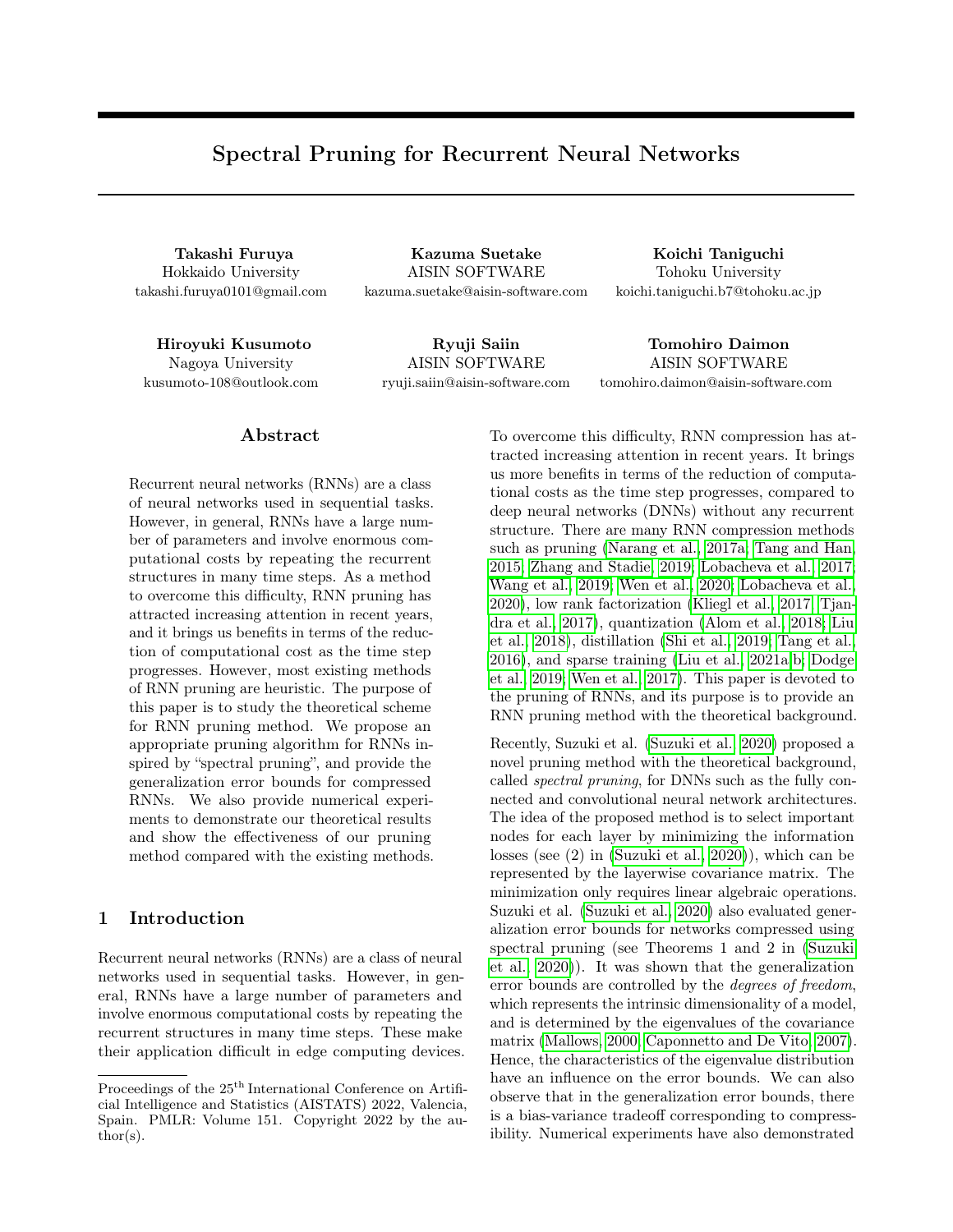the effectiveness of spectral pruning.

In this paper, we extend the theoretical scheme of spectral pruning to RNNs. Our pruning algorithm involves the selection of hidden nodes by minimizing the information losses, which can be represented by the time mean of the covariance matrix instead of the layerwise covariance matrix which appears in spectral pruning of DNNs. We emphasize that our information losses are derived from the generalization error bound. More precisely, we show that choosing compressed weight matrices which minimize the information losses reduces the generalization error bound we evaluated in Section [4.1](#page-4-0) (see sentences after Theorem [4.5\)](#page-5-0). We also remark that Suzuki et al. [\(Suzuki et al., 2020\)](#page-10-8) has not clearly mentioned anything about how the information losses are derived. As in DNNs [\(Suzuki et al., 2020\)](#page-10-8), we can provide the generalization error bounds for RNNs compressed with our pruning and interpret the degrees of freedom and the bias-variance tradeoff.

We also provide numerical experiments to compare our method with existing methods. We observed that our method outperforms existing methods, and gets benefits from over-parameterization [\(Chang et al., 2020;](#page-9-10) [Zhang et al., 2021\)](#page-10-9) (see Sections [5.2](#page-6-0) and [5.3\)](#page-8-1). In particular, our method can compress models with small degradation (see Remark [3.2\)](#page-3-0) when we employ IRNN, which is an RNN that uses the ReLU as the activation function and initializes weights as the identity matrix and biases to zero (see [\(Le et al., 2015\)](#page-9-11)).

The summary of our contributions is the following:

- A pruning algorithm for RNNs (Section [3\)](#page-2-0) is proposed by the analysis of generalization error (Remark [4.3](#page-4-1) and Theorem [4.8\)](#page-6-1).
- The generalization error bounds for RNNs compressed with our pruning algorithm are provided (Theorem [4.8\)](#page-6-1).

# 2 Related Works

One of the popular compression methods for RNNs is pruning that removes redundant weights based on certain criteria. For example, magnitude-based weight pruning [\(Narang et al., 2017a,](#page-9-0)[b;](#page-10-10) [Tang and Han, 2015\)](#page-10-0) involves pruning trained weights that are less than the threshold value decided by the user. This method has to gradually repeat pruning and retraining weights to ensure that a certain accuracy is maintained. However, based on recent developments, the costly repetitions might not always be necessary. In one-shot pruning [\(Zhang and Stadie, 2019;](#page-10-1) [Lee et al., 2018\)](#page-9-12), weights are pruned once prior to training from the spectrum of the recurrent Jacobian. Bayesian sparsification [\(Lobacheva](#page-9-1) [et al., 2017;](#page-9-1) [Molchanov et al., 2017\)](#page-9-13) induce sparse weight matrix by choosing the prior as log-uniform distribution, and the weights are also once pruned if the variance of the posterior over the weights is large.

While the above methods are referred to as weight pruning, our spectral pruning is a structured pruning where redundant nodes are removed. The advantage of the structured pruning over the weight pruning is that it more simply reduces computational costs. The implementation advantages of structured pruning are illustrated in [\(Wang et al., 2019\)](#page-10-2). Although weight pruning from large networks to small networks is less likely to degrade accuracy, it usually requires an accelerator for addressing sparsification (see [\(Parashar et al.,](#page-10-11) [2017\)](#page-10-11)). The structured pruning method discussed in [\(Wang et al., 2019;](#page-10-2) [Wen et al., 2020;](#page-10-3) [Lobacheva et al.,](#page-9-2) [2020\)](#page-9-2) induces sparse weight matrices in the training process, and prunes weights close to zero, and does not repeat fine-tuning. In our pruning, weight matrices are trained by the usual way, and the compressed weight matrices consist of the multiplication of the trained weight matrix and the reconstruction matrix, and no need to repeat pruning and fine-tuning. The idea of the multiplication of the trained weight matrix and the reconstruction matrix is a similar idea to low rank factorization [\(Kliegl et al., 2017;](#page-9-3) [Tjandra et al., 2017;](#page-10-4) [Prabhavalkar et al., 2016;](#page-10-12) [Grachev et al., 2019;](#page-9-14) [Denil](#page-9-15) [et al., 2013\)](#page-9-15). In particular, the work [\(Denil et al., 2013\)](#page-9-15) is most related to spectral pruning, and it employs the reconstruction matrix replacing the empirical covariance matrix with kernel matrix (see Section 3.1 in [\(Denil et al., 2013\)](#page-9-15)).

In general, RNN pruning is more difficult than DNN pruning, because recurrent architectures are not robust to pruning, that is, even a little pruning causes accumulated errors and total errors increase significantly for many time steps. Such a peculiar problem for recurrent feature is also observed in dropout (see Introduction in [\(Gal and Ghahramani, 2016;](#page-9-16) [Zaremba et al., 2014\)](#page-10-13)).

Our motivation is to theoretically propose the RNN pruning algorithm. Inspired by [\(Suzuki et al., 2020\)](#page-10-8), we focus on the generalization error bound, and we provide the algorithm so that the generalization error bound becomes smaller. Thus, the derivation of our pruning method would be theoretical, while that of existing methods such as the magnitude-based pruning [\(Narang et al., 2017a,](#page-9-0)[b;](#page-10-10) [Tang and Han, 2015;](#page-10-0) [Wang](#page-10-2) [et al., 2019;](#page-10-2) [Wen et al., 2020\)](#page-10-3) would be heuristic. For the study of the generalization error bounds for RNNs, we refer to [\(Tu et al., 2019;](#page-10-14) [Chen et al., 2019;](#page-9-17) [Akpinar](#page-8-2) [et al., 2019;](#page-8-2) [Joukovsky et al., 2021\)](#page-9-18).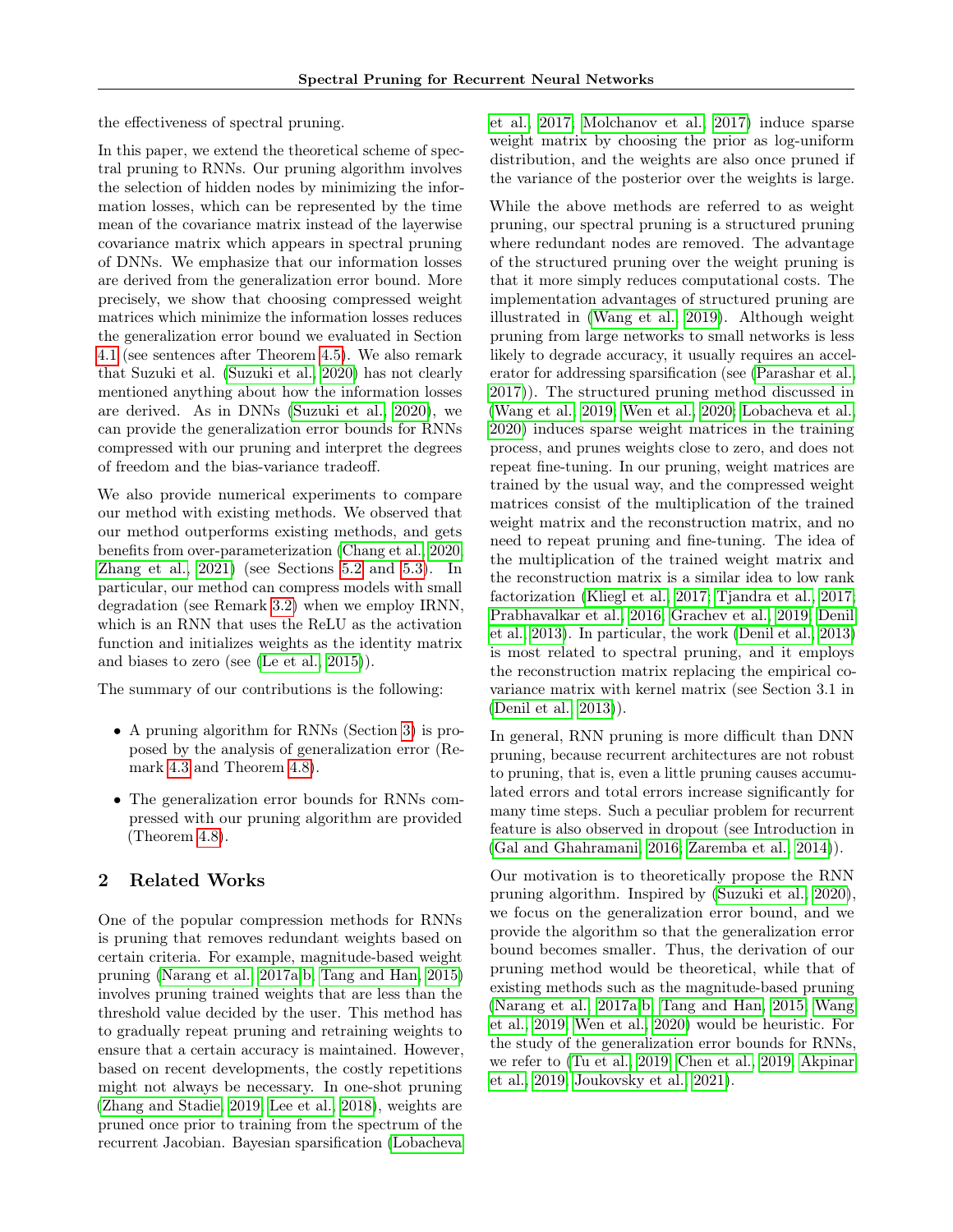#### <span id="page-2-0"></span>3 Pruning Algorithm

We propose a pruning algorithm for RNNs inspired by [\(Suzuki et al., 2020\)](#page-10-8). See Appendix [A](#page-11-0) for a review of spectral pruning for DNNs. Let  $D = \{(X_T^i, Y_T^i)\}_{i=1}^n$ be the training data with time series sequences  $X_T^i =$  $(x_t^i)_{t=1}^T$  and  $Y_T^i = (y_t^i)_{t=1}^T$ , where  $x_t^i \in \mathbb{R}^{\bar{d}_x}$  is an input and  $y_t^i \in \mathbb{R}^{d_y}$  is an output at time t. The training data are independently identically distributed. To train the appropriate relationship between input  $X_T = (x_t)_{t=1}^T$ and output  $Y_T = (y_t)_{t=1}^T$ , we consider RNNs  $f =$  $(f_t)_{t=1}^T$  as

$$
f_t = W^o h_t + b^o
$$
,  $h_t = \sigma(W^h h_{t-1} + W^i x_t + b^{hi})$ ,

for  $t = 1, \ldots, T$ , where  $\sigma : \mathbb{R} \to \mathbb{R}$  is an activation function,  $h_t \in \mathbb{R}^m$  is the hidden state with the initial state  $h_0 = 0$ ,  $W^o \in \mathbb{R}^{d_y \times m}$ ,  $W^h \in \mathbb{R}^{m \times m}$ , and  $W^i \in$  $\mathbb{R}^{m \times d_x}$  are weight matrices, and  $b^o \in \mathbb{R}^{d_y}$  and  $b^{hi} \in \mathbb{R}^m$ are biases. Here, an element-wise activation operator is employed, i.e., we define  $\sigma(x) := (\sigma(x_1), \ldots, \sigma(x_m))^T$ for  $x = (x_1, \ldots, x_m) \in \mathbb{R}^m$ .

Let  $\hat{f} = (\hat{f}_t)_{t=1}^T$  be a trained RNN obtained from the training data D with weight matrices  $\widehat{W}^o \in \mathbb{R}^{d_y \times m}$ ,  $\widehat{W}^h \in \mathbb{R}^{m \times m}$ , and  $\widehat{W}^i \in \mathbb{R}^{m \times d_x}$ , and biases  $\widehat{b}^o \in \mathbb{R}^{d_y}$ and  $\widehat{b}^{hi} \in \mathbb{R}^m$ , i.e.,  $\widehat{f}_t = \widehat{W}^o \widehat{h}_t + \widehat{b}^o$ ,  $\widehat{h}_t = \sigma(\widehat{W}^h \widehat{h}_{t-1} + \widehat{b}^o)$  $\widehat{W}^{i}x_{t} + \widehat{b}^{hi}$  for  $t = 1, \ldots, T$ . We denote the hidden state  $\hat{h}_t$  by

$$
h_t = \phi(x_t, h_{t-1}),
$$

as a function with inputs  $x_t$  and  $\hat{h}_{t-1}$ . Our aim is to compress the trained network  $\widehat{f}$  to the smaller network  $f^{\sharp}$  without loss of performance to the extent possible.

Let  $J \subset [m]$  be an index set with  $|J| = m^{\sharp}$ , where  $[m] := \{1, \ldots, m\}$ , and let  $m^{\sharp} \in \mathbb{N}$  be the number of hidden nodes for a compressed RNN  $f^{\sharp}$  with  $m^{\sharp} \leq$ m. We denote by  $\phi_J(x_t, h_{t-1}) = (\phi_j(x_t, h_{t-1}))_{j \in J}$  the subvector of  $\phi(x_t, h_{t-1})$  corresponding to the index set J, where  $\phi_j(x_t, h_{t-1})$  represents the j-th components of the vector  $\phi(x_t, \hat{h}_{t-1})$ .

(i) Input information loss. The input information loss is defined by

<span id="page-2-1"></span>
$$
L_{\tau}^{(A)}(J) := \min_{A \in \mathbb{R}^{m \times m^{\sharp}}} \left\{ \|\phi - A\phi_{J}\|_{n,T}^{2} + \|A\|_{\tau}^{2} \right\}, \tag{3.1}
$$

where  $\|\cdot\|_{n,T}$  is the empirical  $L^2$ -norm with respect to  $n$  and  $t$ , i.e.,

$$
\|\phi - A\phi_J\|_{n,T}^2
$$
  
:=  $\frac{1}{nT} \sum_{i=1}^n \sum_{t=1}^T \|\phi(x_t^i, \hat{h}_{t-1}^i) - A\phi_J(x_t^i, \hat{h}_{t-1}^i)\|_2^2$ ,

where  $\|\cdot\|_2$  is the Euclidean norm,  $\|A\|_{\tau}^2 := \text{Tr}[A I_{\tau} A^T]$ for the regularization parameter  $\tau \in \mathbb{R}^{m^{\sharp}}_+ := \{x \in$ 

 $\mathbb{R}^{m_l^{\sharp}} \mid x_j > 0, \ j = 1, \ldots, m_l^{\sharp} \}, \text{and } I_{\tau} := \text{diag}(\tau).$  Here,  $\widehat{\Sigma}_{I,I'} \in \mathbb{R}^{K \times H}$  denotes the submatrix of  $\widehat{\Sigma}$  corresponding to the index sets  $I, I' \subset [m]$  with  $|I| = K, |I'| = H$ , i.e.,  $\Sigma_{I,I'} = (\Sigma_{i,i'})_{i \in I, i' \in I'}$ . Based on the linear regularization theory (see e.g., [\(Gockenbach, 2016\)](#page-9-19)), there exists a unique solution  $\widehat{A}_J \in \mathbb{R}^{m \times m^{\sharp}}$  of the minimization problem of  $\|\phi - A\phi_J\|_{n,T}^2 + \|A\|_{\tau}^2$ , which has the form

<span id="page-2-4"></span>
$$
\widehat{A}_J = \widehat{\Sigma}_{[m],J} \left(\widehat{\Sigma}_{J,J} + I_\tau\right)^{-1},\tag{3.2}
$$

where  $\widehat{\Sigma}$  is the (noncentered) empirical covariance matrix of the hidden state  $\phi(x_t, \hat{h}_{t-1})$  with respect to n and  $t$ , i.e.,

<span id="page-2-5"></span>
$$
\hat{\Sigma} = \frac{1}{nT} \sum_{i=1}^{n} \sum_{t=1}^{T} \phi(x_t^i, \hat{h}_{t-1}^i) \phi(x_t^i, \hat{h}_{t-1}^i)^T.
$$
 (3.3)

We term the unique solution  $\widehat{A}_J$  as the *reconstruction* matrix. Here, we would like to emphasize that the mean of the covariance matrix with respect to time t is employed in RNNs, while the layerwise covariance matrix is employed in DNNs (see Appendix [A\)](#page-11-0). By substituting the explicit formula of the reconstruction matrix  $A_J$  into [\(3.1\)](#page-2-1), the input information loss is reformulated as:

<span id="page-2-6"></span>
$$
L_{\tau}^{(A)}(J) = \text{Tr}\left[\hat{\Sigma} - \hat{\Sigma}_{[m],J}(\hat{\Sigma}_{J,J} + I_{\tau})^{-1} \hat{\Sigma}_{J,[m]}\right]. \tag{3.4}
$$

(ii) Output information loss. The hidden state of a RNN is forwardly propagated to the next hidden state or output, and hence, the two output information losses are defined by

<span id="page-2-2"></span>
$$
L_{\tau}^{(B,o)}(J) := \sum_{j=1}^{d_y} \min_{\beta \in \mathbb{R}^{m^{\sharp}}} \left\{ \left\| \widehat{W}_{j,\cdot}^{o} \phi - \beta^{T} \phi_{J} \right\|_{n,T}^{2} + \left\| \beta^{T} \right\|_{\tau}^{2} \right\},\tag{3.5}
$$

<span id="page-2-3"></span>
$$
L_{\tau}^{(B,h)}(J) := \sum_{j \in J} \min_{\beta \in \mathbb{R}^{m^{\sharp}}} \left\{ \left\| \widehat{W}_{j,:}^{h} \phi - \beta^{T} \phi_{J} \right\|_{n,T}^{2} + \left\| \beta^{T} \right\|_{\tau}^{2} \right\},\tag{3.6}
$$

where  $\widehat{W}_{j,:}^o$  and  $\widehat{W}_{j,:}^h$  denote the j-th rows of the matrix  $\widetilde{W}^o$  and  $\widetilde{W}^h$ , respectively. Then, the unique solutions of the minimization problems of  $\|\widehat{W}_{j}^o \phi - \beta^T \phi_j\|_{n,T}^2$  $+\|\beta^T\|_{\tau}^2$  and  $\|\widehat{W}_{j,:}^h \phi - \beta^T \phi_J\|_{n,T}^2 + \|\beta^T\|_{\tau}^2$  are  $\widehat{\beta}^o =$  $(\widehat{W}^o_j, \widehat{A}_J)^T$  and  $\widehat{\beta}^h_j = (\widehat{W}^h_j, \widehat{A}_J)^T$ , respectively. By substituting them into [\(3.5\)](#page-2-2) and [\(3.6\)](#page-2-3), the output information losses are reformulated as

<span id="page-2-7"></span>
$$
L_{\tau}^{(B,o)}(J)
$$
  
= Tr  $\left[\widehat{W}^o\left(\widehat{\Sigma} - \widehat{\Sigma}_{[m],J}(\widehat{\Sigma}_{J,J} + I_{\tau})^{-1} \widehat{\Sigma}_{J,[m]}\right) \widehat{W}^{o^T}\right],$   
(3.7)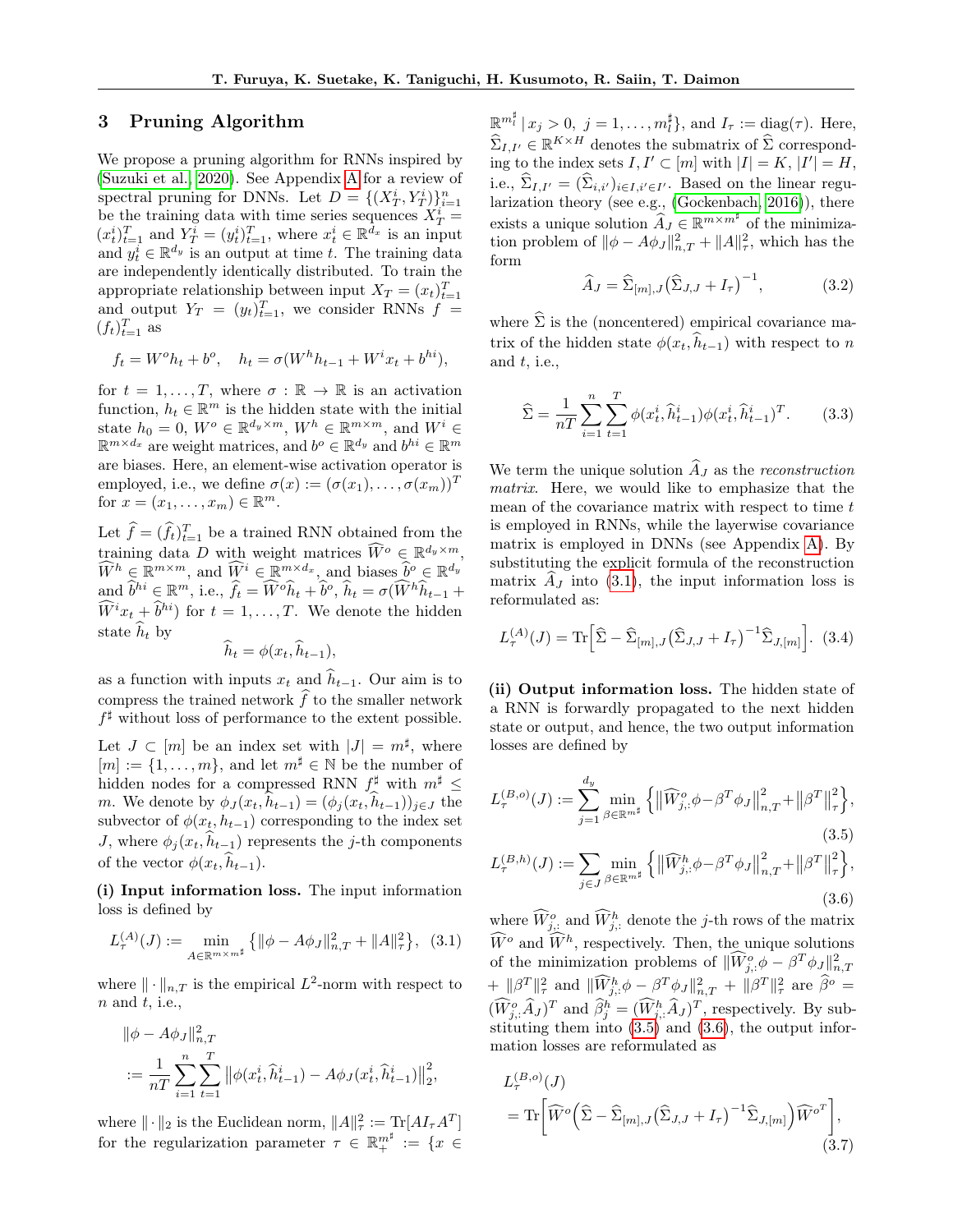<span id="page-3-1"></span>
$$
L_{\tau}^{(B,h)}(J)
$$
  
= Tr  $\left[\widehat{W}_{J,[m]}^h \left(\widehat{\Sigma} - \widehat{\Sigma}_{[m],J} (\widehat{\Sigma}_{J,J} + I_{\tau})^{-1} \widehat{\Sigma}_{J,[m]}\right) \widehat{W}_{J,[m]}^{h^T}\right].$   
(3.8)

Here, we remark that the output information losses  $L_{\tau}^{(B,o)}(J)$  and  $L_{\tau}^{(B,h)}(J)$  are bounded above by the input information loss  $L_{\tau}^{(A)}(J)$  (see Remark [4.3\)](#page-4-1).

(iii) Compressed RNNs. We construct the compressed RNN  $f_J^{\sharp}$  by  $f_{J,t}^{\sharp} = W_J^{\sharp o} h_{J,t}^{\sharp} + b_J^{\sharp o}$  and  $h_{J,t}^{\sharp} =$  $\sigma(W_J^{\sharp h} h_{J,t-1}^{\sharp} + W_J^{\sharp i} x_t + b_J^{\sharp hi})$  for  $t = 1, \ldots, T$ , where  $W^{\sharp o}_J \ := \ \widehat{W}^o \widehat{A}_J, \ W^{\sharp h}_J \ := \ \widehat{W}^h_{J,[m]} \widehat{A}_J, \ W^{\sharp i}_J \ := \ \widehat{W}^i_{J,[d_x]} ,$  $b_J^{\sharp hi} := \widehat{b}_J^{hi}$ , and  $b_J^{\sharp o} := \widehat{b}^o$ .

(iv) Optimization. To select an appropriate index set J, we consider the following optimization problem that minimizes the convex combination of the input and two output information losses:

<span id="page-3-2"></span>
$$
\min_{\substack{J \subset [m] \\ s.t. \; |J| = m^{\sharp}}} \left\{ \theta_1 L_{\tau}^{(A)}(J) + \theta_2 L_{\tau}^{(B,o)}(J) + \theta_3 L_{\tau}^{(B,h)}(J) \right\},\tag{3.9}
$$

for  $\theta_1, \theta_2, \theta_3 \in [0, 1]$  with  $\theta_1 + \theta_2 + \theta_3 = 1$ , where  $m_l^{\sharp} \in [m]$  is a prespecified number. The optimal index  $J^{\sharp}$  is obtained by the greedy algorithm. We term this method as spectral pruning (for a schematic diagram of spectral pruning, see Figure [1\)](#page-4-2). The reason information losses are employed in the objective will be theoretically explained later, when the error bounds in Remark [4.3](#page-4-1) and Theorem [4.5](#page-5-0) are provided. We summarize our pruning algorithm in the following.

Remark 3.1. In the case of the regularization parameter  $\tau = 0$ , spectral pruning can be applied, but the following points must be noted. In this case, the uniqueness of the minimization problem of  $\|\phi - A\phi_J\|_{n,T}^2$  with respect to A does not generally hold (i.e., there might be several reconstruction matrices). One of the solutions is  $\widehat{A}_J = \widehat{\Sigma}_{[m],J} \widehat{\Sigma}_{J,J}^{\dagger}$ , which is the limit of [\(3.2\)](#page-2-4) as  $\tau \to 0$ , where  $\hat{\Sigma}_{J, J}^{\dagger}$  is the pseudo-inverse of  $\hat{\Sigma}_{J, J}$ . It should be noted that  $\widehat{\Sigma}_{J,J}^{\dagger}$  coincides with the usual inverse  $\widehat{\Sigma}_{J,J}^{-1}$ , when  $m^{\sharp}$  is smaller than or equal to the rank of the covariance matrix  $\Sigma$ .

<span id="page-3-0"></span>Remark 3.2. We consider the case of the regularization parameter  $\tau = 0$  and  $m^{\sharp} \geq m_{\text{nzr}}$ , where  $m_{\text{nzr}}$ denotes the number of non-zero rows of  $\Sigma$ . Here, we would like to remark on the relation between  $m_{\text{nzr}}$  and pruning. Let  $J_{\text{nzr}}$  be the index set such that  $[m] \setminus J_{\text{nzr}}$ corresponds to zero rows of  $\Sigma$ . Then, by the defini-tion [\(3.3\)](#page-2-5) of  $\widehat{\Sigma}$ , we have for  $i = 1, \dots, n, t = 1, \dots, T$ ,  $v \in [m] \setminus J_{\text{nzr}}$ 

$$
\phi_v(x_t^i, \widehat{h}_{t-1}^i) = 0,
$$

which implies that  $A_{J_{\text{nzr}}} = I_{[m], J_{\text{nzr}}}$  is a trivial solution of the minimization problem because  $\|\phi - \phi\|$ 

Algorithm 1 Spectral pruning

- **Require:** Data set  $D = \{(X_T^i, Y_T^i)\}_{i=1}^n$ , Trained RNN  $\hat{f} = (\hat{f}_t)_{t=1}^T$  with  $\hat{f}_t = \hat{W}^o \hat{h}_t + \hat{b}^o$ ,  $\hat{h}_t = \sigma(\hat{W}^h \hat{h}_{t-1} + \hat{b}^o)$  $\widetilde{W}^{i}x_{t} + \widetilde{b}^{hi}$ , Number of hidden nodes m for trained RNN  $\widehat{f}$ , Number of hidden nodes  $m^{\sharp} \leq m$  for returned compressed RNN, Regularization parameter  $\tau \in \mathbb{R}^{m^{\sharp}}_+$ , Coefficients  $\theta_1, \theta_2, \theta_3 \in [0, 1]$  with  $\theta_1 + \theta_2 + \theta_3 = 1.$
- 1: Minimize  $\left\{\theta_1 L_{\tau}^{(A)}(J) + \theta_2 L_{\tau}^{(B,o)}(J) + \theta_3 L_{\tau}^{(B,h)}(J)\right\}$ for index  $J \subset [m]$  with  $|J| = m^{\sharp}$  by the greedy algorithm where  $L_{\tau}^{(A)}(J)$ ,  $L_{\tau}^{(B,o)}(J)$ , and  $L_{\tau}^{(B,h)}(J)$ compute  $(3.4)$ ,  $(3.7)$ , and  $(3.8)$ , respectively.
- 2: Obtain optimal  $J^{\sharp}$ .
- 3: Compute  $A_{J^{\sharp}}$  by [\(3.2\)](#page-2-4).
- $\Phi: \ \operatorname{Set} \ W^{\sharp o}_{J^{\sharp}}:= \widehat{W}^o \widehat{A}_{J^{\sharp}}, \ W^{\sharp h}_{J^{\sharp}}:= \widehat{W}^h_{J^{\sharp},[m]} \widehat{A}_{J^{\sharp}}, \ W^{\sharp i}_{J^{\sharp}}:=$  $\widehat{W}^i_{J^\sharp,[d_x]},\,b^{\sharp hi}_{J^\sharp}:=\widehat{b}^{hi}_{J^\sharp},\,b^{\sharp o}_{J^\sharp}:=\widehat{b}^o.$
- 5: **return** Compressed RNN  $f_{J^{\sharp}}^{\sharp} = (f_{J^{\sharp},t}^{\sharp})_{t=1}^{T}$  with  $f_{J^\sharp,t}^\sharp = W_{J^\sharp}^{\sharp o} h_{J^\sharp,t}^\sharp + b_{J^\sharp}^{\sharp o} \text{ and } h_{J^\sharp,t}^\sharp = \sigma (W_{J^\sharp}^{\sharp h} h_{J^\sharp,t-1}^\sharp + b_{J^\sharp}^{\sharp o} h_{J^\sharp,t-1}^\sharp)$  $W^{\sharp i}_{J^{\sharp}} x_t + b^{\sharp hi}_{J^{\sharp}}).$

 $\tilde{A}_{J_{\text{nzr}}}\phi_{J_{\text{nzr}}}||_{n,T}^2 = 0.$  Here,  $I_{[m], J_{\text{nzr}}}$  is the submatrix of the identity matrix corresponding to the index sets [*m*] and  $J_{\text{nzr}}$ . If we choose  $A_{J_{\text{nzr}}} = I_{[m], J_{\text{nzr}}}$  as the reconstruction matrix, then the trivial compressed weights can be obtained by simply removing the columns corre- $\text{sponding to } [m] \backslash J_{\text{nzr}}, \text{i.e., } W^{\sharp o} := \widetilde{W}^o \widetilde{A}_{J_{\text{nzr}}} = \widetilde{W}_{[m], J_{\text{nzr}}}^o$ and  $W^{\sharp h} := \widehat{W}_{J_{\text{nar}},[m]}^{h} \widetilde{A}_{J_{\text{nar}}} = \widehat{W}_{J_{\text{nar}},J_{\text{nar}}}^{h}$ , and its network  $f_{J_{\text{nzr}}}^{\sharp}$  coincides with the trained network  $\hat{f}$  for training data, i.e., for  $i = 1, \dots, n, t = 1, \dots, T$ 

$$
f_{J_{\text{nzr}},t}^{\sharp}(X_t^i) = \hat{f}_t(X_t^i)
$$

which means that the trained RNN is compressed to size  $m^{\sharp}$  without degradation. On the other hand, in the case of  $m^{\sharp} < m_{\text{nzr}}, \widetilde{A}_{J} = I_{[m],J}$  is not a solution of the minimization problem for any choice of the index J, which means that the compressed network using  $\widehat{A}_J = \widehat{\Sigma}_{[m], J} \widehat{\Sigma}_{J, J}^{\dagger}$  is closer to the trained network than that using  $\widetilde{A}_J = I_{[m],J}$ . Therefore, spectral pruning essentially contributes to compression when  $m^{\sharp} < m_{\text{max}}$ .

# 4 Generalization Error Bounds for Compressed RNNs

In this section, we discuss the generalization error bounds for compressed RNNs. In Subsection [4.1,](#page-4-0) the error bounds for general compressed RNNs are evaluated to explain the reason for deriving spectral pruning discussed in Section [3](#page-2-0) in the error bound term. In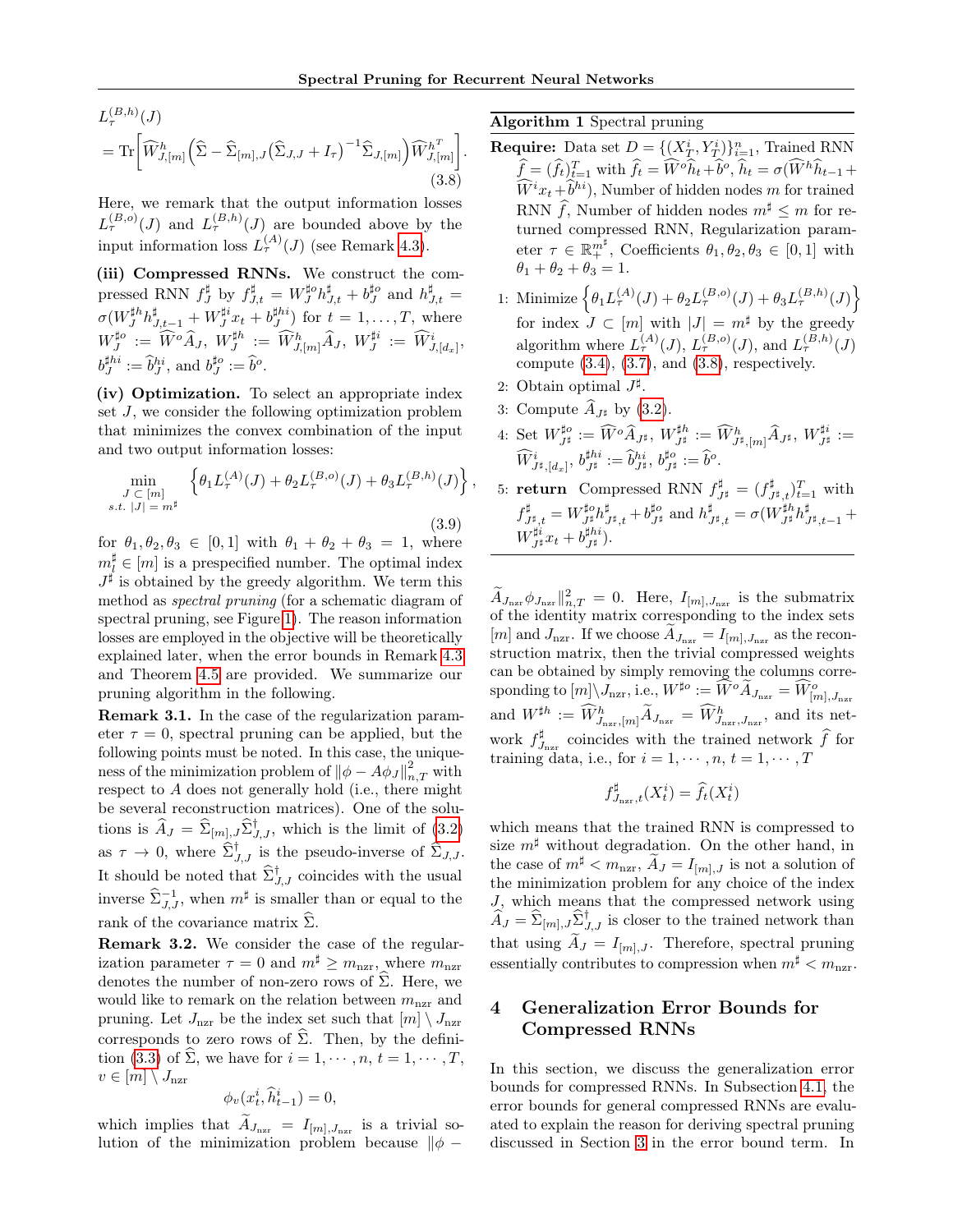<span id="page-4-2"></span>

Figure 1: Spectral pruning for RNN

Subsection [4.2,](#page-5-1) the error bounds for RNNs compressed with spectral pruning are evaluated.

#### <span id="page-4-0"></span>4.1 Error bound for general compressed RNNs

Let  $(X_T^i, Y_T^i)$  be the training data generated independently identically from the true distribution  $P_T$ , and let  $f^{\sharp}$  be a general compressed RNN, and assume that it belongs to the following function space:

$$
\mathcal{F}_{T}^{\sharp} = \mathcal{F}_{T}^{\sharp}(R_{o}, R_{h}, R_{i}, R_{o}^{b}, R_{hi}^{b})
$$
pro  
\n
$$
:= \left\{ f^{\sharp} \middle| f^{\sharp}(X_{T}) = (f_{t}^{\sharp}(X_{t}))_{t=1}^{T}, \qquad \text{Re:} \right\}
$$

where  $P_{X_T}$  is the marginal distribution of  $P_T$  with respect to  $X_T$ , and  $R_o$ ,  $R_h$ ,  $R_i$ ,  $R_o^b$ ,  $R_{hi}^b$  are the upper bounds of the compressed weights  $W^{\sharp o} \in \mathbb{R}^{d_y \times m^{\sharp}}$  $W^{\sharp h} \in \mathbb{R}^{m^{\sharp} \times m^{\sharp}}, W^{\sharp i} \in \mathbb{R}^{m^{\sharp} \times d_x}, \text{ biases } b^{\sharp o} \in \mathbb{R}^{d_y}, \text{ and}$  $b^{\sharp hi} \in \mathbb{R}^{m^{\sharp}}$ , respectively. Here,  $\|\cdot\|_F$  denotes the Frobenius norm.

<span id="page-4-3"></span>Assumption 4.1. The following assumptions are made: (i) The marginal distribution  $P_{x_t}$  of  $P_T$  with respect to  $x_t$  is bounded, i.e., there exists a constant  $R_x$  independent of t such that  $||x_t||_2 \leq R_x$  for all  $x_t \in \text{supp}(P_{x_t})$  and  $t = 1, \ldots, T$ . (ii) The activation function  $\sigma : \mathbb{R} \to \mathbb{R}$  satisfies  $\sigma(0) = 0$  and  $|\sigma(t) - \sigma(s)| \leq \rho_{\sigma} |t - s|$  for all  $t, s \in \mathbb{R}$ .

Under these assumptions, we obtain the following approximation error bounds between the trained network  $\widehat{f}$  and compressed networks  $f^{\sharp}$ .

<span id="page-4-5"></span>Proposition 4.2. Let Assumption [4.1](#page-4-3) hold. Let  $(X_T^1, Y_T^1), \ldots, (X_T^n, Y_T^n)$  be sampled i.i.d. from the distribution  $P_T$ . Then, for all  $f^{\sharp} \in \mathcal{F}^{\sharp}_T$  and  $J \subset [m]$  with

 $|J| = m^{\sharp}$ , we have

<span id="page-4-4"></span>
$$
\|\hat{f} - f^{\sharp}\|_{n,T} \lesssim \|\widehat{W}^o \phi - W^{\sharp o} \phi_J\|_{n,T} + \|\widehat{W}_{J,[m]}^h \phi - W^{\sharp h} \phi_J\|_{n,T} + \|\widehat{W}_{J,[d_x]}^i - W^{\sharp i}\|_{op} (4.1) + \|\widehat{b}_J^{hi} - b^{\sharp hi}\|_2 + \|\widehat{b}^o - b^{\sharp o}\|_2.
$$

Here,  $\leq$  implies that the left-hand side in [\(4.1\)](#page-4-4) is bounded above by the right-hand side times a constant independent of the trained weights and biases  $\widehat{W}$ ,  $\widehat{b}$  and compressed weights and biases  $W^{\sharp}$ ,  $b^{\sharp}$ . The of is given by direct computation. For the exact tement and proof, see Appendix [B.](#page-12-0)

<span id="page-4-1"></span>**Remark 4.3.** Let  $f_J^{\sharp}$  be the network compressed using reconstruction matrix (see (iii) in Section [3\)](#page-2-0). By applying Proposition [4.2](#page-4-5) as  $f^{\sharp} = f^{\sharp}_{J}$ , we obtain

<span id="page-4-6"></span>
$$
\begin{split}\n|F \leq R_h, \|\widehat{f} - f_J^{\sharp}\|_{n,T}^2 &\lesssim \underbrace{\|\widehat{W}^o \phi - \widehat{W}^o \widehat{A}_J \phi_J\|_{n,T}^2 + \|\widehat{W}^o \widehat{A}_J\|_{\tau}^2}_{=L_{\tau}^{(B,o)}(J)} \\
&+ \underbrace{\|\widehat{W}_{J,[m]}^h \phi - \widehat{W}_{J,[m]}^h \widehat{A}_J \phi_J\|_{n,T}^2 + \|\widehat{W}_{J,[m]}^h \widehat{A}_J\|_{\tau}^2}_{=L_{\tau}^{(B,h)}(J)} \\
\text{with} \\
\underset{W \text{ with } \sigma = L_{\tau}^{(B,h)}(J)}{\text{sup}} \\
&\lesssim \left(\|\widehat{W}^o\|_F^2 + \|\widehat{W}_{J,[m]}^h\|_F^2\right) \underbrace{\left(\|\phi - \widehat{A}_J \phi_J\|_{n,T}^2 + \|\widehat{A}_J\|_{\tau}^2\right)}_{=L_{\tau}^{(A)}(J)}, \\
\text{and} \\
&\frac{L_{\tau}^{(B,o)}(J)}{P} \\
\text{(4.2)}\n\end{split}
$$

i.e., the approximation error is bounded by the input information loss.

For the RNN  $f = (f_t)_{t=1}^T$ , the training error with respect to the  $j$ -th component of the output is defined as

$$
\widehat{\Psi}_j(f) := \frac{1}{nT} \sum_{i=1}^n \sum_{t=1}^T \psi(y_{t,j}^i, f_t(X_t^i)_j),
$$

where  $X_t = (x_t)_{t=1}^t$  and  $\psi : \mathbb{R} \times \mathbb{R} \to \mathbb{R}_+$  is a loss function. The generalization error with respect to the j-th component of the output is defined as

$$
\Psi_j(f) := E\bigg[\frac{1}{T}\sum_{t=1}^T \psi(y_{t,j}, f_t(X_t)_j)\bigg],
$$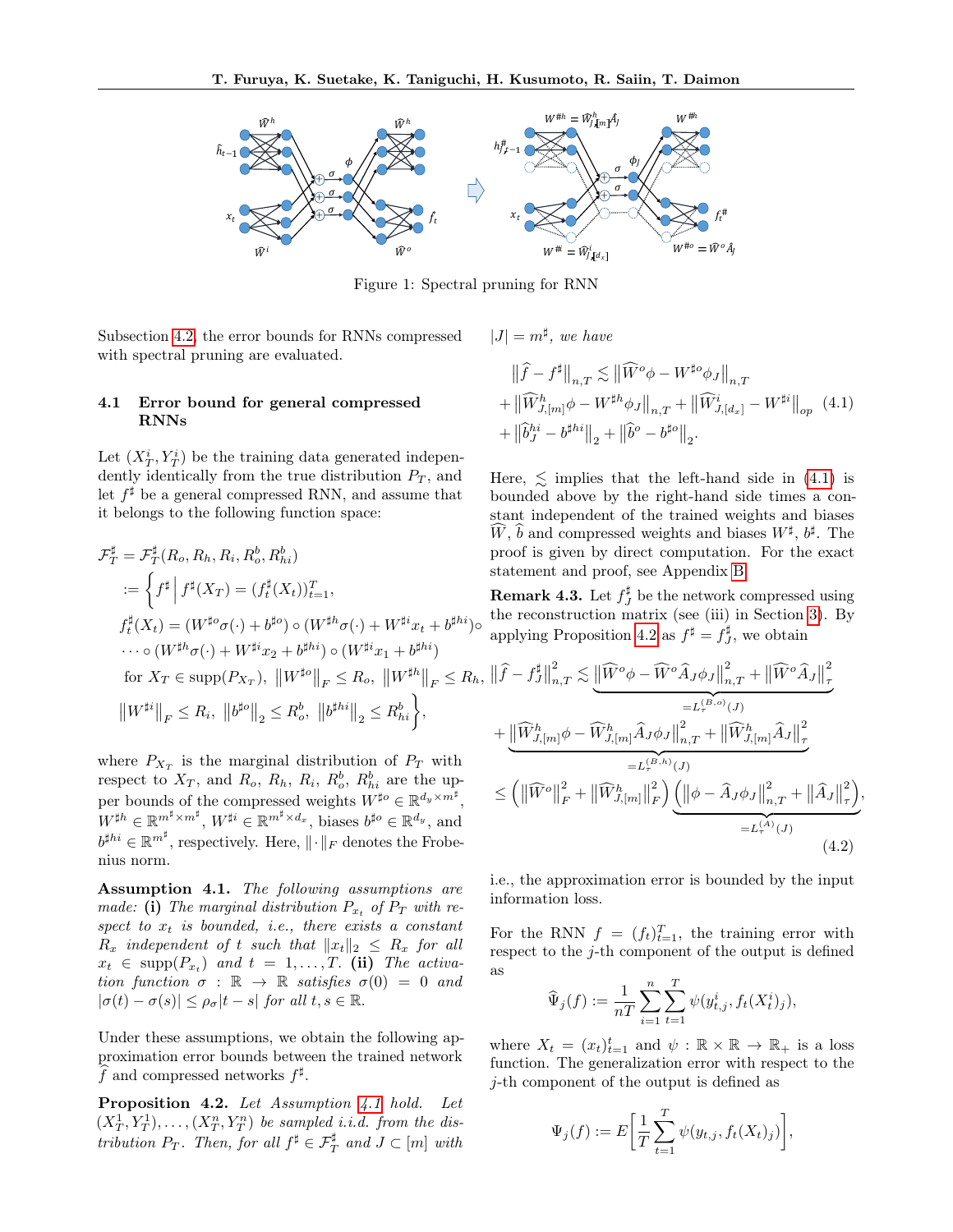where the expectation is taken with respect to  $(X_T, Y_T) \sim P_T$ .

<span id="page-5-2"></span>Assumption 4.4. The following assumptions are made: (i) The loss function  $\psi(y_{t,i},0)$  is bounded, i.e., there exists a constant  $R_y$  such that  $|\psi(y_{t,j}, 0)| \le R_y$  for all  $y_{t,j} \in \text{supp}(P_{y_{t,j}}), t = 1, ..., T, j = 1, ..., d_y$ . (ii)  $\psi$  is  $\rho_{\psi}$ -Lipschitz continuous, i.e.,  $|\psi(y, f) - \psi(y, g)| \le$  $\rho_{\psi}|f-g|$  for all  $y, f, g \in \mathbb{R}$ .

We obtain the following generalization error bound for  $f^{\sharp} \in \mathcal{F}_T^{\sharp}(R_o, R_h, R_i, R_o^b, R_{hi}^b).$ 

<span id="page-5-0"></span>Theorem 4.5. Let Assumptions [4.1](#page-4-3) and [4.4](#page-5-2) hold, and let  $(X_T^1, Y_T^1), \ldots, (X_T^n, Y_T^n)$  be sampled i.i.d. from the distribution  $P_T$ . Then, for any  $\delta \geq \log 2$ , we have the following inequality with probability greater than  $1-2e^{-\delta}$ :

<span id="page-5-3"></span>
$$
\Psi_j(f^{\sharp}) \lesssim \widehat{\Psi}_j(\widehat{f}) + \left\{ \left\| \widehat{W}^o \phi - W^{\sharp o} \phi_J \right\|_{n,T} + \left\| \widehat{W}_{J,[m]}^h \phi - W^{\sharp h} \phi_J \right\|_{n,T} + \left\| \widehat{W}_{J,[d_x]}^i - W^{\sharp i} \right\|_{op} + \left\| \widehat{b}_J^{hi} - b^{\sharp hi} \right\|_2 + \left\| \widehat{b}^o - b^{\sharp o} \right\|_2 \right\} + \frac{1}{\sqrt{n}} (m^{\sharp})^{\frac{5}{4}} R_{\infty,T}^{1/2},
$$
\n(4.3)

for  $j = 1, \ldots, d_y$  and for all  $J \subset [m]$  with  $|J| = m^{\sharp}$ , and  $f^{\sharp} \in \mathcal{F}_T^{\sharp}$ , where  $R_{\infty,t}$  is defined by

$$
R_{\infty,t} := R_o \rho_\sigma (R_i R_x + R_{hi}^b) \bigg( \sum_{l=1}^t (R_h \rho_\sigma)^{l-1} \bigg) + R_o^b.
$$

Here,  $\leq$  implies that the left-hand side in [\(4.3\)](#page-5-3) is bounded above by the right-hand side times a constant independent of the trained weights and biases  $\widetilde{W}$ ,  $\widehat{b}$ , compressed weights and biases  $W^{\sharp}$ ,  $b^{\sharp}$ , compressed number  $m^{\sharp}$ , and the number of samples n. We remark that some omitted constants blow up as increasing  $T$ , but they can be controlled by increasing sampling number  $n$  (see Theorem [C.1\)](#page-14-0). The idea behind the proof is that the generalization error is decomposed into the training, approximation, and estimation errors. The approximation and estimation errors are evaluated using Proposition [4.2](#page-4-5) and the estimation of the Rademacher complexity, respectively. For the exact statement and proof, see Appendix [C.](#page-14-1)

The second term in [\(4.3\)](#page-5-3) is the approximation error bound between  $\hat{f}$  and  $f^{\sharp}$  regarded as the *bias*, which is given by Proposition [4.2,](#page-4-5) while the third term is the estimation error bound regarded as the variance. It can be observed that minimizing the terms  $\|\widehat{W}^o\phi - W^{\sharp o}\phi_J\|_{n,T}$ and  $\|\widehat{W}_{J,[m]}^h \phi - W^{\sharp h} \phi_J\|_{n,T}$  with respect to  $W^{\sharp o}$  and  $W^{\sharp h}$  is equivalent to the output information losses [\(3.5\)](#page-2-2) and [\(3.6\)](#page-2-3) with  $\tau = 0$ , respectively, which means that (iii) in Section [3](#page-2-0) with  $\tau = 0$  constructs the compressed RNN such that the bias term becomes smaller. Considering  $\tau \neq 0$  prevents the blow up of  $||W^{\sharp o}||_F$  and  $||W^{\sharp h}||_F$ , which means that the regularization parameter  $\tau$  plays an important role in preventing the blow up of the variance term because  $R_{\infty,T}$  in the variance term includes the upper bounds  $R_o$  and  $R_h$  of  $||W^{\sharp o}||_F$ and  $||W^{\sharp h}||_F$ . Therefore, (iii) with  $\tau \neq 0$  constructs the compressed RNN such that the generalization error bound becomes smaller. In addition, selecting an  $optimal J$  for minimizing the information losses (see (iv) in Section [3\)](#page-2-0) further decreases the error bound.

#### <span id="page-5-1"></span>4.2 Error bound for RNNs compressed with spectral pruning

Next, we evaluate the generalization error bounds for the RNN  $f_J^{\sharp}$  compressed using the reconstruction matrix (see (iii) in Section [3\)](#page-2-0). We define degrees of freedom  $N(\lambda)$  by

$$
\widehat{N}(\lambda) := \text{Tr} \left[ \widehat{\Sigma} (\widehat{\Sigma} + \lambda I)^{-1} \right] = \sum_{j=1}^{m} \frac{\widehat{\mu}_j}{\widehat{\mu}_j + \lambda}
$$

where  $\hat{\mu}_j$  is an eigenvalue of  $\hat{\Sigma}$ . It represents the intrinsic dimensionality of a model [\(Mallows, 2000;](#page-9-8) [Capon](#page-9-9)[netto and De Vito, 2007\)](#page-9-9). Throughout this subsection, the regularization parameter  $\tau \in \mathbb{R}^{m^{\sharp}}_{+}$  is chosen as  $\tau = \lambda m^{\sharp} \tau'$ , where  $\lambda > 0$  satisfies

<span id="page-5-5"></span>
$$
m^{\sharp} \ge 5\widehat{N}(\lambda) \log(16\widehat{N}(\lambda)/\widetilde{\delta}), \tag{4.4}
$$

,

for a prespecified  $\tilde{\delta} \in (0, 1/2)$ . Here,  $\tau' = (\tau'_j)_{j \in J} \in$  $\mathbb{R}^{m^{\sharp}}$  is the *leverage score* defined by for  $k \in [m]$ 

<span id="page-5-8"></span>
$$
\tau'_k := \frac{1}{\widehat{N}(\lambda)} \left[ \widehat{\Sigma} (\widehat{\Sigma} + \lambda I)^{-1} \right]_{k,k} = \frac{1}{\widehat{N}(\lambda)} \sum_{j=1}^m U_{k,j}^2 \frac{\widehat{\mu}_j}{\widehat{\mu}_j + \lambda},\tag{4.5}
$$

where  $U = (U_{k,j})_{k,j}$  is the orthogonal matrix that diagonalizes  $\hat{\Sigma}$ , i.e.,  $\hat{\Sigma} = U \text{diag} \{ \hat{\mu}_1, \dots, \hat{\mu}_m \} U^T$ . The leverage score includes the information of the eigenvalues and eigenvectors of  $\widehat{\Sigma}$ , and indicates that the large components correspond to the important nodes from the viewpoint of the spectral information of  $\Sigma$ . Let q be the probability measure on  $[m]$  defined by

<span id="page-5-4"></span>
$$
q(v) := \tau_v' \quad \text{for } v \in [m]. \tag{4.6}
$$

<span id="page-5-7"></span>**Proposition 4.6.** Let  $v_1, \ldots, v_{m^{\sharp}}$  be sampled i.i.d. from the distribution q in [\(4.6\)](#page-5-4), and  $J = \{v_1, \ldots, v_{m^{\sharp}}\}.$ Then, for any  $\delta \in (0, 1/2)$  and  $\lambda > 0$  satisfying  $(4.4)$ , we have the following inequality with probability greater than  $1 - \tilde{\delta}$ :

<span id="page-5-6"></span>
$$
L_{\tau}^{(A)}(J) \le 4\lambda. \tag{4.7}
$$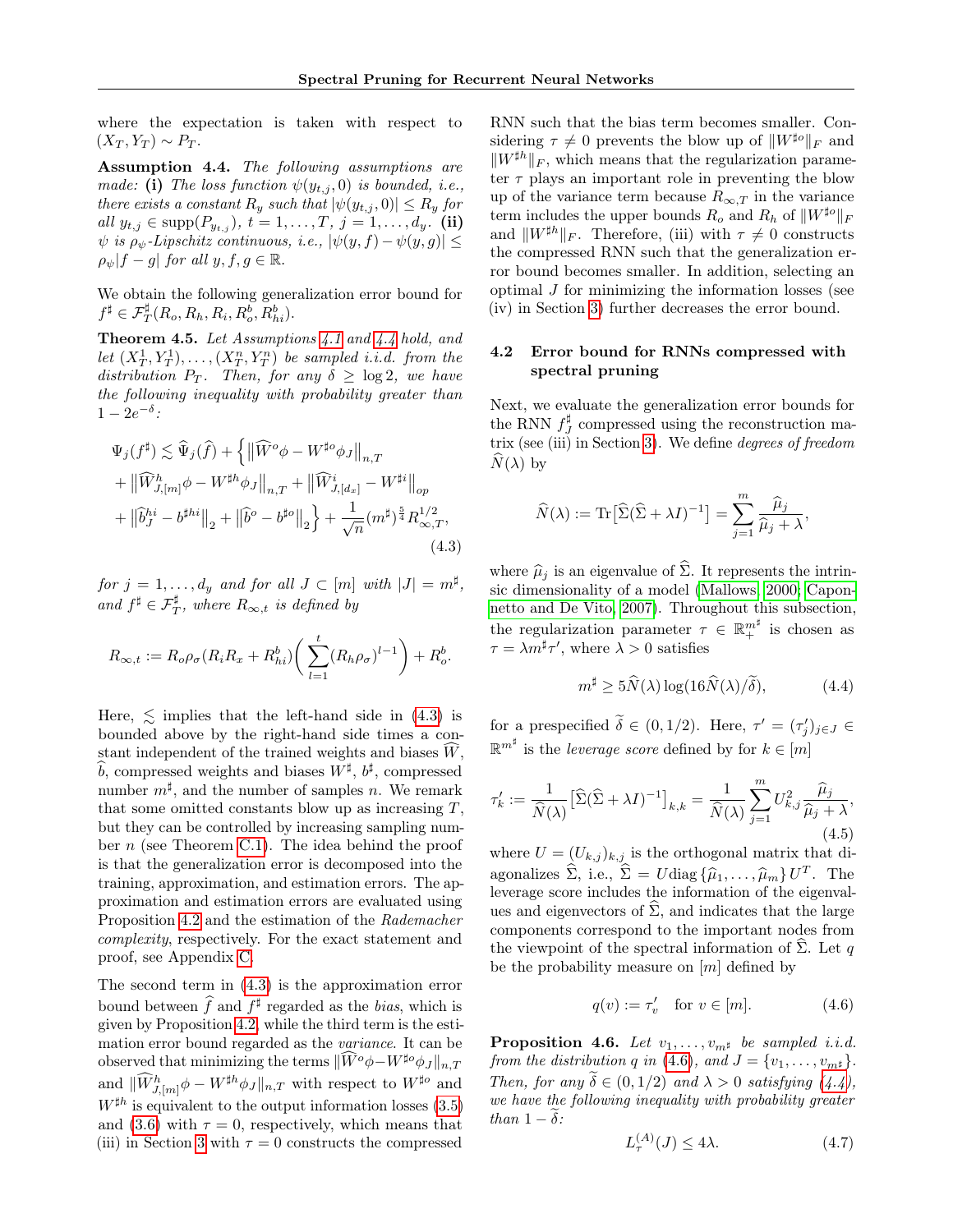The proof is given in Appendix [E.](#page-19-0) In the proof, we essentially refer to previous work [\(Bach, 2017\)](#page-8-3). Combining [\(4.2\)](#page-4-6) and [\(4.7\)](#page-5-6), we conclude that

<span id="page-6-2"></span>
$$
\left\|\widehat{f} - f_J^{\sharp}\right\|_{n,T}^2 \lesssim \lambda. \tag{4.8}
$$

It can be observed that the approximation error bound [\(4.8\)](#page-6-2) is controlled by the degrees of freedom. If the eigenvalues of  $\hat{\Sigma}$  rapidly decrease, then  $\hat{N}(\lambda)$  is a rapidly decreasing function as  $\lambda$  is large. Therefore, in that case, we can choose a smaller  $\lambda$  even when  $m^{\sharp}$  is fixed. We will numerically study the relationship between the eigenvalue distribution and the input information loss in Section [5.1.](#page-6-3)

We make the following additional assumption.

<span id="page-6-4"></span>Assumption 4.7. Assume that the upper bounds for the trained weights and biases are given by  $\|\widetilde{W}^o\|_F \leq$  $\widehat{R}_{o}, \ \|\widehat{W}^h\|_F \leq \widehat{R}_h, \ \|\widehat{W}^i\|_F \leq \widehat{R}_i, \ \|\widehat{b}^{hi}\|_2 \leq \widehat{R}_{hi}^b, \ and$  $\|\widehat{b}^o\|_2 \leq \widehat{R}^b_o.$ 

We have the following generalization error bound.

<span id="page-6-1"></span>**Theorem 4.8.** Let Assumptions [4.1,](#page-4-3) [4.4,](#page-5-2) and [4.7](#page-6-4) hold, and let  $(X_T^1, Y_T^1), \ldots, (X_T^n, Y_T^n)$  and  $v_1, \ldots, v_{m^{\sharp}}$ be sampled i.i.d. from the distributions  $P_T$  and q in [\(4.6\)](#page-5-4), respectively. Let  $J = \{v_1, \ldots, v_{m^{\sharp}}\}.$  Then, for any  $\delta \geq \log 2$  and  $\widetilde{\delta} \in (0, 1/2)$ , we have the following inequality with probability greater than  $(1 - 2e^{-\delta})\tilde{\delta}$ :

<span id="page-6-5"></span>
$$
\Psi_j(f^\sharp_J) \lesssim \widehat{\Psi}_j(\widehat{f}) + \sqrt{\lambda} + \frac{1}{\sqrt{n}} (m^\sharp)^\frac{5}{4}, \tag{4.9}
$$

for  $j = 1, ..., d_y$  and for all  $\lambda > 0$  satisfying [\(4.4\)](#page-5-5).

Here,  $\leq$  implies that the left-hand side in [\(4.9\)](#page-6-5) is bounded above by the right-hand side times a constant independent of  $\lambda$ ,  $m^{\sharp}$ , and n. We remark that some omitted constants blow up as increasing  $T$ , but they can be controlled by increasing sampling number  $n$  (see Theorem [F.1\)](#page-20-0). The proof is given by the combi-nation of applying Theorem [4.5](#page-5-0) as  $f^{\sharp} = f^{\sharp}_J$  and using Proposition [4.6.](#page-5-7) For the exact statement and proof, see Appendix [F.](#page-20-1) It can be observed that in [\(4.9\)](#page-6-5), a bias-variance tradeoff relationship exists with respect to  $m^{\sharp}$ . When  $m^{\sharp}$  is large,  $\lambda$  can be chosen smaller in condition [\(4.4\)](#page-5-5), which implies that the bias term (the second term in [\(4.9\)](#page-6-5)) becomes smaller, but the variance term (the third term in [\(4.9\)](#page-6-5)) becomes larger. In contrast, the bias becomes larger and the variance becomes smaller when  $m^{\sharp}$  is small. Further remarks on Theorem [4.8](#page-6-1) are given in Appendix [G.](#page-22-0)

#### <span id="page-6-8"></span>5 Numerical Experiments

In this section, numerical experiments are detailed to demonstrate our theoretical results and show the effectiveness of spectral pruning compared with existing methods. In Sections [5.1](#page-6-3) and [5.2,](#page-6-0) we select the pixel-MNIST as our task and employ the IRNN, which is an RNN that uses the ReLU as the activation function and initializes weights as the identity matrix and biases to zero (see [\(Le et al., 2015\)](#page-9-11)). In Section [5.3,](#page-8-1) we select the PTB [\(Marcus et al., 1993\)](#page-9-20) and employ the RNNLM whose RNN layer is orthodox Elman-type. For RNN training details, see Appendix [H.](#page-22-1) We choose parameters  $\theta_1 = 1, \ \theta_2 = \theta_3 = 0$  in (iv) of Section [3,](#page-2-0) i.e., we minimize only the input information loss. This choice is not so problematic because the bound of output information loss automatically becomes smaller with minimizing the input one (see Remark [4.3\)](#page-4-1). We choose the regularization parameter  $\tau = 0$ , where this choice regards  $\hat{f}$  as a well-trained network and gives priority to minimizing the approximation error between  $\widehat{f}$  and  $f_J^{\sharp}$  (see below Theore[m4.5\)](#page-5-0).

#### <span id="page-6-3"></span>5.1 Eigenvalue distribution and information loss

First, we numerically study the relationship between the eigenvalue distribution and the information loss. Figure [2a](#page-7-0) shows the eigenvalue distribution of the covariance matrix  $\Sigma$  with 128 hidden nodes, which are sorted in decreasing order. In this experiment, almost half of the eigenvalues are zero, which cannot be visualized in the figure. Figure [2b](#page-7-0) shows the input information loss  $L_0^{(A)}(J)$  versus the compressed number  $m^{\sharp}$ . The information losses vanish when  $m^{\sharp} > m_{\text{nzrr}}$ (see Remark [3.2\)](#page-3-0). The blue and pink curves correspond to  $MNIST<sup>1</sup>$  $MNIST<sup>1</sup>$  $MNIST<sup>1</sup>$  and Fashion $MNIST<sup>2</sup>$  $MNIST<sup>2</sup>$  $MNIST<sup>2</sup>$ , respectively. It can be observed that the eigenvalues for MNIST decrease more rapidly than those for FashionMNIST, and the information losses for MNIST decrease more rapidly than those for FashionMNIST. This phenomenon coincides with the interpretation on Proposition [4.6](#page-5-7) (see the discussion below [\(4.8\)](#page-6-2)).

#### <span id="page-6-0"></span>5.2 Pixel-MNIST (IRNN)

We compare spectral pruning with other pruning methods in pixel-MNIST (IRNN). Table [1](#page-7-1) summarizes the accuracies and the number of weight parameters for different pruning methods. We consider one-third compression in the hidden state, i.e., for the node pruning, 128 hidden nodes were compressed to 42 nodes, while for weight pruning,  $128^2 (= 16384)$  hidden weights were compressed to  $42^2 (= 1764)$  weights.

"Baseline(128)" and "Baseline(42)" represent direct training (not pruning) with 128 and 42 hidden nodes, respectively. "Spectral w/ rec.(ours)" represents spec-

<span id="page-6-6"></span><sup>1</sup>http://yann.lecun.com/exdb/mnist/

<span id="page-6-7"></span><sup>2</sup>https://github.com/zalandoresearch/fashion-mnist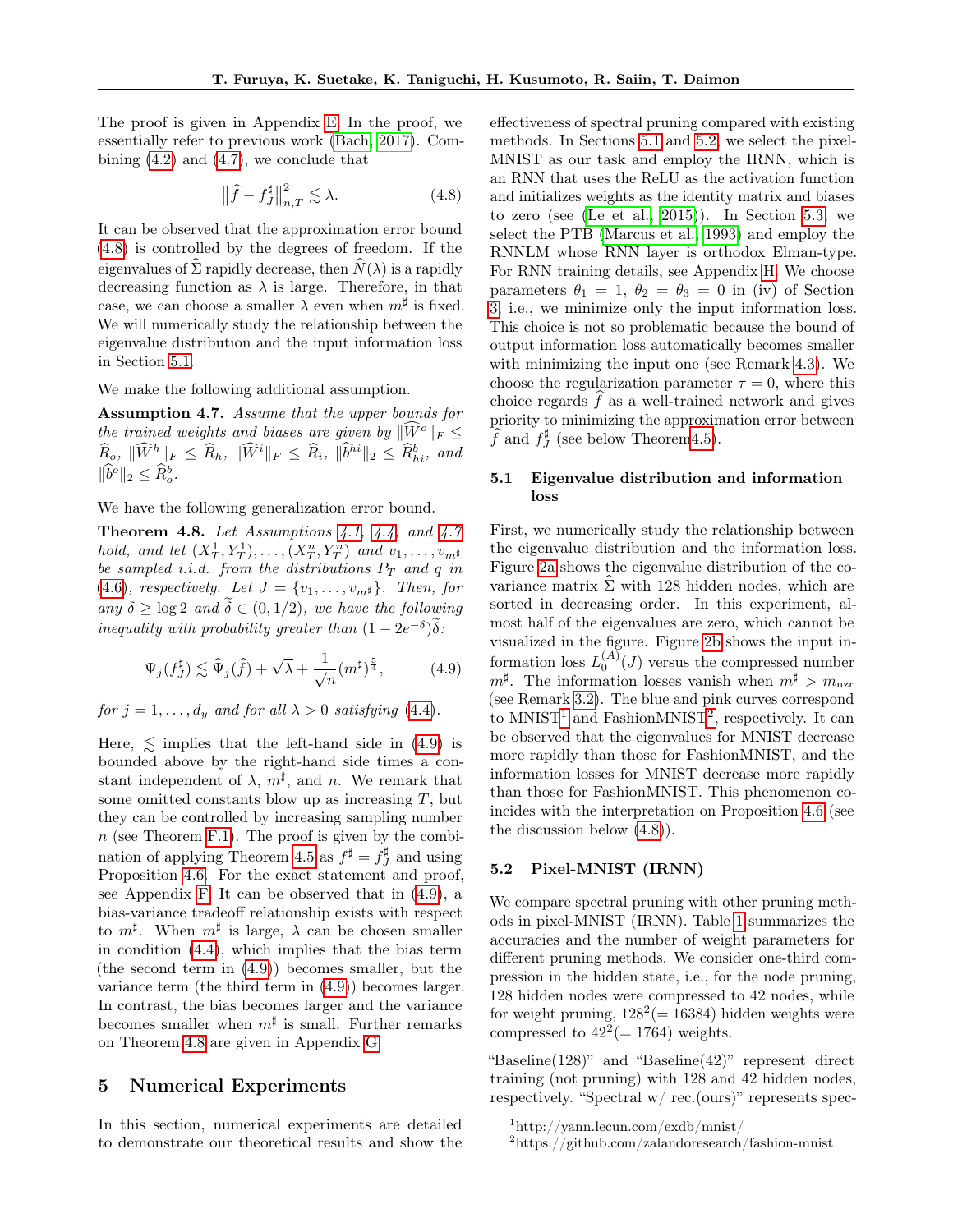<span id="page-7-0"></span>

Figure 2: Relationship between the eigenvalue distribution and the input information loss

<span id="page-7-1"></span>

| Method                    | $Accuracy[\%]$ (std) | Finetuned<br>$Accuracy[\%](std)$ | $\#$ input<br>-hidden | $#$ hidden<br>-hidden | $#$ hidden<br>-out | total |
|---------------------------|----------------------|----------------------------------|-----------------------|-----------------------|--------------------|-------|
| Baseline(128)             | 96.80(0.23)          |                                  | 128                   | 16384                 | 1280               | 17792 |
| Baseline(42)              | 93.35(0.75)          |                                  | 42                    | 1764                  | 420                | 2226  |
| Spectral $w/$ rec. (ours) | 92.61(2.46)          | 97.08(0.16)                      | 42                    | 1764                  | 420                | 2226  |
| Spectral $w/o$ rec.       | 83.60 (8.24)         |                                  | 42                    | 1764                  | 420                | 2226  |
| Random w/rec.             | 34.72 (32.47)        |                                  | 42                    | 1764                  | 420                | 2226  |
| Random $w/o$ rec.         | 23.13 (16.09)        |                                  | 42                    | 1764                  | 420                | 2226  |
| Random Weight             | 10.35(1.38)          |                                  | 128                   | 1764                  | 1280               | 3172  |
| Magnitude-based Weight    | 11.06(0.70)          | 94.41 (3.02)                     | 128                   | 1764                  | 1280               | 3172  |
| Column Sparsification     | 84.80 (7.29)         |                                  | 128                   | 5376                  | 1280               | 6784  |
| Low Rank Factorization    | 9.65(3.85)           |                                  | 128                   | 10752                 | 1280               | 12160 |

Table 1: Pixel-MNIST (IRNN)

tral pruning with the reconstruction matrix (i.e., the compressed weight is chosen as  $W^{\sharp h} = \widehat{W}_{J,[m]}^h \widehat{A}_J$  with the optimal J with respect to  $(3.9)$ , while "Spectral"  $\le$  ' represents spectral pruning without the reconstruction matrix (i.e.,  $W^{\sharp h} = \widehat{W}_{J,J}^{h}$  with the optimal  $J$  with respect to  $(3.9)$ , which idea is based on [\(Luo et al., 2017\)](#page-9-21). "Random w/ rec." represents random node pruning with the reconstruction matrix (i.e.,  $W^{\sharp h} = \widehat{W}_{J,[m]}^h \widehat{A}_J$ , where J is randomly chosen), while "Random w/o rec." represents random node pruning without the reconstruction matrix (i.e.,  $W^{\sharp h} = \widehat{W}_{J,J}^h$ , where  $J$  is randomly chosen). "Random Weight" represents random weight pruning. For the reason that we compare with random pruning, see the introduction of [\(Zhang and Stadie, 2019\)](#page-10-1). "Magnitude-based Weight" represents magnitude-based weight pruning based on [\(Narang et al., 2017a\)](#page-9-0). "Column Sparsification" represents the magnitude-based column sparsification during training based on [\(Wang et al., 2019\)](#page-10-2). "Low Rank Factorization" represents low rank factorization which truncates small singular values of trained weights based on [\(Prabhavalkar et al., 2016\)](#page-10-12). "Accuracy[%](std)" and "Finetuned Accuracy[%](std)" represent their mean (standard deviation) of accuracy

before and after fine-tuning, respectively. " $\#$  inputhidden", "# hidden-hidden", and "# hidden-out" represent the number of input-to-hidden, hidden-to-hidden, and hidden-to-output weight parameters, respectively. "total" represents their sum. For detailed procedures of training, pruning, and fine-tuning, see Appendix [H.](#page-22-1)

We demonstrate that spectral pruning significantly outperforms other pruning methods. The reason spectral pruning can compress with small degradation is that the covariance matrix  $\hat{\Sigma}$  has a small number of non-zero rows (we observed around 50 non-zero rows). For the detail of non-zero rows, see Remark [3.2.](#page-3-0) Our method of fine-tuning outperforms "Base $line(42)$ ", which means that the spectral pruning gets benefits from over-parameterization [\(Chang et al., 2020;](#page-9-10) [Zhang et al., 2021\)](#page-10-9). Since the magnitude-based weight pruning is the method to require the fine-tuning (e.g., see [\(Narang et al., 2017a\)](#page-9-0)), we have also compared our method with the magnitude-based weight pruning with fine-tuning, and observed that our method outperforms the magnitude-based weight pruning as well. We also remark that our method of fine-tuning overcomes "Baseline(128)".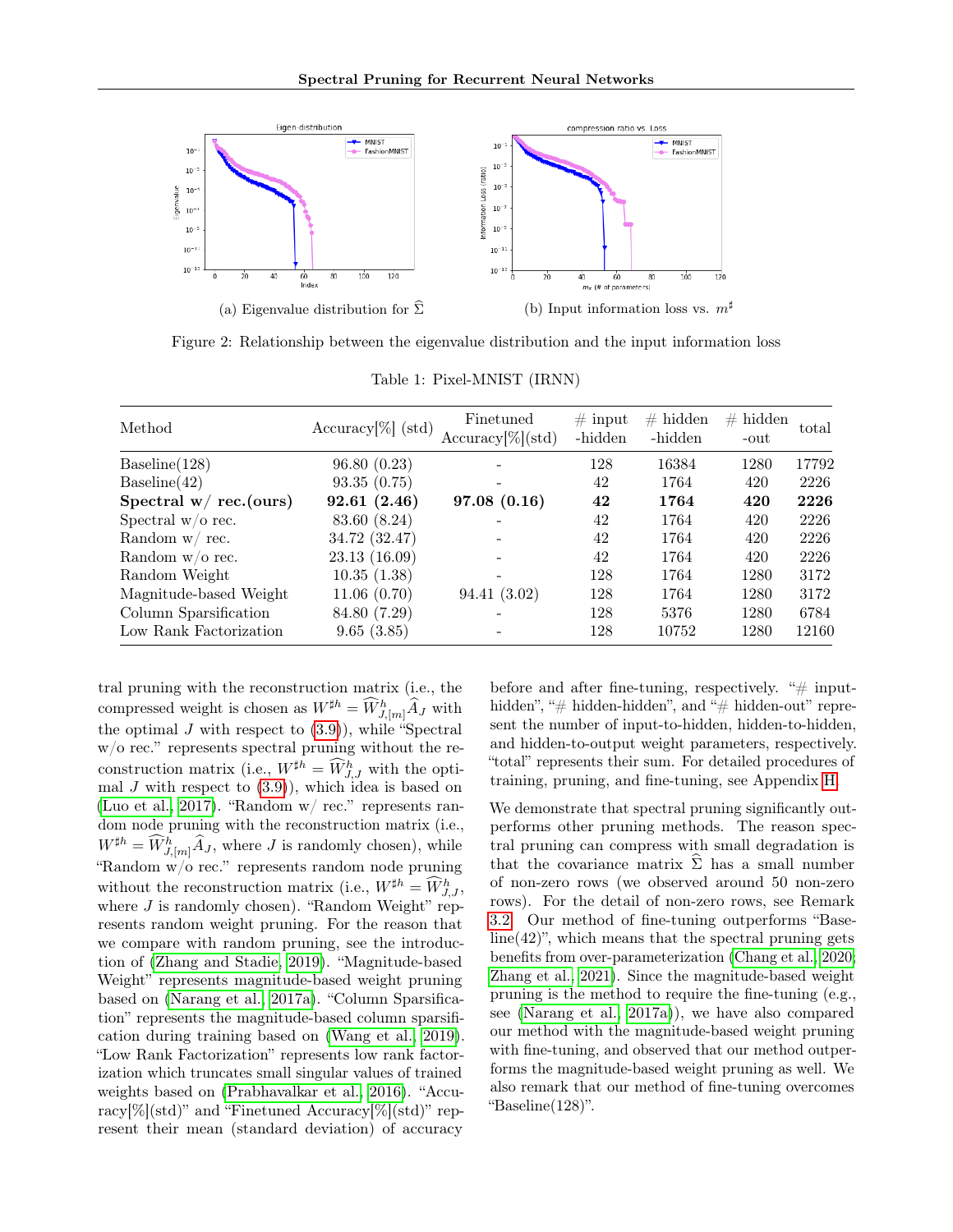<span id="page-8-4"></span>

| Method                                | Perplexity (std) | Finetuned<br>Perplexity (std) | $\#$ input<br>-hidden | $#$ hidden<br>-hidden | $#$ hidden<br>-out | total   |
|---------------------------------------|------------------|-------------------------------|-----------------------|-----------------------|--------------------|---------|
| Baseline(128)                         | 114.66(0.35)     |                               | 1270016               | 16384                 | 1270016            | 2556416 |
| Baseline(42)                          | 145.85(0.74)     | 132.46 (0.74)                 | 416724                | 1764                  | 416724             | 835212  |
| Spectral $w/$ rec. (ours)             | 207.63(2.19)     | 124.26(0.39)                  | 416724                | 1764                  | 416724             | 835212  |
| Spectral $w/o$ rec.                   | 433.99 (10.64)   |                               | 416724                | 1764                  | 416724             | 835212  |
| Random $w/$ rec.                      | 243.76 (9.46)    |                               | 416724                | 1764                  | 416724             | 835212  |
| Random $w/o$ rec.                     | 492.06 (22.40)   |                               | 416724                | 1764                  | 416724             | 835212  |
| Random Weight                         | 203.41(2.02)     |                               | 1270016               | 1764                  | 1270016            | 2541796 |
| Magnitude-based Weight                | 168.57 (2.57)    | 115.65(0.31)                  | 1270016               | 1764                  | 1270016            | 2541796 |
| Magnitude-based Weight $\diamondsuit$ | 201.41(3.60)     | 126.20(0.28)                  | 416724                | 1764                  | 416724             | 835212  |
| Column Sparsification                 | 128.98(0.52)     |                               | 1270016               | 5376                  | 1270016            | 2545408 |
| Low Rank Factorization                | 126.24 (1.79)    |                               | 1270016               | 10752                 | 1270016            | 2550784 |

Table 2: PTB (RNNLM)

#### <span id="page-8-1"></span>5.3 PTB (RNNLM)

We compare spectral pruning with other pruning methods in the PTB (RNNLM). Table [2](#page-8-4) summarizes the perplexity and the number of weight parameters for different pruning methods. As in Section [5.2,](#page-6-0) we consider one-third compression in the hidden state, and how to represent "Method" is the same as Table [1](#page-7-1) except for "Magnitude-based Weight  $\diamondsuit$ ", which represents the magnitude-based weight pruning for not only hiddento-hidden weights but also input-to-hidden and hiddento-out weights so that the number of resultant weight parameters is the same as Spectral w/ rec.(ours).

We demonstrate that our method of fine-tuning outperforms other pruning methods except for magnitudebased weight pruning. Even though "Low Rank Factorization" retains large number of weight parameters, its perplexity is slightly worse than our method of finetuning. On the other hand, our method of fine-tuning can not outperform "Magnitude-based Weight", but it can slightly under the condition of the same number of weight parameters. We also remark that our method of fine-tuning overcomes "Baseline(42)", although it does not overcome "Baseline(128)".

Therefore, we conclude that spectral pruning works well in Elman-RNN, especially in IRNN.

#### Limitations and Future Works

In this paper, we show the generalization error bounds for compressed RNNs, but there are some limitations. The bounds are obtained under the assumption that the length T of time series data is fixed, and they also blow up as  $T$  goes to infinity. In the future, we will analyse the generalization error without the assumption and improve the bounds to sharper ones. The other limitation is that we only treat Elman-RNNs. It would be interesting to extend our work to the long short-term memory (LSTM), which is more sophisticated and commonly used architecture than Elman-RNNs, although Elman-RNNs continue to be used today in applications such as edge computing devices. The properties of LSTMs are different from those of Elman-RNNs in that LSTMs have gated architectures including product operations, which might require more complicated analysis of the generalization error bounds as compared to Elman-RNNs. Hence, the investigation of spectral pruning for LSTMs is beyond the scope of this study and will be the focus of future work.

#### Acknowledgements

The authors are grateful to Professor Taiji Suzuki for useful discussions and comments on our work. The first author was supported by Grant-in-Aid for JSPS Fellows (No.21J00119), Japan Society for the Promotion of Science.

#### References

- <span id="page-8-2"></span>Nil-Jana Akpinar, Bernhard Kratzwald, and Stefan Feuerriegel. Sample complexity bounds for recurrent neural networks with application to combinatorial graph problems. arXiv preprint arXiv:1901.10289, 2019.
- <span id="page-8-0"></span>Md Zahangir Alom, Adam T Moody, Naoya Maruyama, Brian C Van Essen, and Tarek M Taha. Effective quantization approaches for recurrent neural networks. In 2018 International Joint Conference on Neural Networks (IJCNN), pages 1–8. IEEE, 2018.
- <span id="page-8-3"></span>Francis Bach. On the equivalence between kernel quadrature rules and random feature expansions. The Journal of Machine Learning Research, 18(1): 714–751, 2017.

<span id="page-8-5"></span>Peter Bartlett, Dylan J Foster, and Matus Telgarsky.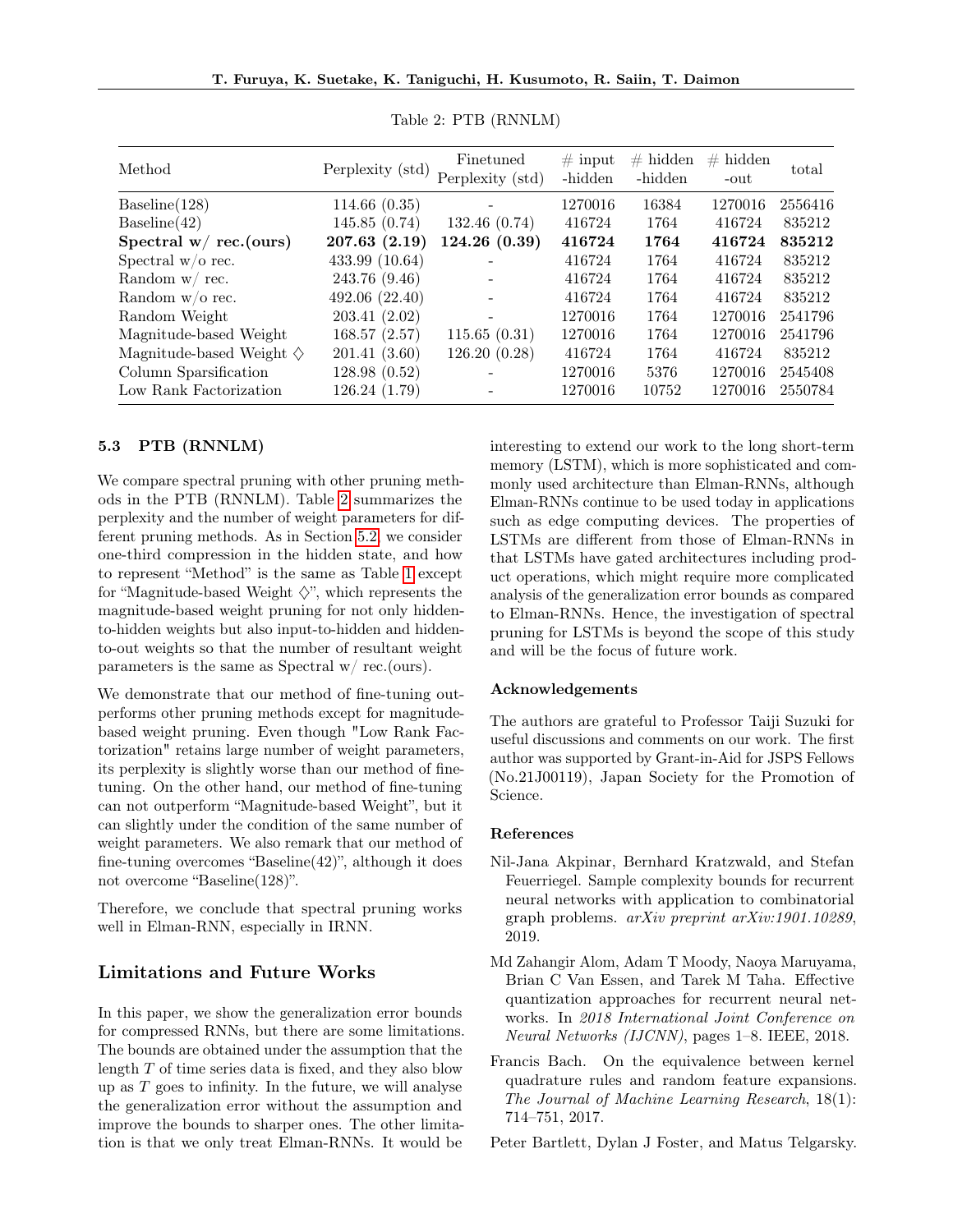Spectrally-normalized margin bounds for neural networks. arXiv preprint arXiv:1706.08498, 2017.

- <span id="page-9-9"></span>Andrea Caponnetto and Ernesto De Vito. Optimal rates for the regularized least-squares algorithm. Foundations of Computational Mathematics, 7(3): 331–368, 2007.
- <span id="page-9-10"></span>Xiangyu Chang, Yingcong Li, Samet Oymak, and Christos Thrampoulidis. Provable benefits of overparameterization in model compression: From double descent to pruning neural networks. arXiv preprint arXiv:2012.08749, 2020.
- <span id="page-9-17"></span>Minshuo Chen, Xingguo Li, and Tuo Zhao. On generalization bounds of a family of recurrent neural networks. arXiv preprint arXiv:1910.12947, 2019.
- <span id="page-9-15"></span>Misha Denil, Babak Shakibi, Laurent Dinh, Marc'Aurelio Ranzato, and Nando De Freitas. Predicting parameters in deep learning. *arXiv* preprint arXiv:1306.0543, 2013.
- <span id="page-9-7"></span>Jesse Dodge, Roy Schwartz, Hao Peng, and Noah A Smith. Rnn architecture learning with sparse regularization. arXiv preprint arXiv:1909.03011, 2019.
- <span id="page-9-16"></span>Yarin Gal and Zoubin Ghahramani. A theoretically grounded application of dropout in recurrent neural networks. In D. Lee, M. Sugiyama, U. Luxburg, I. Guyon, and R. Garnett, editors, Advances in Neural Information Processing Systems, volume 29. Curran Associates, Inc., 2016. URL [https:](https://proceedings.neurips.cc/paper/2016/file/076a0c97d09cf1a0ec3e19c7f2529f2b-Paper.pdf) [//proceedings.neurips.cc/paper/2016/file/](https://proceedings.neurips.cc/paper/2016/file/076a0c97d09cf1a0ec3e19c7f2529f2b-Paper.pdf) [076a0c97d09cf1a0ec3e19c7f2529f2b-Paper.pdf](https://proceedings.neurips.cc/paper/2016/file/076a0c97d09cf1a0ec3e19c7f2529f2b-Paper.pdf).
- <span id="page-9-22"></span>Evarist Giné and Richard Nickl. Mathematical Foundations of Infinite-Dimensional Statistical Models, volume 40. Cambridge University Press, 2015.
- <span id="page-9-19"></span>Mark S Gockenbach. Linear inverse problems and Tikhonov regularization, volume 32. American Mathematical Soc., 2016.
- <span id="page-9-14"></span>Artem M Grachev, Dmitry I Ignatov, and Andrey V Savchenko. Compression of recurrent neural networks for efficient language modeling. Applied Soft Computing, 79:354–362, 2019.
- <span id="page-9-24"></span>Hakan Inan, Khashayar Khosravi, and Richard Socher. Tying word vectors and word classifiers: A loss framework for language modeling. arXiv preprint arXiv:1611.01462, 2016.
- <span id="page-9-18"></span>Boris Joseph Joukovsky, Tanmoy Mukherjee, Nikos Deligiannis, et al. Generalization error bounds for deep unfolding rnns. In Proceedings of Machine Learning Research. Journal of Machine Learning Research, 2021.
- <span id="page-9-3"></span>Markus Kliegl, Siddharth Goyal, Kexin Zhao, Kavya Srinet, and Mohammad Shoeybi. Trace norm regularization and faster inference for embedded speech

recognition rnns. arXiv preprint arXiv:1710.09026, 2017.

- <span id="page-9-11"></span>Quoc V Le, Navdeep Jaitly, and Geoffrey E Hinton. A simple way to initialize recurrent networks of rectified linear units. arXiv preprint arXiv:1504.00941, 2015.
- <span id="page-9-23"></span>Michel Ledoux and Michel Talagrand. Probability in Banach Spaces: isoperimetry and processes. Springer Science & Business Media, 2013.
- <span id="page-9-12"></span>Namhoon Lee, Thalaiyasingam Ajanthan, and Philip HS Torr. Snip: Single-shot network pruning based on connection sensitivity. arXiv preprint arXiv:1810.02340, 2018.
- <span id="page-9-5"></span>Shiwei Liu, Decebal Constantin Mocanu, Yulong Pei, and Mykola Pechenizkiy. Selfish sparse rnn training. arXiv preprint arXiv:2101.09048, 2021a.
- <span id="page-9-6"></span>Shiwei Liu, Iftitahu Ni'mah, Vlado Menkovski, Decebal Constantin Mocanu, and Mykola Pechenizkiy. Efficient and effective training of sparse recurrent neural networks. Neural Computing and Applications, pages 1–12, 2021b.
- <span id="page-9-4"></span>Xuan Liu, Di Cao, and Kai Yu. Binarized lstm language model. In Proceedings of the 2018 Conference of the North American Chapter of the Association for Computational Linguistics: Human Language Technologies, Volume 1 (Long Papers), pages 2113–2121, 2018.
- <span id="page-9-1"></span>Ekaterina Lobacheva, Nadezhda Chirkova, and Dmitry Vetrov. Bayesian sparsification of recurrent neural networks. arXiv preprint arXiv:1708.00077, 2017.
- <span id="page-9-2"></span>Ekaterina Lobacheva, Nadezhda Chirkova, Alexander Markovich, and Dmitry Vetrov. Structured sparsification of gated recurrent neural networks. In Proceedings of the AAAI Conference on Artificial Intelligence, volume 34, pages 4989–4996, 2020.
- <span id="page-9-21"></span>Jian-Hao Luo, Jianxin Wu, and Weiyao Lin. Thinet: A filter level pruning method for deep neural network compression. In Proceedings of the IEEE international conference on computer vision, pages 5058– 5066, 2017.
- <span id="page-9-8"></span>Colin L Mallows. Some comments on cp. Technometrics, 42(1):87–94, 2000.
- <span id="page-9-20"></span>Mitchell Marcus, Beatrice Santorini, and Mary Ann Marcinkiewicz. Building a large annotated corpus of english: The penn treebank. 1993.
- <span id="page-9-13"></span>Dmitry Molchanov, Arsenii Ashukha, and Dmitry Vetrov. Variational dropout sparsifies deep neural networks. In International Conference on Machine Learning, pages 2498–2507. PMLR, 2017.
- <span id="page-9-0"></span>Sharan Narang, Greg Diamos, Shubho Sengupta, and Erich Elsen. Exploring sparsity in recurrent neural networks. In 5th International Conference on Learning Representations, ICLR 2017, Toulon, France,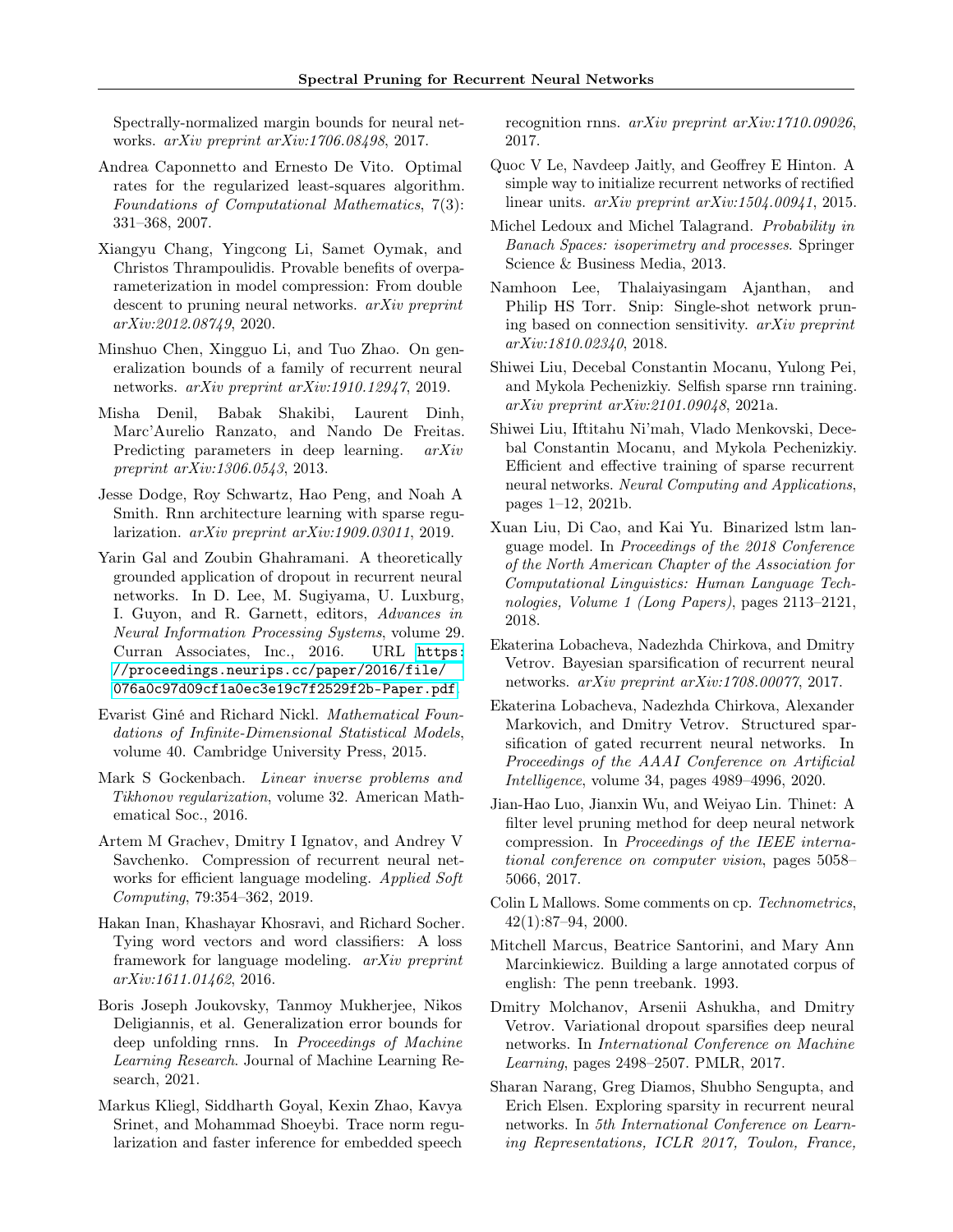April 24-26, 2017, Conference Track Proceedings. OpenReview.net, 2017a. URL [https://openreview.](https://openreview.net/forum?id=BylSPv9gx) [net/forum?id=BylSPv9gx](https://openreview.net/forum?id=BylSPv9gx).

- <span id="page-10-10"></span>Sharan Narang, Eric Undersander, and Gregory Diamos. Block-sparse recurrent neural networks. arXiv preprint arXiv:1711.02782, 2017b.
- <span id="page-10-11"></span>Angshuman Parashar, Minsoo Rhu, Anurag Mukkara, Antonio Puglielli, Rangharajan Venkatesan, Brucek Khailany, Joel Emer, Stephen W Keckler, and William J Dally. Scnn: An accelerator for compressed-sparse convolutional neural networks. ACM SIGARCH Computer Architecture News, 45 (2):27–40, 2017.
- <span id="page-10-12"></span>Rohit Prabhavalkar, Ouais Alsharif, Antoine Bruguier, and Lan McGraw. On the compression of recurrent neural networks with an application to lvcsr acoustic modeling for embedded speech recognition. In 2016 IEEE International Conference on Acoustics, Speech and Signal Processing (ICASSP), pages 5970–5974. IEEE, 2016.
- <span id="page-10-5"></span>Yangyang Shi, Mei-Yuh Hwang, Xin Lei, and Haoyu Sheng. Knowledge distillation for recurrent neural network language modeling with trust regularization. In ICASSP 2019-2019 IEEE International Conference on Acoustics, Speech and Signal Processing (ICASSP), pages 7230–7234. IEEE, 2019.
- <span id="page-10-8"></span>Taiji Suzuki, Hiroshi Abe, Tomoya Murata, Shingo Horiuchi, Kotaro Ito, Tokuma Wachi, So Hirai, Masatoshi Yukishima, and Tomoaki Nishimura. Spectral pruning: Compressing deep neural networks via spectral analysis and its generalization error. In Christian Bessiere, editor, Proceedings of the Twenty-Ninth International Joint Conference on Artificial Intelligence, IJCAI-20, pages 2839–2846. International Joint Conferences on Artificial Intelligence Organization, 7 2020. Main track.
- <span id="page-10-0"></span>Shijian Tang and Jiang Han. A pruning based method to learn both weights and connections for lstm. Proceedings of the Advances in Neural Information Processing Systems, NIPS, Montreal, QC, Canada, pages 7–12, 2015.
- <span id="page-10-6"></span>Zhiyuan Tang, Dong Wang, and Zhiyong Zhang. Recurrent neural network training with dark knowledge transfer. In 2016 IEEE international conference on acoustics, speech and signal processing (ICASSP), pages 5900–5904. IEEE, 2016.
- <span id="page-10-4"></span>Andros Tjandra, Sakriani Sakti, and Satoshi Nakamura. Compressing recurrent neural network with tensor train. In 2017 International Joint Conference on Neural Networks, IJCNN 2017, Anchorage, AK, USA, May 14-19, 2017, pages 4451–4458. IEEE, 2017. doi: 10.1109/IJCNN.2017.7966420. URL <https://doi.org/10.1109/IJCNN.2017.7966420>.
- <span id="page-10-14"></span>Zhuozhuo Tu, Fengxiang He, and Dacheng Tao. Understanding generalization in recurrent neural networks. In International Conference on Learning Representations, 2019.
- <span id="page-10-2"></span>Shaorun Wang, Peng Lin, Ruihan Hu, Hao Wang, Jin He, Qijun Huang, and Sheng Chang. Acceleration of lstm with structured pruning method on fpga. IEEE Access, 7:62930–62937, 2019.
- <span id="page-10-3"></span>Liangjiang Wen, Xueyang Zhang, Haoli Bai, and Zenglin Xu. Structured pruning of recurrent neural networks through neuron selection. Neural networks : the official journal of the International Neural Network Society, 123:134–141, 2020.
- <span id="page-10-7"></span>Wei Wen, Yuxiong He, Samyam Rajbhandari, Minjia Zhang, Wenhan Wang, Fang Liu, Bin Hu, Yiran Chen, and Hai Li. Learning intrinsic sparse structures within long short-term memory. arXiv preprint arXiv:1709.05027, 2017.
- <span id="page-10-13"></span>Wojciech Zaremba, Ilya Sutskever, and Oriol Vinyals. Recurrent neural network regularization. arXiv preprint arXiv:1409.2329, 2014.
- <span id="page-10-9"></span>Chiyuan Zhang, Samy Bengio, Moritz Hardt, Benjamin Recht, and Oriol Vinyals. Understanding deep learning (still) requires rethinking generalization. Communications of the ACM, 64(3):107–115, 2021.
- <span id="page-10-1"></span>Matthew Shunshi Zhang and Bradly Stadie. Oneshot pruning of recurrent neural networks by jacobian spectrum evaluation. arXiv preprint arXiv:1912.00120, 2019.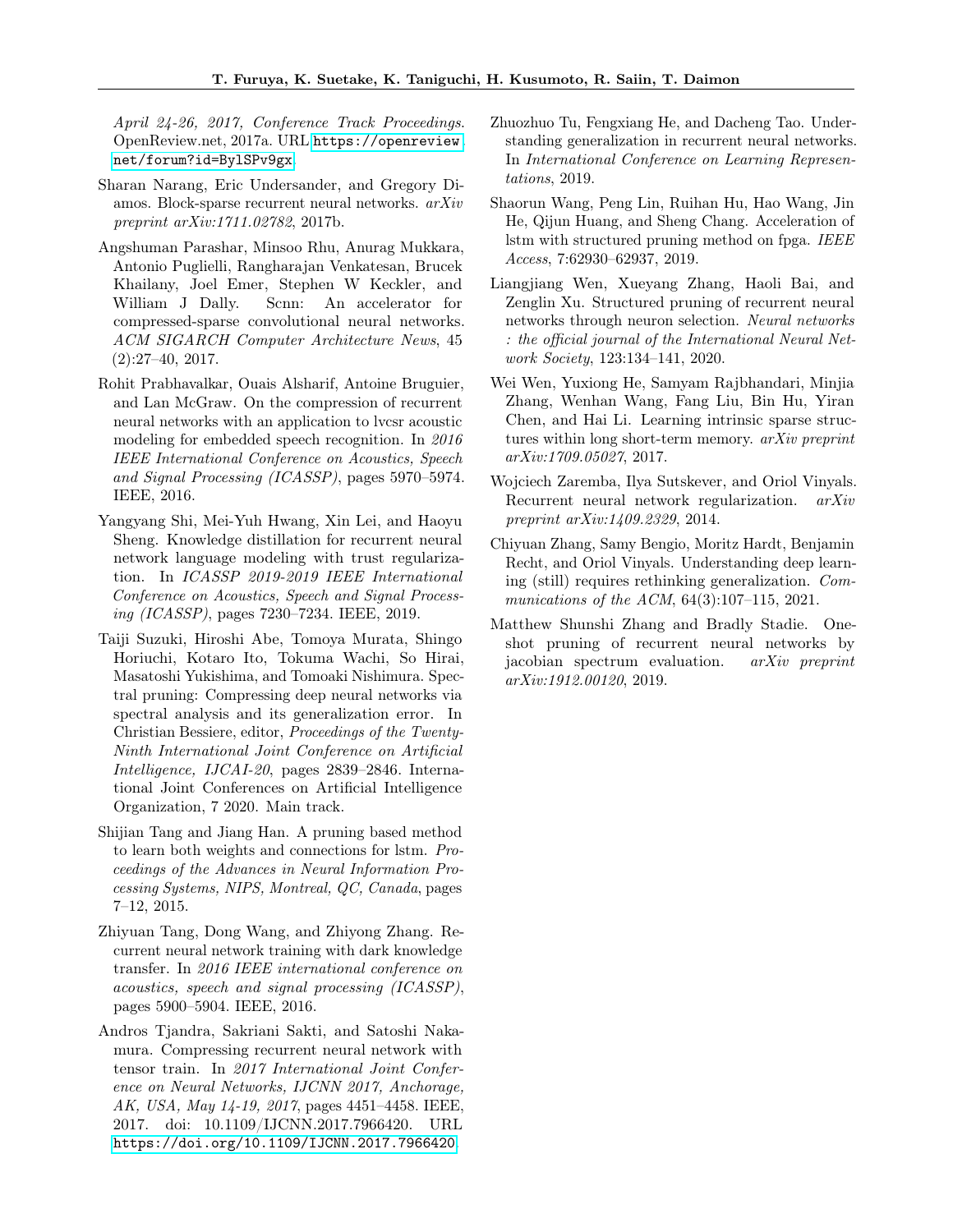# Appendix

# <span id="page-11-0"></span>A Review of Spectral Pruning for DNNs

Let  $D = \{(x^i, y^i)\}_{i=1}^n$  be training data, where  $x^i \in \mathbb{R}^{d_x}$  is an input and  $y^i \in \mathbb{R}^{d_y}$  is an output. The training data are independently identically distributed. To train the appropriate relationship between input and output, we consider DNNs f as

$$
f(x) = (W^{(L)}\sigma(\cdot) + b^{(L)}) \circ \cdots \circ (W^{(1)}x + b^{(1)}),
$$

where  $\sigma : \mathbb{R} \to \mathbb{R}$  is an activation function,  $W^{(l)} \in \mathbb{R}^{m_{l+1} \times m_l}$  is a weight matrix, and  $b^{(l)} \in \mathbb{R}^{m_{l+1}}$  is a bias. Let  $\widehat{f}$ be a trained DNN obtained from the training data D, i.e.,

$$
\widehat{f}(x) = (\widehat{W}^{(L)}\sigma(\cdot) + \widehat{b}^{(L)}) \circ \cdots \circ (\widehat{W}^{(1)}x + \widehat{b}^{(1)}).
$$

We denote the input with respect to *l*-th layer by

$$
\phi^{(l)}(x) = \sigma \circ (\widehat{W}^{(l-1)}\sigma(\cdot) + \widehat{b}^{(l-1)}) \circ \cdots \circ (\widehat{W}^{(1)}x + \widehat{b}^{(1)}).
$$

Let  $J^{(l)} \subset [m_l]$  be an index set with  $|J^{(l)}| = m_l^{\sharp}$ , where  $[m_l] := \{1, \ldots, m_l\}$  and  $m_l^{\sharp} \in \mathbb{N}$  is the number of nodes of the *l*-th layer of the compressed DNN  $f^{\sharp}$  with  $m_l^{\sharp} \leq m_l$ . Let  $\phi_{J^{(l)}}^{(l)}(x) = (\phi_j^{(l)}(x))_{j \in J^{(l)}}$  be a subvector of  $\phi^{(l)}(x)$ corresponding to the index set  $J^{(l)}$ , where  $\phi_j^{(l)}(x)$  is the j-th components of the vector  $\phi^{(l)}(x)$ .

(i) Input information loss. The input information loss is defined by

<span id="page-11-2"></span>
$$
L_{\tau}^{(A,l)}(J^{(l)}) := \min_{A \in \mathbb{R}^{m_l \times m_l^{\sharp}}} \{ ||\phi^{(l)} - A\phi_{J^{(l)}}^{(l)}||_n^2 + ||A||_{\tau}^2 \},
$$
\n(A.1)

where  $\|\cdot\|_n$  is the empirical  $L^2$ -norm with respect to n, i.e.,

<span id="page-11-1"></span>
$$
\left\|\phi^{(l)} - A\phi^{(l)}_{J^{(l)}}\right\|_{n}^{2} := \frac{1}{n} \sum_{i=1}^{n} \left\|\phi^{(l)}(x^{i}) - A\phi^{(l)}_{J^{(l)}}(x^{i})\right\|_{2}^{2},\tag{A.2}
$$

where  $\|\cdot\|_2$  is the Euclidean norm and  $\|A\|_{\tau}^2 := \text{Tr}[A I_{\tau} A^T]$  for a regularization parameter  $\tau \in \mathbb{R}_+^{m_\tau^{\sharp}}$ . Here,  $\mathbb{R}^{m_i^{\sharp}}_+ := \left\{ x \in \mathbb{R}^{m_i^{\sharp}} \, | \, x_j > 0, \ j = 1, \ldots, m_i^{\sharp} \right\}$  and  $I_{\tau} := \text{diag}(\tau)$ . By the linear regularization theory, there exists a unique solution  $\widehat{A}^{(l)}_{J^{(l)}} \in \mathbb{R}^{m_l \times m_l^{\sharp}}$  of the minimization problem of  $\|\phi^{(l)} - A\phi^{(l)}_{J^{(l)}}\|_{n}^{2} + \|A\|_{\tau}^{2}$ , and it has the form

$$
\widehat{A}_{J^{(l)}}^{(l)} = \widehat{\Sigma}_{[m_l],J^{(l)}}^{(l)} \left( \widehat{\Sigma}_{J^{(l)},J^{(l)}}^{(l)} + I_{\tau} \right)^{-1},\tag{A.3}
$$

where  $\hat{\Sigma}^{(l)}$  is the (noncentered) empirical covariance matrix of  $\phi^{(l)}(x)$  with respect to n, i.e.,

$$
\widehat{\Sigma}^{(l)} = \frac{1}{n} \sum_{i=1}^{n} \phi^{(l)}(x^{i}) \phi^{(l)}(x^{i})^{T},
$$

and  $\hat{\Sigma}_{I,I'}^{(l)} = (\hat{\Sigma}_{i,i'}^{(l)})_{i \in I, i' \in I'} \in \mathbb{R}^{K \times H}$  is the submatrix of  $\hat{\Sigma}^{(l)}$  corresponding to index sets  $I, I' \subset [m]$  with  $|I| = K$ and  $|I'| = H$ . By substituting the explicit formula [\(A.2\)](#page-11-1) of the reconstruction matrix  $\hat{A}_{J^{(l)}}^{(l)}$  into [\(A.1\)](#page-11-2), the input information loss is reformulated as

$$
L_{\tau}^{(A,l)}(J^{(l)}) = \text{Tr}\Big[\hat{\Sigma}^{(l)} - \hat{\Sigma}_{[m_l],J^{(l)}}^{(l)}(\hat{\Sigma}_{J^{(l)},J^{(l)}}^{(l)} + I_{\tau})^{-1}\hat{\Sigma}_{J^{(l)},[m_l]}^{(l)}\Big].\tag{A.4}
$$

(ii) Output information loss. For any matrix  $Z^{(l)} \in \mathbb{R}^{m \times m_l}$  with an output size  $m \in \mathbb{N}$ , we define the output information loss by

<span id="page-11-3"></span>
$$
L_{\tau}^{(B,l)}(J^{(l)}) := \sum_{j=1}^{m} \min_{\beta \in \mathbb{R}^{m_{l}^{H}}} \{ ||Z_{j,:}^{(l)}\phi^{(l)} - \beta^{T}\phi_{J^{(l)}}^{(l)}||_{n}^{2} + ||\beta^{T}||_{\tau}^{2} \},
$$
\n(A.5)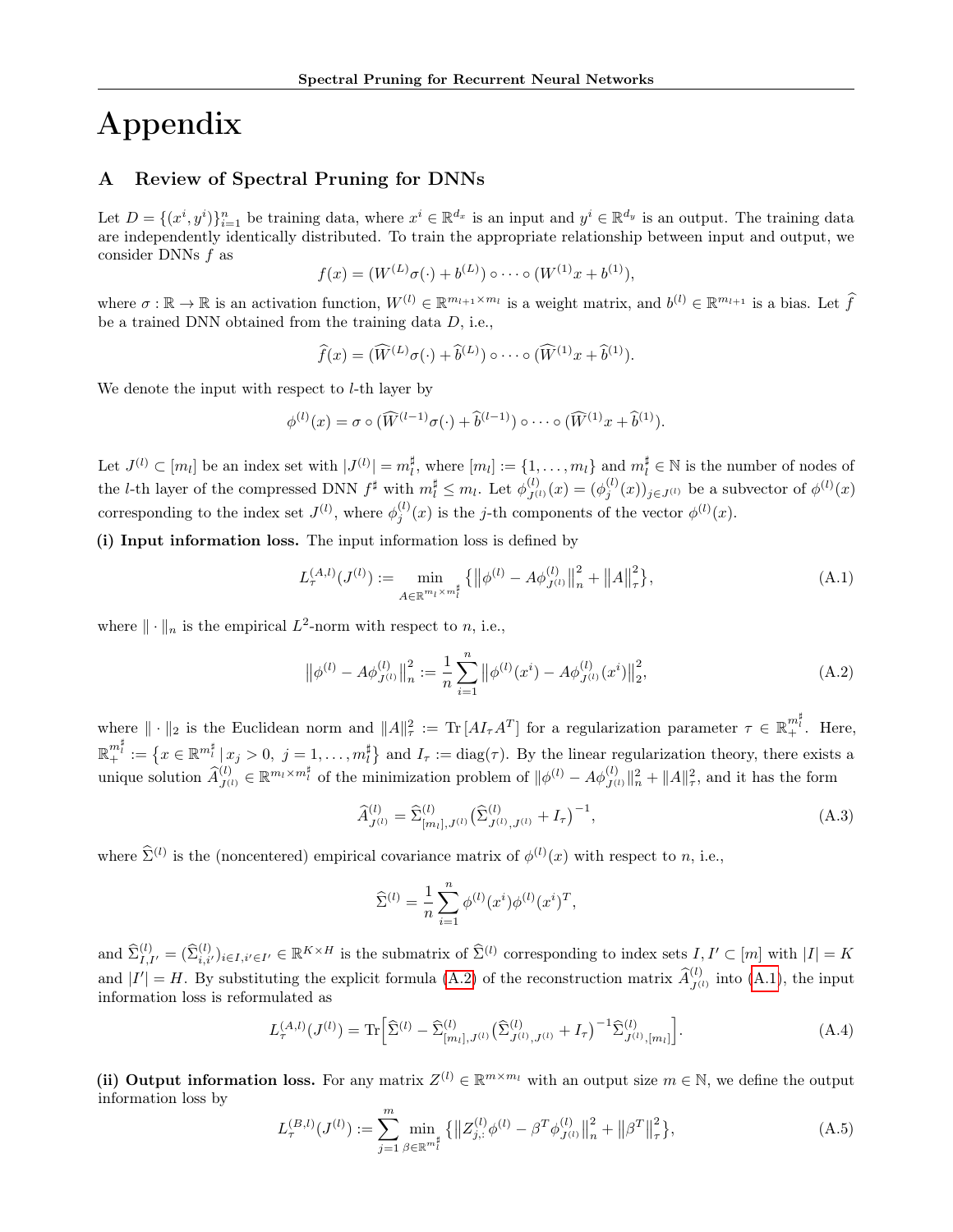where  $Z_{j,:}^{(l)}$  denotes the j-th row of the matrix  $Z^{(l)}$ . A typical situation is that  $Z^{(l)} = \widehat{W}^{(l)}$ . The minimization problem of  $||Z_{j,:}^{(l)}\phi^{(l)} - \beta^T \phi_{J^{(l)}}||_n^2 + ||\beta^T||_{\tau}^2$  has the unique solution

$$
\widehat{\beta}_{j}^{(l)} = (Z_{j,:}^{(l)} \widehat{A}_{J^{(l)}}^{(l)})^{T},
$$

and by substituting it into [\(A.5\)](#page-11-3), the output information loss is reformulated as

$$
L_{\tau}^{(B,l)}(J^{(l)}) = \text{Tr}\Big[Z^{(l)}\big(\widehat{\Sigma}^{(l)} - \widehat{\Sigma}_{[m],J^{(l)}}^{(l)}\big(\widehat{\Sigma}_{J^{(l)},J^{(l)}}^{(l)} + I_{\tau}\big)^{-1}\widehat{\Sigma}_{J^{(l)},[m]}^{(l)}\big)Z^{(l)T}\Big].
$$

(iii) Compressed DNN by the reconstruction matrix. We construct the compressed DNN by

$$
f_{J^{(1:L)}}^{\sharp}(x) = (W_{J^{(L)}}^{\sharp(L)} \sigma(\cdot) + b^{\sharp(L)}) \circ \cdots \circ (W_{J^{(1)}}^{\sharp(1)} x + b^{\sharp(1)}),
$$

where  $J^{(1:L)} = J^{(1)} \cup \cdots \cup J^{(L)}$ , and  $b^{\sharp(l)} = \hat{b}^{(l)}$  and  $W_{J^{(l)}}^{\sharp(l)}$  $J^{(l)}_{J^{(l)}}$  is the compressed weight as the multiplication of the trained weight  $\widehat{W}_{J^{(l+1)},[m_l]}^{(l)}$  and the reconstruction matrix  $\widehat{A}_{J^{(l)}},$  i.e.,

$$
W_{J^{(l)}}^{\sharp(l)} := \widehat{W}_{J^{(l+1)},[m_l]}^{(l)} \widehat{A}_{J^{(l)}}.
$$
\n(A.6)

(iv) Optimization. To select an appropriate index set  $J^{(l)}$ , we consider the following optimization problem that minimizes a convex combination of input and output information losses, i.e.,

$$
\min_{J^{(l)} \subset [m_l]} \min_{s.t. \ |J^{(l)}| = m_l^{\sharp}} \left\{ \theta L_{\tau}^{(A,l)}(J^{(l)}) + (1 - \theta) L_{\tau}^{(B,l)}(J^{(l)}) \right\},\,
$$

for  $\theta \in [0,1]$ , where  $m_l^{\sharp} \in [m]$  is a prespecified number. We adapt the optimal index  $J^{\sharp(1:L)}$  in the algorithm. We term this method as spectral pruning.

In [\(Suzuki et al., 2020\)](#page-10-8), the generalization error bounds for compressed DNNs with the spectral pruning have been studied (see Theorems 1 and 2 in [\(Suzuki et al., 2020\)](#page-10-8)), and the parameters  $\theta$ ,  $\tau$ , and  $Z^{(l)}$  are chosen such that its error bounds become smaller.

# <span id="page-12-0"></span>B Proof of Proposition [4.2](#page-4-5)

.

We restate Proposition [4.2](#page-4-5) in an exact form as follows:

<span id="page-12-2"></span>**Proposition B.1.** Suppose that Assumption [4.1](#page-4-3) holds. Let  $\{(X_T^i, Y_T^i)\}_{i=1}^n$  be sampled i.i.d. from the distribution  $P_T$ . Then,

$$
\|\hat{f} - f^{\sharp}\|_{n,T} \leq \sqrt{3} \left\{ \left\|\widehat{W}^{o}\phi - W^{\sharp o}\phi_{J}\right\|_{n,T} + R_{o}\rho_{\sigma} \max\{1, (R_{h}\rho_{\sigma})^{T-2}\}T\left\|\widehat{W}^{h}_{J,[m]}\phi - W^{\sharp h}\phi_{J}\right\|_{n,T} \right. \\ \left. + R_{o}\rho_{\sigma}\left(\sum_{t=1}^{T} (R_{h}\rho_{\sigma})^{t-1}\right) \left(R_{x}\left\|\widehat{W}^{i}_{J,[d_{x}]} - W^{\sharp i}\right\|_{op} + \|\widehat{b}_{J}^{hi} - b^{\sharp hi}\|_{2}\right) + \left\|\widehat{b}^{o} - b^{\sharp o}\right\|_{2}\right\}, \quad (B.1)
$$

for all  $f^{\sharp} \in \mathcal{F}_T^{\sharp}(R_o, R_h, R_i, R_o^b, R_{hi}^b)$  and  $J \subset [m]$  with  $|J| = m^{\sharp}$ .

*Proof.* Let  $\hat{f} = (\hat{f}_t)_{t=1}^T$  be a trained RNN and  $f^{\sharp} \in \mathcal{F}^{\sharp}_{T}(R_o, R_h, R_i, R_o^b, R_h^b)$ . Let us define functions  $\phi$  and  $\phi^{\sharp}$  by

<span id="page-12-3"></span><span id="page-12-1"></span>
$$
\phi(x,h) := \sigma(\widehat{W}^h h + \widehat{W}^i x + \widehat{b}^{hi}) \quad \text{for } x \in \mathbb{R}^{d_x}, \ h \in \mathbb{R}^m,
$$
  

$$
\phi^{\sharp}(x,h^{\sharp}) := \sigma(W^{\sharp h} h^{\sharp} + W^{\sharp i} x + b^{\sharp hi}) \quad \text{for } x \in \mathbb{R}^{d_x}, \ h^{\sharp} \in \mathbb{R}^{m^{\sharp}},
$$
 (B.2)

and denote the hidden states by

<span id="page-12-4"></span>
$$
\widehat{h}_t := \phi(x_t, \widehat{h}_{t-1}), \quad h_t^{\sharp} := \phi^{\sharp}(x_t, h_{t-1}^{\sharp}) \quad \text{for } t = 1, 2, \cdots, T. \tag{B.3}
$$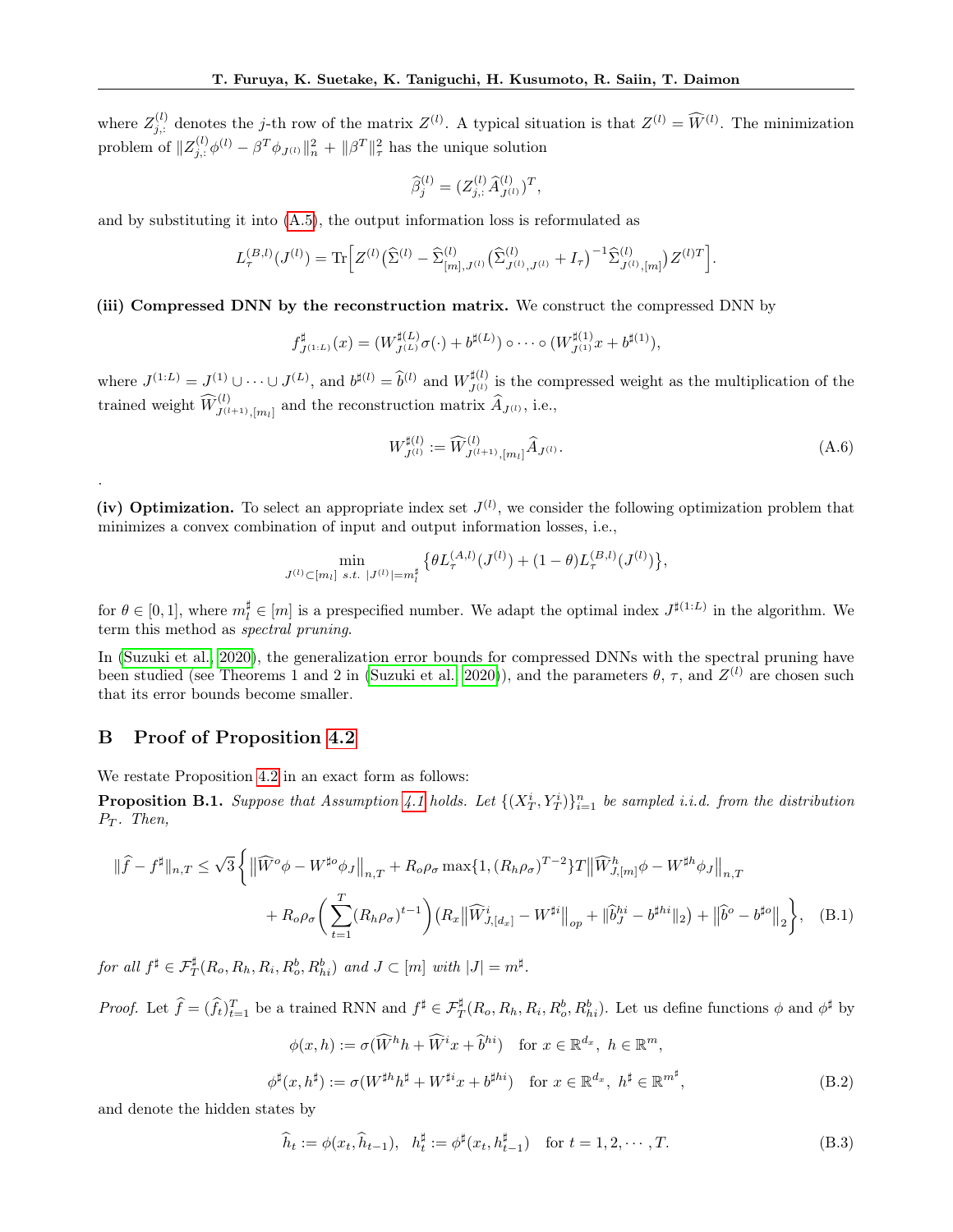If a training data  $X_T^i = (x_t^i)_{t=1}^T$  is used as input, we denote its hidden state by

<span id="page-13-1"></span>
$$
\widehat h^i_t:=\phi(x^i_t,\widehat h^i_{t-1}),\ \ h^{\sharp i}_t:=\phi^{\sharp}(x^i_t,h^{\sharp i}_{t-1}),
$$

and its outputs at time  $t$  by

$$
\widehat{f}_t(X_t^i) = \widehat{W}^o\phi(x_t^i, \widehat{h}_{t-1}^i) + \widehat{b}^o, \quad f_t^{\sharp}(X_t^i) = W^{\sharp o}\phi^{\sharp}(x_t^i, h_{t-1}^{\sharp i}) + b^{\sharp o},
$$

<span id="page-13-0"></span>for  $t = 1, 2, \ldots, T$ . Then, we have

$$
\begin{split} \left\| \widehat{f}_{t}(X_{t}^{i}) - f_{t}^{\sharp}(X_{t}^{i}) \right\|_{2} &\leq \left\| \widehat{W}^{o}\phi(x_{t}^{i}, \widehat{h}_{t-1}^{i}) - W^{\sharp o}\phi_{J}(x_{t}^{i}, \widehat{h}_{t-1}^{i}) \right\|_{2} \\ &+ \left\| W^{\sharp o}\phi_{J}(x_{t}^{i}, \widehat{h}_{t-1}^{i}) - W^{\sharp o}\phi^{\sharp}(x_{t}^{i}, h_{t-1}^{\sharp i}) \right\|_{2} + \left\| \widehat{b}^{o} - b^{\sharp o} \right\|_{2} . \end{split} \tag{B.4}
$$

If we can prove that the second term of right-hand side in [\(B.4\)](#page-13-0) is estimated as

$$
\|W^{\sharp o}\phi_{J}(x_{t}^{i},\hat{h}_{t-1}^{i}) - W^{\sharp o}\phi^{\sharp}(x_{t}^{i},h_{t-1}^{\sharp i})\|_{2}
$$
  
\n
$$
\leq R_{o}\rho_{\sigma}\Biggl\{\max\big\{1,(R_{h}\rho_{\sigma})^{t-2}\big\}\sum_{l=1}^{t-1}\|\widehat{W}_{J,[m]}^{h}\phi(x_{t-l}^{i},\hat{h}_{t-l-1}^{i}) - W^{\sharp h}\phi_{J}(x_{t-l}^{i},\hat{h}_{t-l-1}^{i})\|_{2}
$$
  
\n
$$
+\sum_{l=1}^{t}(R_{h}\rho_{\sigma})^{l-1}\big(\|\widehat{W}_{J,[dz]}^{i} - W^{\sharp i}\|_{op}\|x_{t-l+1}^{i}\|_{2} + \|\widehat{b}_{J}^{hi} - b^{\sharp hi}\|_{2}\big)\Biggr\}, \quad (B.5)
$$

then by using the inequalities [\(B.4\)](#page-13-0) and  $(\sum_{k=1}^{K} a_k)^2 \leq K \sum_{k=1}^{K} a_k^2$ , we have

$$
\begin{split} & \left\| \widehat{f}_{t}(X_t^i) - f_t^{\sharp}(X_t^i) \right\|_2^2 \leq 3 \Bigg\{ \left\| \widehat{W}^o \phi(x_t^i, \widehat{h}_{t-1}^i) - W^{\sharp o} \phi_J(x_t^i, \widehat{h}_{t-1}^i) \right\|_2^2 \\ & + \left( R_o \rho_\sigma \max\left\{ 1, (R_h \rho_\sigma)^{t-2} \right\} \sum_{l=1}^{t-1} \left\| \widehat{W}_{J, [m]}^h \phi(x_{t-l}^i, \widehat{h}_{t-l-1}^i) - W^{\sharp h} \phi_J(x_{t-l}^i, \widehat{h}_{t-l-1}^i) \right\|_2 \right)^2 \\ & + \left( R_o \rho_\sigma \sum_{l=1}^t (R_h \rho_\sigma)^{l-1} \left( \left\| \widehat{W}_{J, [d_x]}^i - W^{\sharp i} \right\|_{op} \|x_{t-l+1}^i\|_2 + \left\| \widehat{b}_J^{hi} - b^{\sharp hi} \right\|_2 \right) + \left\| \widehat{b}^o - b^{\sharp o} \right\|_2 \right)^2 \Bigg\}. \end{split}
$$

Hence, by taking the average over  $i = 1, \ldots, n$  and  $t = 1, \ldots, T$ , and by using the inequality  $\sum_{t=1}^{T} (\sum_{l=1}^{t} a_l)^2 \leq$  $T^2 \sum_{t=1}^T a_t^2$ , we obtain

$$
\begin{split} \left\|\widehat{f}-f^{\sharp}\right\|^{2}_{n,T} &= \frac{1}{nT} \sum_{i=1}^{n} \sum_{t=1}^{T} \left\|\widehat{f}_{t}(X^{i}_{t})-f^{\sharp}_{t}(X^{i}_{t})\right\|^{2}_{2} \\ &\leq 3 \left\{\underbrace{\frac{1}{nT} \sum_{i=1}^{n} \sum_{t=1}^{T} \left\|\widehat{W}^{o}\phi(x^{i}_{t}, \widehat{h}^{i}_{t-1})-W^{\sharp o}\phi_{J}(x^{i}_{t}, \widehat{h}^{i}_{t-1})\right\|^{2}_{2}}_{= \|\widehat{W}^{o}\phi-W^{\sharp o}\phi_{J}\|^{2}_{n,T}} \\ &+ \left(R_{o}\rho_{\sigma}\max\left\{1,(R_{h}\rho_{\sigma})^{T-2}\right\}T\right)^{2} \underbrace{\frac{1}{nT} \sum_{i=1}^{n} \sum_{t=1}^{T} \left\|\widehat{W}^{h}_{J,[m]}\phi(x^{i}_{t}, \widehat{h}^{i}_{t-1})-W^{\sharp h}\phi_{J}(x^{i}_{t}, \widehat{h}^{i}_{t-1})\right\|^{2}_{2}}_{= \|\widehat{W}^{h}_{J,[m]}\phi-W^{\sharp h}\phi_{J}\|^{2}_{n,T}} \\ &+ \left(R_{o}\rho_{\sigma}\left(\sum_{t=1}^{T}(R_{h}\rho_{\sigma})^{t-1}\right)\left(\left\|\widehat{W}^{i}_{J,[d_{x}]}-W^{\sharp i}\right\|_{op}\|x^{i}_{t-l+1}\|_{2}+\left\|\widehat{b}^{hi}_{j}-b^{\sharp hi}\right\|_{2}\right)+\left\|\widehat{b}^{o}-b^{\sharp o}\right\|^{2}_{2}\right)^{2}\right\}, \end{split}
$$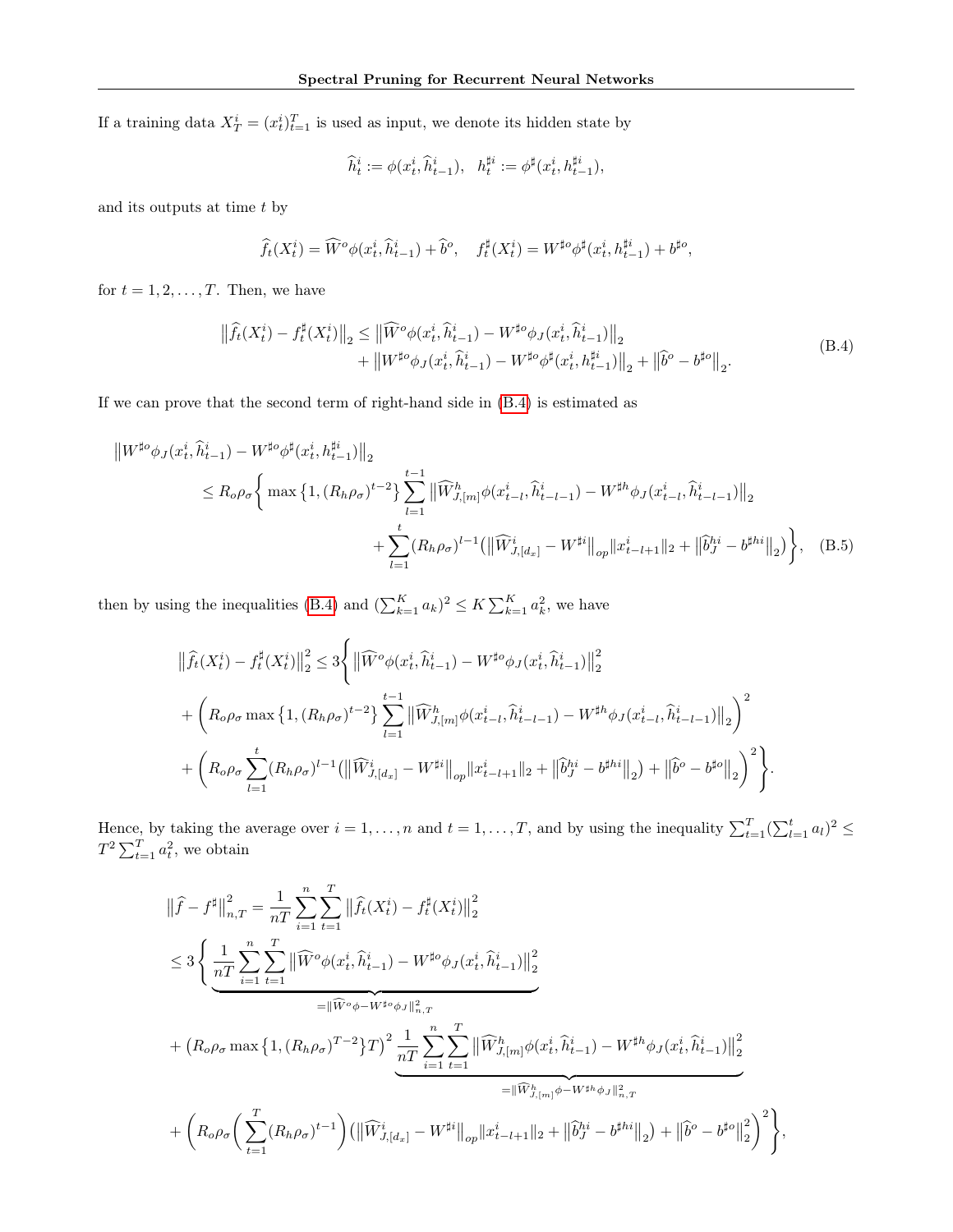<span id="page-14-3"></span>which concludes the inequality  $(B.1)$ . It remains to prove  $(B.5)$ . We calculate that

$$
\|W^{\sharp o}\phi_{J}(x_{t}^{i},\hat{h}_{t-1}^{i}) - W^{\sharp o}\phi^{\sharp}(x_{t}^{i},h_{t-1}^{\sharp i})\|_{2} \n\leq \|W^{\sharp o}\|_{op} \|\sigma(\widehat{W}_{J,[m]}^{h}\phi(x_{t-1}^{i},\hat{h}_{t-2}^{i}) + \widehat{W}_{J,[d_{x}]}^{i}x_{t}^{i} + \widehat{b}_{J}^{hi}) \n- \sigma(W^{\sharp h}\phi^{\sharp}(x_{t-1}^{i},h_{t-2}^{\sharp i}) + W^{\sharp i}x_{t}^{i} + b^{\sharp hi})\|_{2} \n\leq R_{o}\rho_{\sigma} \Biggl\{ \underbrace{\|\widehat{W}_{J,[m]}^{h}\phi(x_{t-1}^{i},\hat{h}_{t-2}^{i}) - W^{\sharp h}\phi^{\sharp}(x_{t-1}^{i},h_{t-2}^{\sharp i})\|_{2}}_{=:H_{t-1}} \n+ \|\widehat{W}_{J,[d_{x}]}^{i} - W^{\sharp i}\|_{op} \|x_{t}^{i}\|_{2} + \|\widehat{b}^{hi} - b^{\sharp hi}\|_{2} \Biggr\},
$$
\n(B.6)

where  $\|\cdot\|_{op}$  is the operator norm (which is the largest singular value). Concerning the quantity  $H_{t-1}$ , we estimate

$$
\label{eq:2} \begin{split} H_{t-1} & \leq \big\| \widehat{W}^h_{J,[m]} \phi(x_{t-1}^i,\widehat{h}_{t-2}^i) - W^{\sharp h} \phi_J(x_{t-1}^i,\widehat{h}_{t-2}^i) \big\|_2 \\ & + \big\| W^{\sharp h} \phi_J(x_{t-1}^i,\widehat{h}_{t-2}^i) - W^{\sharp h} \phi^\sharp(x_{t-1}^i,h_{t-2}^{\sharp i}) \big\|_2, \end{split}
$$

and moreover, the second term is estimated as

$$
\|W^{\sharp h}\phi_J(x_{t-1}^i,\hat{h}_{t-2}^i) - W^{\sharp h}\phi^{\sharp}(x_{t-1}^i,h_{t-2}^{\sharp i})\|_2
$$
  
\n
$$
\leq \|W^{\sharp h}\|_{op} \|\sigma(\widehat{W}_{J,[m]}^h\phi(x_{t-2}^i,\hat{h}_{t-3}^i) + \widehat{W}_{J,[d_x]}^i x_{t-1}^i + \widehat{b}_J^{hi})
$$
  
\n
$$
- \sigma(W^{\sharp h}\phi^{\sharp}(x_{t-2}^i,h_{t-3}^{\sharp i}) + W^{\sharp i}x_{t-1}^i + b^{\sharp hi})\|_2
$$
  
\n
$$
\leq R_h \rho_\sigma \Big\{H_{t-2} + \|\widehat{W}_{J,[d_x]}^i - W^{\sharp i}\|_{op} \|x_{t-1}^i\|_2 + \|\widehat{b}_J^{hi} - b^{\sharp hi}\|_2 \Big\},
$$

<span id="page-14-2"></span>for all  $t$ . Thus, we have the recursive inequality

$$
H_{t-1} \leq \left\| \widehat{W}_{J,[m]}^{h} \phi(x_{t-1}^{i}, \widehat{h}_{t-2}^{i}) - W^{\sharp h} \phi_{J}(x_{t-1}^{i}, \widehat{h}_{t-2}^{i}) \right\|_{2} + R_{h} \rho_{\sigma} \left\{ H_{t-2} + \left\| \widehat{W}_{J,[d_{x}]}^{i} - W^{\sharp i} \right\|_{op} \|x_{t-1}^{i}\|_{2} + \left\| \widehat{b}_{J}^{hi} - b^{\sharp hi} \right\|_{2} \right\},
$$
\n(B.7)

 $\Box$ 

for  $t = 2, \ldots, T$ . By repeatedly substituting [\(B.7\)](#page-14-2) into [\(B.6\)](#page-14-3), we arrive at [\(B.5\)](#page-13-1):

$$
\|W^{\sharp o}\phi_{J}(x_{t}^{i},\hat{h}_{t-1}^{i}) - W^{\sharp o}\phi^{\sharp}(x_{t}^{i},h_{t-1}^{\sharp i})\|_{2} \n\leq R_{o}\rho_{\sigma}\Big\{\sum_{l=1}^{t-1}\underbrace{(R_{h}\rho_{\sigma})^{l-1}}_{\leq \max\{1,(R_{h}\rho_{\sigma})^{t-2}\}}\|\widehat{W}_{J,[m]}^{h}\phi(x_{t-l}^{i},\hat{h}_{t-l-1}^{i}) - W^{\sharp h}\phi_{J}(x_{t-l}^{i},\hat{h}_{t-l-1}^{i})\|_{2} \n+ \sum_{l=1}^{t}(R_{h}\rho_{\sigma})^{l-1}(\|\widehat{W}_{J,[d_{x}]}^{i} - W^{\sharp i}\|_{op}\|x_{t-l+1}^{i}\|_{2} + \|\widehat{b}_{J}^{hi} - b^{\sharp hi}\|_{2})\Big\}.
$$

Thus, we conclude Proposition [B.1.](#page-12-2)

# <span id="page-14-1"></span>C Proof of Theorem [4.5](#page-5-0)

We restate Theorem [4.5](#page-5-0) in an exact form as follows:

<span id="page-14-0"></span>**Theorem C.1.** Suppose that Assumptions [4.1](#page-4-3) and [4.4](#page-5-2) hold. Let  $\{(X_T^i, Y_T^i)\}_{i=1}^n$  be sampled i.i.d. from the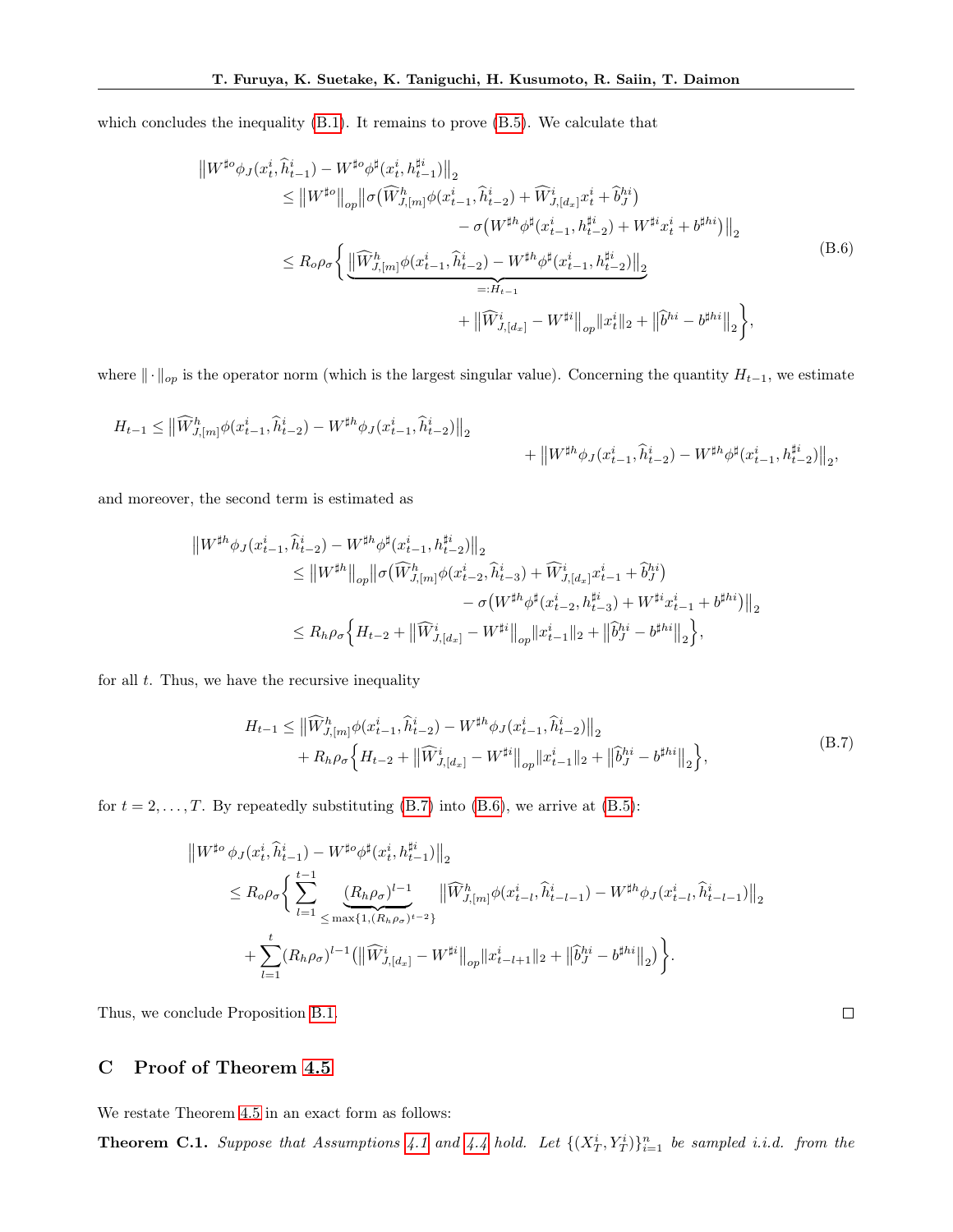distribution  $P_T$ . Then, for any  $\delta \geq \log 2$ , we have the following inequality with probability greater than  $1 - 2e^{-\delta}$ .

$$
\Psi_j(f^{\sharp}) \leq \widehat{\Psi}_j(\widehat{f}) + \sqrt{3}\rho_{\psi} \Big\{ \|\widehat{W}^o \phi - W^{\sharp o} \phi_J\|_{n,T} \n+ R_o \rho_{\sigma} \max\{1, (R_h \rho_{\sigma})^{T-2}\} T \|\widehat{W}_{J,[m]}^h \phi - W^{\sharp h} \phi_J\|_{n,T} \n+ R_o \rho_{\sigma} \Big(\sum_{t=1}^T (R_h \rho_{\sigma})^{t-1}\Big) (R_x \|\widehat{W}_{J,[dz]}^i - W^{\sharp i}\|_{op} + \|\widehat{b}_J^{hi} - b^{\sharp hi}\|_2) + \|\widehat{b}^o - b^{\sharp o}\|_2 \Big\} \n+ \frac{1}{\sqrt{n}} \Big\{ \frac{\widehat{c}\rho_{\psi} \sqrt{m^{\sharp}}}{T} \Big(\sum_{t=1}^T M_t^{1/2} R_{\infty,t}^{1/2}\Big) + 3\sqrt{2\delta} (\rho_{\psi} R_{\infty,T} + R_y) \Big\},
$$

for  $j = 1, ..., d_y$  and for all  $J \subset [m]$  with  $|J| = m^{\sharp}$  and  $f^{\sharp} \in \mathcal{F}_T^{\sharp}(R_o, R_h, R_i, R_o^b, R_{hi}^b)$ , where  $\widehat{c} := 192\sqrt{5}$ , and  $R_o$  and  $M$  are defined by  $R_{\infty,t}$  and  $M_t$  are defined by

<span id="page-15-0"></span>
$$
R_{\infty,t} := R_o \rho_\sigma (R_i R_x + R_{hi}^b) \bigg( \sum_{l=1}^t (R_h \rho_\sigma)^{l-1} \bigg) + R_o^b,
$$
\n(C.1)

$$
M_{t} := R_{o}\rho_{\sigma} \left[ \left( d_{y} \min \{ \sqrt{m^{\sharp}}, \sqrt{d_{y}} \} + d_{x} \min \{ \sqrt{m^{\sharp}}, \sqrt{d_{x}} \} \right) R_{i} R_{x} \right]
$$

$$
+ \left( d_{y} \min \{ \sqrt{m^{\sharp}}, \sqrt{d_{y}} \} + 1 \right) R_{hi}^{b} \right] \left( \sum_{l=0}^{t-1} (R_{h}\rho_{\sigma})^{l} \right)
$$

$$
+ (m^{\sharp})^{\frac{3}{2}} R_{h} \rho_{\sigma}^{2} R_{o} (R_{i} R_{x} + R_{hi}^{b}) \left( \sum_{l=1}^{t-1} \sum_{k=0}^{l-1} (R_{h}\rho_{\sigma})^{t-1-l+k} \right) + d_{y} R_{o}^{b}.
$$
 (C.2)

<span id="page-15-1"></span>*Proof.* The generalization error of  $f_t^{\sharp} \in \mathcal{F}_t^{\sharp}$  is decomposed into

$$
\Psi_j(f^{\sharp}) = \Psi_j(\widehat{f}) + (\widehat{\Psi}_j(f^{\sharp}) - \widehat{\Psi}_j(\widehat{f})) + (\Psi_j(f^{\sharp}) - \widehat{\Psi}_j(f^{\sharp})),
$$

where the second term  $\hat{\Psi}_j(f^{\sharp}) - \hat{\Psi}_j(\hat{f})$  is called the approximation error and the third term  $\Psi_j(f^{\sharp}) - \hat{\Psi}_j(f^{\sharp})$ is called the estimation error. Since the loss function  $\psi$  is  $\rho_{\psi}$ -Lipschitz continuous, the approximation error is evaluated as

$$
\begin{split} \left| \widehat{\Psi}_j(f^{\sharp}) - \widehat{\Psi}_j(\widehat{f}) \right| &\leq \frac{1}{nT} \sum_{i=1}^n \sum_{t=1}^T \left| \psi(y_{t,j}^i, f_t^{\sharp}(X_t^i)_j) - \psi(y_t^i, \widehat{f}_t(X_t^i)_j) \right| \\ &\leq \frac{\rho_{\psi}}{nT} \sum_{i=1}^n \sum_{t=1}^T \left| f^{\sharp}(X_t^i)_j - \widehat{f}_t(X_t^i)_j \right| \\ &\leq \frac{\rho_{\psi}}{nT} \sum_{i=1}^n \sum_{t=1}^T \left\| f_t^{\sharp}(X_t^i) - \widehat{f}_t(X_t^i) \right\|_2 \\ &\leq \rho_{\psi} \sqrt{\frac{1}{nT} \sum_{i=1}^n \sum_{t=1}^T \left\| f_t^{\sharp}(X_t^i) - \widehat{f}_t(X_t^i) \right\|_2^2} = \rho_{\psi} \left\| f^{\sharp} - \widehat{f} \right\|_{n,T}. \end{split}
$$

The term  $|| f^{\sharp} - \hat{f} ||_{n,T}$  is evaluated by Proposition [4.2](#page-4-5) (see also Proposition [B.1\)](#page-12-2). In the rest of the proof, let us concentrate on the estimation error bound.

First, we define the following function space

$$
\mathcal{G}_{T,j}^{\sharp} := \left\{ g_j \, \middle| \, g_j(Y_T, X_T) = \frac{1}{T} \sum_{t=1}^T \psi(y_{t,j}, f_t(X_t)_j) \text{ for } (X_T, Y_T) \in \text{supp}(P_T), \, f \in \mathcal{F}_T^{\sharp}, \right\}
$$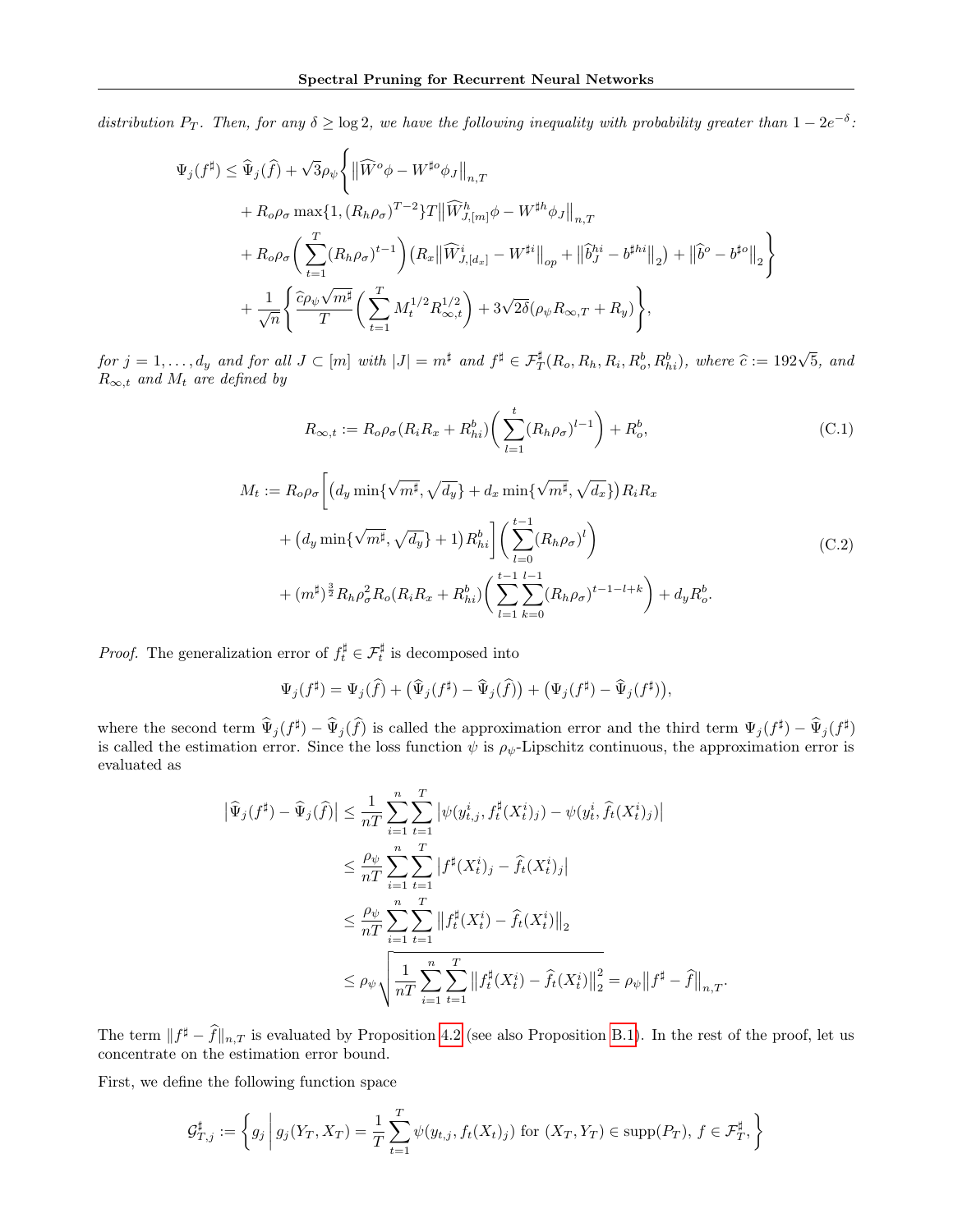for  $j = 1, \ldots, d_y$ . For  $g_j \in \mathcal{G}_{T,j}^{\sharp}$ , we have

$$
\left| g_j(Y_T, X_T) \right| \leq \frac{1}{T} \sum_{t=1}^T \left\{ \left| \psi(y_{t,j}, f_t(X_t)_j) - \psi(y_{t,j}, 0) \right| + \left| \psi(y_{t,j}, 0) \right| \right\}
$$
  

$$
\leq \frac{1}{T} \sum_{t=1}^T \left( \rho_{\psi} | f_t(X_t)_j + R_y \right) \leq \frac{\rho_{\psi}}{T} \sum_{t=1}^T \| f_t(X_t) \|_2 + R_y.
$$

The quantity  $||f_t(X_t)||_2$  is evaluated by

$$
||f_t(X_t)||_2 \le R_o \rho_\sigma ||W^{\sharp h} \phi^{\sharp}(x_{t-1}, h_{t-2}^{\sharp i}) + W^{\sharp i} x_t + b^{\sharp h i}||_2 + R_o^b.
$$

The recurrent structure [\(B.2\)](#page-12-3) and [\(B.3\)](#page-12-4) give

$$
\|W^{\sharp h}\phi^{\sharp}(x_{t-1}, h_{t-2}^{\sharp i}) + W^{\sharp i}x_t + b^{\sharp h i}\|_2
$$
  
\n
$$
\leq R_h \rho_\sigma \|W^{\sharp h}\phi^{\sharp}(x_{t-2}, h_{t-3}^{\sharp i}) + W^{\sharp i}x_{t-1} + b^{\sharp h i}\|_2 + R_i R_x + R_{hi}^b,
$$

as this is repeated

$$
\left\|W^{\sharp h}\phi^{\sharp}(x_{t-1}, h_{t-2}^{\sharp i}) + W^{\sharp i}x_t + b^{\sharp hi}\right\|_{2} \leq (R_i R_x + R_{hi}^b) \bigg(\sum_{l=1}^{t} (R_h \rho_{\sigma})^{l-1}\bigg).
$$

Hence, we see from [\(C.1\)](#page-15-0) that

$$
||f_t(X_t)||_2 \le R_o \rho_\sigma (R_i R_x + R_{hi}^b) \bigg( \sum_{l=1}^t (R_h \rho_\sigma)^{l-1} \bigg) + R_o^b = R_{\infty, t},
$$

which implies that

$$
|g_j(Y_T, X_T)| \le \rho_{\psi} R_o \rho_{\sigma} (R_i R_x + R_{hi}^b) \left\{ \frac{1}{T} \sum_{t=1}^T \sum_{l=1}^t (R_h \rho_{\sigma})^{l-1} \right\} + R_o^b + R_y
$$
  

$$
\le \rho_{\psi} R_o \rho_{\sigma} (R_i R_x + R_{hi}^b) \left( \sum_{t=1}^T (R_h \rho_{\sigma})^{t-1} \right) + R_o^b + R_y
$$
  

$$
= \rho_{\psi} R_{\infty, T} + R_y.
$$

By Theorem 3.4.5 in [\(Giné and Nickl, 2015\)](#page-9-22), for any  $\delta > \log 2$ , we have the following inequality with probability grater than  $1 - 2e^{-\delta}$ :

$$
\left| \Psi_j(f^{\sharp}) - \widehat{\Psi}_j(f^{\sharp}) \right| \leq \sup_{g_j \in \mathcal{G}_{T,j}^{\sharp}} \left| \frac{1}{n} \sum_{i=1}^n g_j(Y_T^i, X_T^i) - E_{P_T}[g_j(Y_T, X_T)] \right|
$$
  

$$
\leq 2E_{\epsilon} \left[ \sup_{g_j \in \mathcal{G}_{T,j}^{\sharp}} \left| \frac{1}{n} \sum_{i=1}^n \epsilon_i g_j(Y_T^i, X_T^i) \right| \right] + 3(\rho_{\psi} R_{\infty, T} + R_y) \sqrt{\frac{2\delta}{n}},
$$

where  $(\epsilon_i)_{i=1}^n$  is the i.i.d. Rademacher sequence (see, e.g., Definition 3.1.19 in [\(Giné and Nickl, 2015\)](#page-9-22)). The first term of right-hand side in the above inequality, called the Rademacher complexity, is estimated by using Theorem 4.12 in [\(Ledoux and Talagrand, 2013\)](#page-9-23), and Lemma A.5 in [\(Bartlett et al., 2017\)](#page-8-5) (or Lemma 9 in [\(Chen et al.,](#page-9-17)  $2019)$ ) as follows:

$$
E_{\epsilon}\left[\sup_{g_j \in \mathcal{G}_{T,j}^{\sharp}}\left|\frac{1}{n}\sum_{i=1}^n \epsilon_i g_j(Y_T^i, X_T^i)\right|\right] \leq \frac{1}{T} \sum_{t=1}^T E_{\epsilon}\left[\sup_{f_{t,j} \in \mathcal{F}_{t,j}^{\sharp}}\left|\frac{1}{n}\sum_{i=1}^n \epsilon_i \psi_j(y_{t,j}^i, f_t(X_t^i)_j)\right|\right]
$$
  

$$
\leq \frac{2\rho_{\psi}}{T} \sum_{t=1}^T E_{\epsilon}\left[\sup_{f_{t,j} \in \mathcal{F}_{t,j}^{\sharp}}\left|\frac{1}{n}\sum_{i=1}^n \epsilon_i f_t(X_t^i)_j\right|\right]
$$
  

$$
\leq \frac{2\rho_{\psi}}{T} \sum_{t=1}^T \inf_{\alpha > 0} \left(\frac{4\alpha}{\sqrt{n}} + \frac{12}{n} \int_{\alpha}^{2R_{\infty,t}\sqrt{n}} \sqrt{\log N(\mathcal{F}_{t,j}^{\sharp}, \epsilon, \| \cdot \|_S)} d\epsilon\right),
$$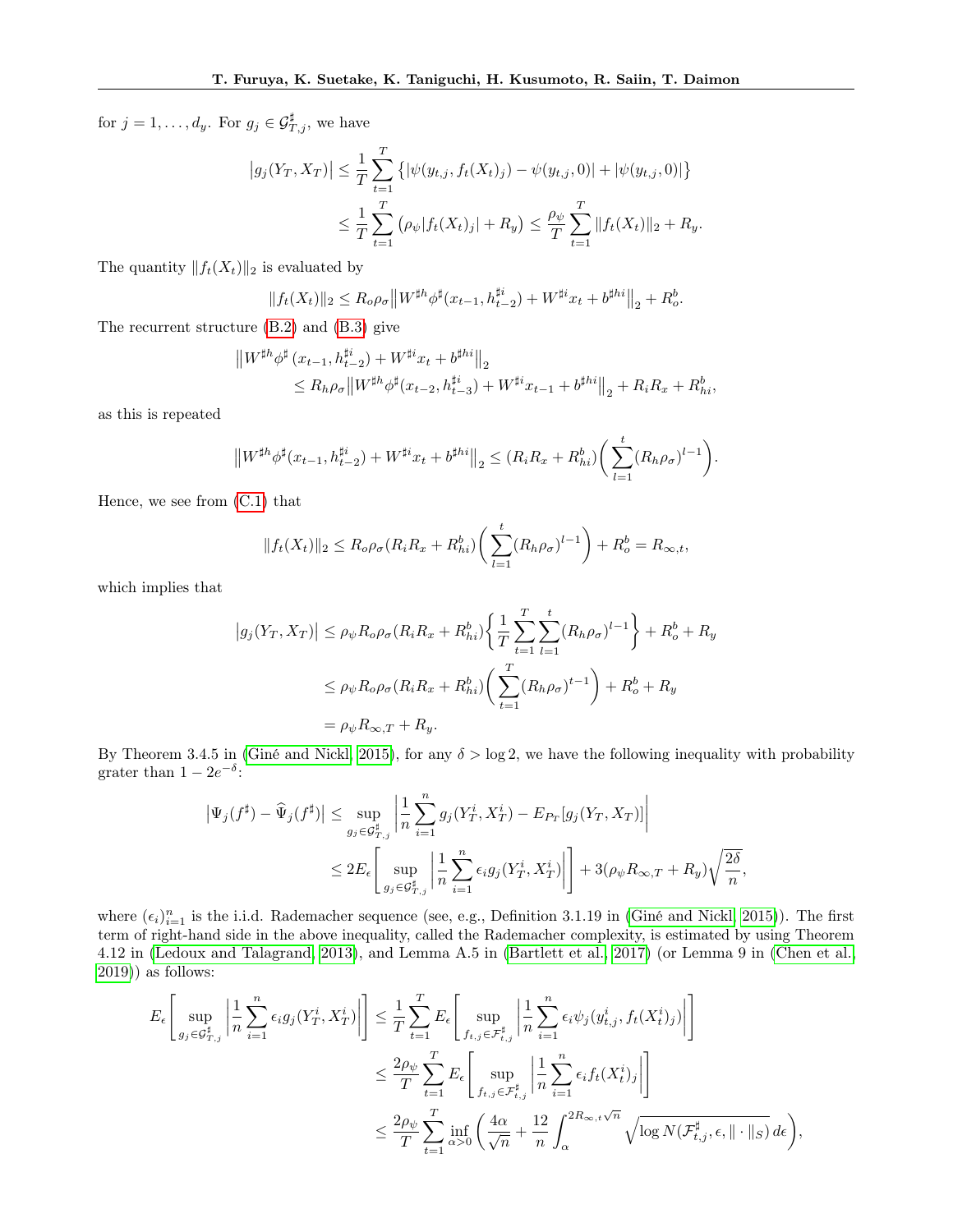where  $\mathcal{F}_{t,j}^{\sharp}$  and  $\|\cdot\|_{S}$  are defined by

$$
\mathcal{F}_{t,j}^{\sharp} := \{ f_{t,j} \mid f_{t,j}(X_t) = f_t(X_t)_j \text{ for } X_t \in \text{supp}(P_{X_t}), f \in \mathcal{F}_T^{\sharp} \},
$$

$$
\| f_{t,j} \|_{S} := \left( \sum_{i=1}^n |f_t(X_t^i)_j|^2 \right)^{1/2}.
$$

Here, we denote by  $N(F, \epsilon, \|\cdot\|)$  the covering number of F which means the minimal cardinality of a subset  $C \subset F$  that covers F at scale  $\epsilon$  with respect to the norm  $\|\cdot\|$ . By using Lemma [D.1](#page-17-0) in Appendix [D,](#page-17-1) for any  $\delta > \log 2$ , we conclude the following estimation error bound:

$$
\begin{split} &\left|\Psi_j(f^\sharp) - \widehat{\Psi}_j(f^\sharp)\right|\\ &\leq \frac{16\rho_\psi\alpha}{\sqrt{n}} + \frac{48\rho_\psi}{nT}\sum_{t=1}^T\int_\alpha^{2R_{\infty,t}\sqrt{n}}\sqrt{\log N(\mathcal{F}_{t,j}^\sharp,\epsilon,\|\cdot\|_S)}\,d\epsilon + 3(\rho_\psi R_{\infty,T} + R_y)\sqrt{\frac{2\delta}{n}}\\ &\leq \frac{48\rho_\psi}{nT}\sqrt{10m^\sharp}n^{1/4}\sum_{t=1}^T M_t^{1/2}\int_\alpha^{2R_{\infty,t}\sqrt{n}}\frac{d\epsilon}{\sqrt{\epsilon}} + 3(\rho_\psi R_{\infty,T} + R_y)\sqrt{\frac{2\delta}{n}} + O(\alpha)\\ &= \frac{\widehat{c}\rho_\psi\sqrt{m^\sharp}}{\sqrt{nT}}\bigg(\sum_{t=1}^T M_t^{1/2}R_{\infty,t}^{1/2}\bigg) + 3(\rho_\psi R_{\infty,T} + R_y)\sqrt{\frac{2\delta}{n}} + O(\alpha), \end{split}
$$

for all  $\alpha > 0$  with probability grater than  $1 - 2e^{-\delta}$ , where  $\hat{c} := 192\sqrt{5}$ , and  $M_t$  is defined by [\(C.2\)](#page-15-1). The proof of Theorem [C.1](#page-14-0) is complete.  $\Box$ 

## <span id="page-17-1"></span>D Upper Bound of the Covering Number

<span id="page-17-0"></span>**Lemma D.1.** Under the same assumptions as in Theorem [C.1,](#page-14-0) the covering number  $N(\mathcal{F}^{\sharp}_{t,j}, \epsilon, \|\cdot\|_S)$  has the following bound:  $1/2$ 

$$
\log N(\mathcal{F}_{t,j}^{\sharp}, \epsilon, \|\cdot\|_{S}) \leq \frac{10m^{\sharp}n^{1/2}M_{t}}{\epsilon},
$$

for any  $\epsilon > 0$ , where  $M_t$  is given by [\(C.2\)](#page-15-1).

*Proof.* The proof is based on the argument of the proof of Lemma 3 in [\(Chen et al., 2019\)](#page-9-17). For  $f_{t,j}^{\sharp}$ ,  $\tilde{f}_{t,j}^{\sharp} \in \mathcal{F}_{t,j}^{\sharp}$ , we estimate

$$
\begin{aligned} |f_t^{\sharp}(X_t)_{j}-\widetilde{f}_t^{\sharp}(X_t)_{j}|&\leq\big\|f_t^{\sharp}(X_t)-\widetilde{f}_t^{\sharp}(X_t)\big\|_{2}\\ &\leq\big\|W^{\sharp o}-\widetilde{W}^{\sharp o}\big\|_{op}\big\|\phi^{\sharp}(x_t,h_{t-1}^{\sharp})\big\|_{2}\\ &\qquad+\big\|\widetilde{W}^{\sharp o}\widetilde{\phi}^{\sharp}(x_t,\widetilde{h}_{t-1}^{\sharp})-\widetilde{W}^{\sharp o}\phi^{\sharp}(x_t,h_{t-1}^{\sharp})\big\|_{2}+\big\|b^{\sharp o}-\widetilde{b}^{\sharp o}\big\|_{2}. \end{aligned}
$$

The second term of right-hand side is estimated as

$$
\begin{aligned} \big\| \widetilde{W}^{\sharp o} \widetilde{\phi}^{\sharp}(x_t,\widetilde{h}^{\sharp}_{t-1}) - \widetilde{W}^{\sharp o} \phi^{\sharp}(x_t,h^{\sharp}_{t-1}) \big\|_2 \\ & \qquad \leq \big\| \widetilde{W}^{\sharp o} \big\|_{op} \rho_{\sigma} \Big( \big\| \widetilde{W}^{\sharp h} \widetilde{\phi}^{\sharp}(x_{t-1},\widetilde{h}^{\sharp}_{t-2}) - W^{\sharp h} \phi^{\sharp}(x_{t-1},h^{\sharp}_{t-2}) \big\|_2 \\ & \qquad \qquad + \big\| W^{\sharp i} - \widetilde{W}^{\sharp i} \big\|_{op} \big\| x_t \big\|_2 + \big\| b^{\sharp hi} - \widetilde{b}^{hi} \big\|_2 \Big). \end{aligned}
$$

We estimate the first term of right-hand side in the above inequality as

$$
\label{eq:3.16} \begin{split} &\big\| \widetilde{W}^{\sharp h} \widetilde{\phi}^{\sharp}(x_{t-1}, \widetilde{h}^{\sharp}_{t-2}) - W^{\sharp h} \phi^{\sharp}(x_{t-1}, h^{\sharp}_{t-2}) \big\|_2 \\ & \leq \big\| \widetilde{W}^{\sharp h} \big\|_{op} \big\| \widetilde{\phi}^{\sharp}(x_{t-1}, \widetilde{h}^{\sharp}_{t-2}) - \phi^{\sharp}(x_{t-1}, h^{\sharp}_{t-2}) \big\|_2 + \big\| W^{\sharp h} - \widetilde{W}^{\sharp h} \big\|_{op} \big\| \phi^{\sharp}(x_{t-1}, h^{\sharp}_{t-2}) \big\|_2 \\ & \leq \big\| \widetilde{W}^{\sharp h} \big\|_{op} \rho_{\sigma} \Big( \big\| \widetilde{W}^{\sharp h} \widetilde{\phi}^{\sharp}(x_{t-2}, \widetilde{h}^{\sharp}_{t-3}) - W^{\sharp h} \phi^{\sharp}(x_{t-2}, h^{\sharp}_{t-3}) \big\|_2 \\ & \qquad \qquad + \big\| W^{\sharp i} - \widetilde{W}^{\sharp i} \big\|_{op} \big\| x_{t-1} \big\|_2 + \big\| \widetilde{b}^{hi} - b^{\sharp hi} \big) \big\|_2 \Big) + \big\| W^{\sharp h} - \widetilde{W}^{\sharp h} \big\|_{op} \big\| \phi^{\sharp}(x_{t-1}, h^{\sharp}_{t-2}) \big\|_2, \end{split}
$$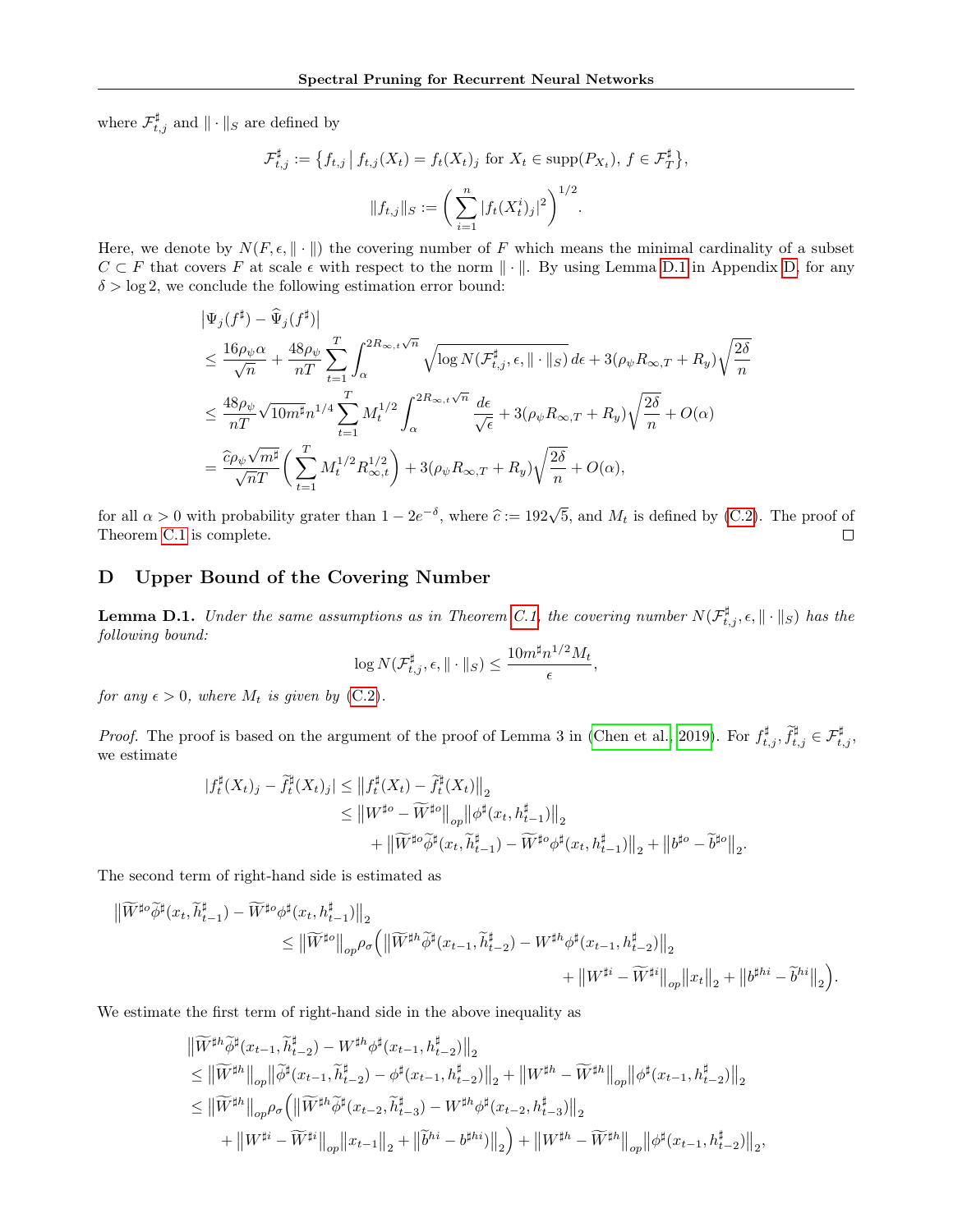and as this is repeated, we eventually obtain

$$
\begin{split} \left\| \widetilde{W}^{\sharp o} \widetilde{\phi}^{\sharp}(x_{t}, \widetilde{h}_{t-1}^{\sharp}) - \widetilde{W}^{\sharp o} \phi^{\sharp}(x_{t}, h_{t-1}^{\sharp}) \right\|_{2} \\ & \leq R_{o} \rho_{\sigma} \bigg\{ \sum_{l=0}^{t-1} (R_{h} \rho_{\sigma})^{l} \Big( \left\| W^{\sharp i} - \widetilde{W}^{\sharp i} \right\|_{op} \left\| x_{t-l} \right\|_{2} + \left\| b^{\sharp hi} - \widetilde{b}^{\sharp hi} \right\|_{2} \Big) \\ & \qquad \qquad + \sum_{l=1}^{t-1} (R_{h} \rho_{\sigma})^{t-1-l} \left\| \phi^{\sharp}(x_{l}, h_{l-1}^{\sharp}) \right\|_{2} \left\| W^{\sharp h} - \widetilde{W}^{\sharp h} \right\|_{op} \bigg\} . \end{split}
$$

Summarizing the above, we have

$$
\begin{split} |f_t^{\sharp}(X_t)_j - \widetilde{f}_t^{\sharp}(X_t)_j| &\leq \left\|W^{\sharp o} - \widetilde{W}^{\sharp o}\right\|_{op} \left\|\phi^{\sharp}(x_t, h_{t-1}^{\sharp})\right\|_{2} \\ &+ R_o\rho_\sigma \Biggl\{ \sum_{l=0}^{t-1} (R_h\rho_\sigma)^l \Bigl( \left\|W^{\sharp i} - \widetilde{W}^{\sharp i}\right\|_{op} \left\|x_{t-l}\right\|_{2} + \left\|b^{\sharp hi} - \widetilde{b}^{\sharp hi}\right\|_{2} \Bigr) \\ &+ \sum_{l=1}^{t-1} (R_h\rho_\sigma)^{t-1-l} \left\|\phi^{\sharp}(x_l, h_{l-1}^{\sharp})\right\|_{2} \left\|W^{\sharp h} - \widetilde{W}^{\sharp h}\right\|_{op} \Biggr\} + \left\|b^{\sharp o} - \widetilde{b}^{\sharp o}\right\|_{2} . \end{split}
$$

Since

$$
\|\phi_t^{\sharp}(x_t, h_{t-1}^{\sharp})\|_2 \leq \rho_{\sigma}(\|W^{\sharp h}\|_{op} \|\phi^{\sharp}(x_{t-1}, h_{t-2}^{\sharp})\|_2 + \|W^{\sharp i}\|_{op} \|x_t\|_2 + \|b^{\sharp hi}\|_2)
$$
  

$$
\leq \rho_{\sigma}(R_i R_x + R_{hi}^b) \sum_{l=0}^{t-1} (R_h \rho_{\sigma})^l,
$$

and

$$
\sum_{l=1}^{t-1} (R_h \rho_\sigma)^{t-1-l} \|\phi_t^{\sharp}(x_l, h_{l-1}^{\sharp})\|_2 \leq \rho_\sigma(R_i R_x + R_{hi}^b) \sum_{l=1}^{t-1} \sum_{k=0}^{l-1} (R_h \rho_\sigma)^{t-1-l} (R_h \rho_\sigma)^k
$$

$$
= \rho_\sigma(R_i R_x + R_{hi}^b) \sum_{l=1}^{t-1} \sum_{k=0}^{l-1} (R_h \rho_\sigma)^{t-1-l+k},
$$

<span id="page-18-0"></span>we see that

$$
|f_t^{\sharp}(X_t)_j - \tilde{f}_t^{\sharp}(X_t)_j| \leq \rho_{\sigma}(R_i R_x + R_{hi}^b) \left(\sum_{l=0}^{t-1} (R_h \rho_{\sigma})^l\right) \|W^{\sharp o} - \widetilde{W}^{\sharp o}\|_{op}
$$
  
\n
$$
+ \rho_{\sigma} R_{\sigma} R_x \left(\sum_{l=0}^{t-1} (R_h \rho_{\sigma})^l\right) \|W^{\sharp i} - \widetilde{W}^{\sharp i}\|_{op} + \rho_{\sigma} R_{\sigma} \left(\sum_{l=0}^{t-1} (R_h \rho_{\sigma})^l\right) \|b^{\sharp hi} - \widetilde{b}^{\sharp hi}\|_{2}
$$
  
\n
$$
+ \rho_{\sigma}^2 R_{\sigma} (R_i R_x + R_{hi}^b) \left(\sum_{l=1}^{t-1} \sum_{k=0}^{l-1} (R_h \rho_{\sigma})^{t-1-l+k}\right) \|W^{\sharp h} - \widetilde{W}^{\sharp h}\|_{op} + \|b^{\sharp o} - \widetilde{b}^{\sharp o}\|_{2}.
$$
  
\n
$$
=: L_{h,t}
$$
 (D.1)

Since the right-hand side of  $(D.1)$  is independent of the training data  $X_t^i$ , we estimate

$$
\begin{split} \left\|f_{t}^{\sharp}(X_{t})_{j}-\widetilde{f}_{t}^{\sharp}(X_{t})_{j}\right\|_{S} & =\bigg(\sum_{i=1}^{n}\left|f_{t}^{\sharp}(X_{t}^{i})_{j}-\widetilde{f}_{t}^{\sharp}(X_{t}^{i})_{j}\right|^{2}\bigg)^{1/2} \\ & \leq \sqrt{n}\Big(L_{o,t}\big\|W^{\sharp o}-\widetilde{W}^{\sharp o}\big\|_{op}+L_{i,t}\big\|W^{\sharp i}-\widetilde{W}^{\sharp i}\big\|_{op} \\ & +L_{b,t}\big\|b^{\sharp hi}-\widetilde{b}^{\sharp hi}\big\|_{2}+L_{h,t}\big\|W^{\sharp h}-\widetilde{W}^{\sharp h}\big\|_{op}+\big\|b^{\sharp o}-\widetilde{b}^{\sharp o}\big\|_{2}\bigg). \end{split}
$$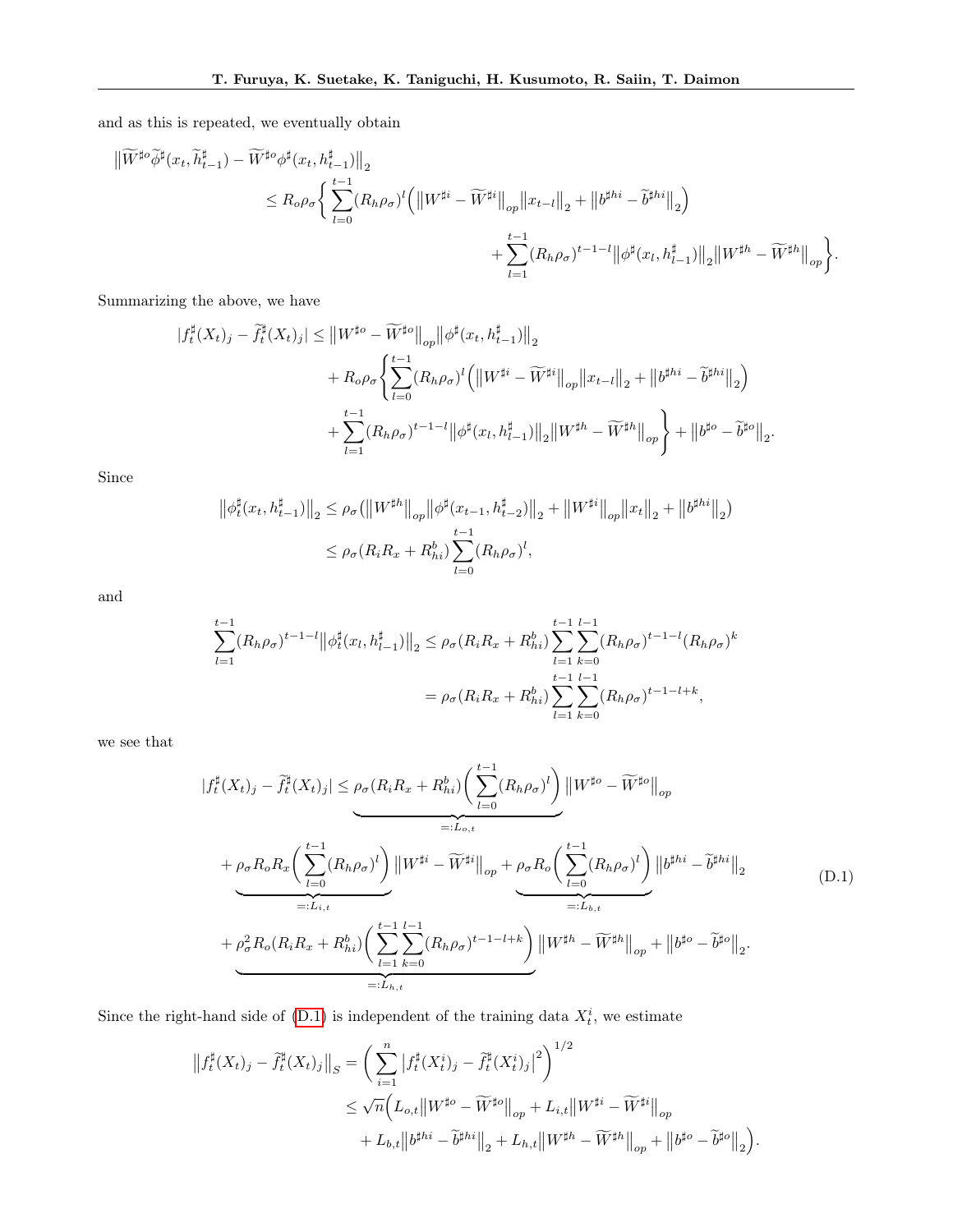Then, the covering number  $N(\mathcal{F}^\sharp_{t,j}, \epsilon, \|\cdot\|_S)$  is bounded as follows

$$
N(\mathcal{F}_{t,j}^{\sharp}, \epsilon, \|\cdot\|_{S}) \leq N\Big(\mathcal{H}_{W^{\sharp o}, R_o}, \frac{\epsilon}{5\sqrt{n}L_{o,t}}, \|\cdot\|_{F}\Big)N\Big(\mathcal{H}_{W^{\sharp i}, R_i}, \frac{\epsilon}{5\sqrt{n}L_{i,t}}, \|\cdot\|_{F}\Big)\\ \times N\Big(\mathcal{H}_{b^{\sharp h i}, R_{hi}^b}, \frac{\epsilon}{5\sqrt{n}L_{b,t}}, \|\cdot\|_{F}\Big)N\Big(\mathcal{H}_{W^{\sharp h}, R_h}, \frac{\epsilon}{5\sqrt{n}L_{h,t}}, \|\cdot\|_{F}\Big)N\Big(\mathcal{H}_{b^{\sharp o}, R_o^b}, \frac{\epsilon}{5\sqrt{n}}, \|\cdot\|_{F}\Big),
$$

where we used the notation

$$
\mathcal{H}_{A,R} := \big\{ A \in \mathbb{R}^{d_1 \times d_2} \, | \, \|A\|_F \le R \big\}.
$$

By Lemma 8 in [\(Chen et al., 2019\)](#page-9-17), the above five covering numbers are bounded as

$$
N\left(\mathcal{H}_{W^{\sharp o},R_o},\frac{\epsilon}{5\sqrt{n}L_{o,t}},\|\cdot\|_{F}\right) \leq \left(1 + \frac{10\min\{\sqrt{m^{\sharp}},\sqrt{d_y}\}R_{o}L_{o,t}\sqrt{n}}{\epsilon}\right)^{m^{\sharp}d_y},
$$
  

$$
N\left(\mathcal{H}_{W^{\sharp i},R_i},\frac{\epsilon}{5\sqrt{n}L_{i,t}},\|\cdot\|_{F}\right) \leq \left(1 + \frac{10\min\{\sqrt{m^{\sharp}},\sqrt{d_x}\}R_{i}L_{i,t}\sqrt{n}}{\epsilon}\right)^{m^{\sharp}d_x},
$$
  

$$
N\left(\mathcal{H}_{b^{\sharp h i},R_{hi}^b},\frac{\epsilon}{5\sqrt{n}L_{b,t}},\|\cdot\|_{F}\right) \leq \left(1 + \frac{10R_{hi}^bL_{b,t}\sqrt{n}}{\epsilon}\right)^{m^{\sharp}},
$$
  

$$
N\left(\mathcal{H}_{W^{\sharp h},R_h},\frac{\epsilon}{5\sqrt{n}L_{h,t}},\|\cdot\|_{F}\right) \leq \left(1 + \frac{10\sqrt{m^{\sharp}}R_{h}L_{h,t}\sqrt{n}}{\epsilon}\right)^{(m^{\sharp})^2},
$$
  

$$
N\left(\mathcal{H}_{b^{\sharp o},R_o^b},\frac{\epsilon}{5\sqrt{n}},\|\cdot\|_{F}\right) \leq \left(1 + \frac{10R_o^b\sqrt{n}}{\epsilon}\right)^{d_y}.
$$

Therefore, by using  $\log(1 + x) \leq x$  for  $x \geq 0$ , we conclude that

$$
\log N(\mathcal{F}_{t,j}^{\sharp}, \epsilon, \|\cdot\|_{S})
$$
\n
$$
\leq \frac{10m^{\sharp}d_{y} \min\{\sqrt{m^{\sharp}}, \sqrt{d_{y}}\}R_{o}L_{o,t}\sqrt{n}}{\epsilon} + \frac{10m^{\sharp}d_{x} \min\{\sqrt{m^{\sharp}}, \sqrt{d_{x}}\}R_{i}L_{i,t}\sqrt{n}}{\epsilon} + \frac{10m^{\sharp}R_{hi}^{b}L_{b,t}\sqrt{n}}{\epsilon} + \frac{10(m^{\sharp})^{\frac{5}{2}}R_{h}L_{h,t}\sqrt{n}}{\epsilon} + \frac{10m^{\sharp}d_{y}R_{o}^{b}\sqrt{n}}{\epsilon}
$$
\n
$$
= \frac{10m^{\sharp}\sqrt{n}M_{t}}{\epsilon},
$$

where  $M_t$  is the constant given by [\(C.2\)](#page-15-1). The proof of Lemma [D.1](#page-17-0) is finished.

## <span id="page-19-0"></span>E Proof of Proposition [4.6](#page-5-7)

<span id="page-19-1"></span>We review the following proposition (see Proposition 1 in [\(Suzuki et al., 2020\)](#page-10-8) and Proposition 1 in [\(Bach, 2017\)](#page-8-3). **Proposition E.1.** Let  $v_1, \ldots, v_{m^{\sharp}}$  be i.i.d. sampled from the distribution q in [\(4.6\)](#page-5-4), and  $J = \{v_1, \ldots, v_{m^{\sharp}}\}.$ Then, for any  $\widetilde{\delta} \in (0, 1/2)$  and  $\lambda > 0$ , if  $m^{\sharp} \geq 5\widehat{N}(\lambda) \log(16\widehat{N}(\lambda)/\widetilde{\delta})$ , then we have the following inequality with probability greater than  $1 - \tilde{\delta}$ :

<span id="page-19-2"></span>
$$
\inf_{\alpha \in \mathbb{R}^{m^{\sharp}}} \left\{ \left\| z^{T} \phi - \alpha^{T} \phi_{J} \right\|_{n,T}^{2} + \lambda m^{\sharp} \left\| \alpha^{T} \right\|_{\tau'}^{2} \right\} \le 4\lambda z^{T} \widehat{\Sigma} (\widehat{\Sigma} + \lambda I)^{-1} z, \tag{E.1}
$$

for all  $z \in \mathbb{R}^m$ .

*Proof.* Let  $e_j$  be an indicator vector which has 1 at the j-th component and 0 in other components for  $j = 1, ..., m$ .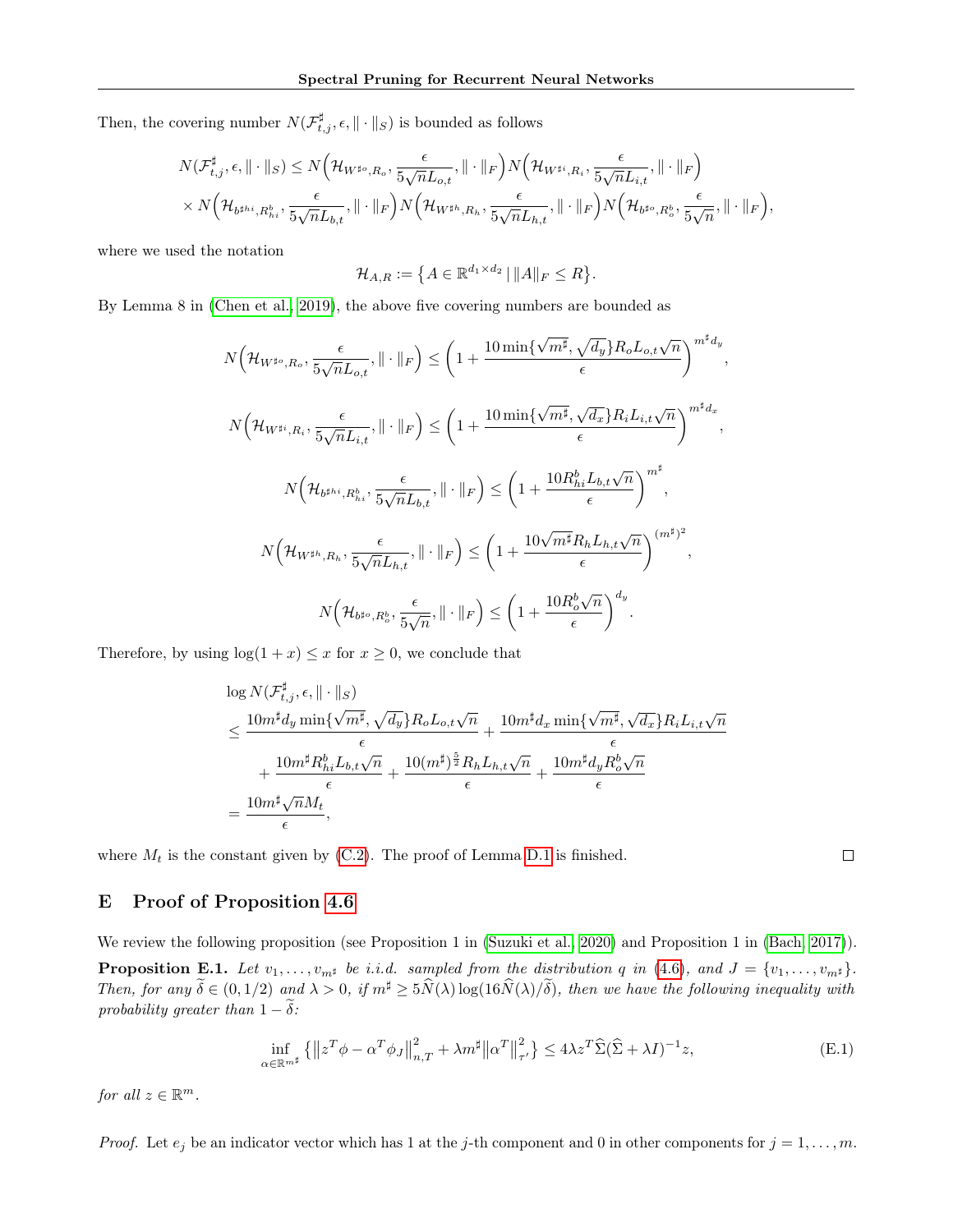Applying Proposition [E.1](#page-19-1) with  $z = e_j$  and taking the summation over  $j = 1, \ldots, m$ , we obtain

$$
L_{\tau}^{(A)}(J) = ||\phi - \hat{A}_{J}\phi_{J}||_{n,T}^{2} + \lambda m^{\sharp} ||\hat{A}_{J}||_{\tau'}^{2}
$$
  
\n
$$
\leq \sum_{j=1}^{m} \{ ||e_{j}^{T}\phi - e_{j}^{T}\hat{A}_{J}\phi_{J}||_{n,T}^{2} + \lambda m^{\sharp} ||e_{j}^{T}\hat{A}_{J}||_{\tau'}^{2} \}
$$
  
\n
$$
= \sum_{j=1}^{m} \inf_{\alpha \in \mathbb{R}^{m^{\sharp}}} \{ ||e_{j}^{T}\phi - \alpha^{T}\phi_{J}||_{n,T}^{2} + \lambda m^{\sharp} ||\alpha^{T}||_{\tau'}^{2} \}
$$
  
\n
$$
\leq 4\lambda \sum_{j=1}^{m} e_{j}^{T} \hat{\Sigma}(\hat{\Sigma} + \lambda I)^{-1} e_{j} \leq 4\lambda.
$$

#### <span id="page-20-1"></span>F Proof of Theorem [4.8](#page-6-1)

We restate Theorem [4.8](#page-6-1) in an exact form as follows:

<span id="page-20-0"></span>**Theorem F.1.** Suppose that Assumptions [4.1,](#page-4-3) [4.4](#page-5-2) and [4.7](#page-6-4) hold. Let  $\{(X_T^i, Y_T^i)\}_{i=1}^n$  and  $\{v_j\}_{j=1}^{m^{\sharp}}$  be sampled *i.i.d.* from the distributions  $P_T$  and q in [\(4.6\)](#page-5-4), respectively. Let  $J = \{v_1, \ldots, v_{m^{\sharp}}\}$ . Then, for any  $\delta \ge \log 2$  and  $\widetilde{\delta} \in (0,1/2)$ , we have the following inequality with probability greater than  $(1 - 2e^{-\delta})\widetilde{\delta}$ :

$$
\Psi_{j}(f_{J}^{\sharp}) \leq \widehat{\Psi}_{j}(\widehat{f})
$$
\n
$$
+ \sqrt{3}\rho_{\psi} \left\{ 2\widehat{R}_{o} + 4\widehat{R}_{o}\rho_{\sigma}\sqrt{\frac{m}{1 - 2\delta}} \max\left\{ 1, \left( 2\rho_{\sigma}\widehat{R}_{h}\sqrt{\frac{m}{1 - 2\delta}} \right)^{T-2} \right\} T\widehat{R}_{h} \right\} \sqrt{\lambda}
$$
\n
$$
+ \frac{1}{\sqrt{n}} \left\{ \frac{\widehat{c}\rho_{\psi}\sqrt{m^{\sharp}}}{T} \left( \sum_{t=1}^{T} \widehat{M}_{t}^{1/2}\widehat{R}_{\infty,t}^{1/2} \right) + 3\sqrt{2\delta}(\rho_{\psi}\widehat{R}_{\infty,T} + R_{y}) \right\}
$$
\n
$$
\lesssim \widehat{\Psi}_{j}(\widehat{f}) + \sqrt{\lambda} + \frac{1}{\sqrt{n}} (m^{\sharp})^{\frac{5}{4}} \widehat{R}_{\infty,T}^{1/2}, \tag{F.1}
$$

<span id="page-20-2"></span>for  $j = 1, \ldots, d_y$  and for all  $\lambda > 0$  satisfying [\(4.4\)](#page-5-5), where  $\widehat{R}_{\infty,t}$  and  $\widehat{M}_t$  are defined by

$$
\widehat{R}_{\infty,t} := 2\rho_{\sigma}\widehat{R}_{o}\sqrt{\frac{m}{1-2\tilde{\delta}}}(\widehat{R}_{i}R_{x} + \widehat{R}_{hi}^{b})\left\{\sum_{l=1}^{t}\left(2\rho_{\sigma}\widehat{R}_{h}\sqrt{\frac{m}{1-2\tilde{\delta}}}\right)^{l-1}\right\} + \widehat{R}_{o}^{b},
$$
\n
$$
\widehat{M}_{t} := 2\rho_{\sigma}\widehat{R}_{o}\sqrt{\frac{m}{1-2\tilde{\delta}}}\left\{\left(d_{y}\min\{\sqrt{m^{\sharp}}, \sqrt{d_{y}}\} + d_{x}\min\{\sqrt{m^{\sharp}}, \sqrt{d_{x}}\}\right)\widehat{R}_{i}R_{x} + \left(d_{y}\min\{\sqrt{m^{\sharp}}, \sqrt{d_{y}}\} + 1\right)\widehat{R}_{hi}^{b}\right\}\left\{\sum_{l=0}^{t-1}\left(2\rho_{\sigma}\widehat{R}_{h}\sqrt{\frac{m}{1-2\tilde{\delta}}}\right)^{l}\right\}
$$
\n
$$
+ 4(m^{\sharp})^{3/2}\widehat{R}_{h}\widehat{R}_{o}\frac{m}{1-2\tilde{\delta}}\rho_{\sigma}^{2}(\widehat{R}_{i}R_{x} + \widehat{R}_{hi}^{b})\left\{\sum_{l=1}^{t-1}\sum_{k=0}^{l-1}\left(2\rho_{\sigma}\widehat{R}_{h}\sqrt{\frac{m}{1-2\tilde{\delta}}}\right)^{t-1-l+k}\right\} + d_{y}\widehat{R}_{o}^{b}.
$$

*Proof.* Let  $\tilde{\delta} \in (0, 1/2)$ , and let  $f_J^{\sharp}$  be the compressed RNN with parameters

$$
W_J^{\sharp o}:=\widehat W^o\widehat A_J,\quad W_J^{\sharp h}:=\widehat W^h_{J,[m]}\widehat A_J,\quad W_J^{\sharp i}:=\widehat W^i_{J,[d_x]},\quad b_J^{\sharp hi}:=\widehat b_J^{hi},\quad\text{and}\quad b_J^{\sharp o}:=\widehat b^o.
$$

Once we can prove that

<span id="page-20-3"></span>
$$
f_J^{\sharp} \in \mathcal{F}_T^{\sharp} \left( 2 \widehat{R}_o \sqrt{\frac{m}{1 - 2\widetilde{\delta}}}, 2 \widehat{R}_h \sqrt{\frac{m}{1 - 2\widetilde{\delta}}}, \widehat{R}_i, \widehat{R}_o^b, \widehat{R}_{hi}^b \right), \tag{F.2}
$$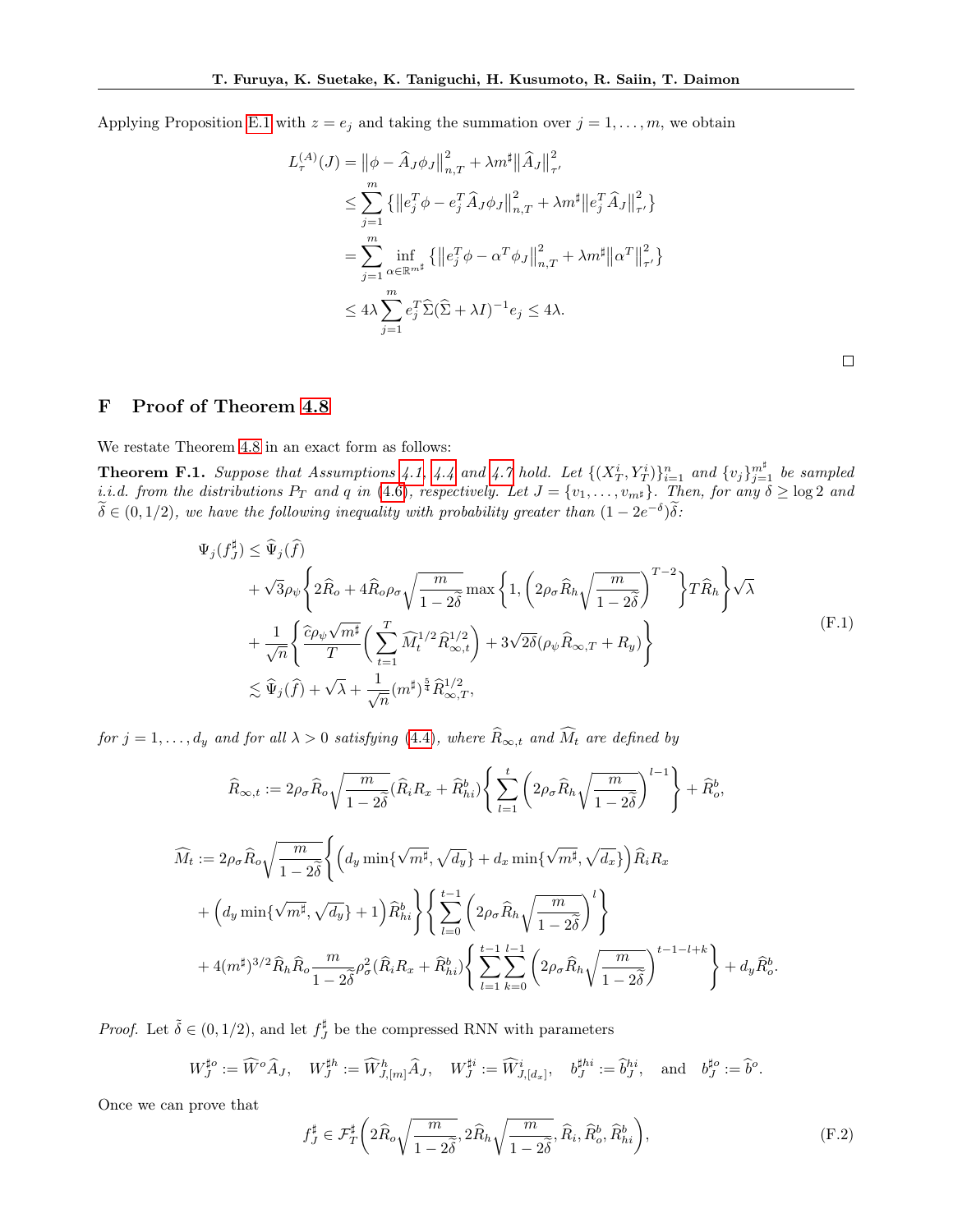we can apply Theorem [C.1](#page-14-0) with  $f^{\sharp} = f^{\sharp}_J$  to obtain, for any  $\delta \ge \log 2$ , the following inequality with probability greater than  $1 - 2e^{-\delta}$ :

$$
\Psi_{j}(f_{J}^{\sharp}) \leq \widehat{\Psi}_{j}(\widehat{f}) + \sqrt{3}\rho_{\psi} \left\{ \left\| \widehat{W}^{o}\phi - W^{\sharp o}\phi_{J} \right\|_{n,T} \right. \n+ 2\widehat{R}_{o}\sqrt{\frac{m}{1-2\widetilde{\delta}}}\rho_{\sigma} \max\left\{ 1, \left( 2\widehat{R}_{h}\sqrt{\frac{m}{1-2\widetilde{\delta}}}\rho_{\sigma} \right)^{T-2} \right\} T \left\| \widehat{W}_{J,[m]}^{h}\phi - W^{\sharp h}\phi_{J} \right\|_{n,T} \right\} \n+ \frac{1}{\sqrt{n}} \left\{ \frac{\widehat{c}\rho_{\psi}\sqrt{m^{\sharp}}}{T} \left( \sum_{t=1}^{T} \widehat{M}_{t}^{1/2} \widehat{R}_{\infty,t}^{1/2} \right) + 3\sqrt{2\delta}(\rho_{\psi}\widehat{R}_{\infty,T} + R_{y}) \right\},
$$
\n(F.3)

<span id="page-21-1"></span><span id="page-21-0"></span>for  $j = 1, \ldots, d_y$ . Moreover, by using Proposition [E.1,](#page-19-1) we have

$$
\begin{split}\n\|\widehat{W}^o \phi - W_J^{\sharp o} \phi_J\|_{n,T}^2 &= \|\widehat{W}^o \phi - \widehat{W}^o \widehat{A}_J \phi_J\|_{n,T}^2 \\
&\leq \sum_{j=1}^{d_y} \left( \|\widehat{W}_{j,:}^o \phi - \widehat{W}_{j,:}^o \widehat{A}_J \phi_J\|_{n,T}^2 + \lambda m^{\sharp} \|\widehat{W}_{j,:}^o \widehat{A}_J\|_{\tau'}^2 \right) \\
&= \sum_{j=1}^{d_y} \inf_{\alpha \in \mathbb{R}^{m^{\sharp}}} \left( \|\widehat{W}_{j,:}^o \phi - \alpha^T \phi_J\|_{n,T}^2 + \lambda m^{\sharp} \|\alpha^T\|_{\tau'}^2 \right) \\
&\leq 4\lambda \sum_{j=1}^{d_y} \widehat{W}_{j,:}^o \widehat{\Sigma}(\widehat{\Sigma} + \lambda I)^{-1} (\widehat{W}_{j,:}^o)^T \\
&\leq 4\lambda \|\widehat{W}^o\|_F^2 \leq 4\lambda (\widehat{R}_o)^2,\n\end{split} \tag{F.4}
$$

<span id="page-21-2"></span>and

$$
\begin{split}\n\|\widehat{W}_{J,[m]}^{h}\phi - W_{J}^{\sharp h}\phi_{J}\|_{n,T}^{2} &= \|\widehat{W}_{J,[m]}^{h}\phi - \widehat{W}_{J,[m]}^{h}\widehat{A}_{J}\phi_{J}\|_{n,T}^{2} \\
&\leq \sum_{j\in J} \left( \|\widehat{W}_{j,:}^{h}\phi - \widehat{W}_{j,:}^{h}\widehat{A}_{J}\phi_{J}\|_{n,T}^{2} + \lambda m^{\sharp} \|\widehat{W}_{j,:}^{h}\widehat{A}_{J}\|_{\tau'}^{2} \right) \\
&= \sum_{j\in J} \inf_{\alpha \in \mathbb{R}^{m^{\sharp}}} \left( \|\widehat{W}_{j,:}^{h}\phi - \alpha^{T}\phi_{J}\|_{n,T}^{2} + \lambda m^{\sharp} \|\alpha^{T}\|_{\tau'}^{2} \right) \\
&\leq 4\lambda \sum_{j\in J} \widehat{W}_{j,:}^{h}\widehat{\Sigma}(\widehat{\Sigma} + \lambda I)^{-1}(\widehat{W}_{j,:}^{h})^{T} \\
&\leq 4\lambda \|\widehat{W}^{h}\|_{F}^{2} \leq 4\lambda(\widehat{R}_{h})^{2}.\n\end{split} \tag{F.5}
$$

Therefore, by combining  $(F.3)$ ,  $(F.4)$  and  $(F.5)$ , we conclude the inequality  $(F.1)$ . It remains to prove  $(F.2)$ . Finally, we prove that [\(F.2\)](#page-20-3) holds with probability greater than  $\delta$ .

Let us recall the definition [\(4.5\)](#page-5-8) of the leverage score  $\tau' = (\tau'_j)_{j \in J} \in \mathbb{R}^{m^{\sharp}}$ , i.e.,

$$
\tau'_j := \frac{1}{\widehat{N}(\lambda)} \left[ \widehat{\Sigma} (\widehat{\Sigma} + \lambda I)^{-1} \right]_{j,j}, \quad j = 1, \cdots, m.
$$

<span id="page-21-3"></span>By Markov's inequality, we have

$$
P\left[\sum_{j\in J}(\tau'_j)^{-1} < \frac{mm^{\sharp}}{1-2\tilde{\delta}}\right] = 1 - P\left[\sum_{j\in J}(\tau'_j)^{-1} \ge \frac{mm^{\sharp}}{1-2\tilde{\delta}}\right]
$$
\n
$$
\ge 1 - \frac{E\left[\sum_{j\in J}(\tau'_j)^{-1}\right]}{\frac{mm^{\sharp}}{1-2\tilde{\delta}}} = 2\tilde{\delta},\tag{F.6}
$$

because  $E\left[\sum_{j\in J}(\tau'_j)^{-1}\right] = mm^{\sharp}$  (see the proof of Lemma 1 in [\(Suzuki et al., 2020\)](#page-10-8)). Therefore, the probability of two events [\(E.1\)](#page-19-2) and

<span id="page-21-4"></span>
$$
\sum_{j \in J} (\tau_j')^{-1} < \frac{mm^{\sharp}}{1 - 2\tilde{\delta}},\tag{F.7}
$$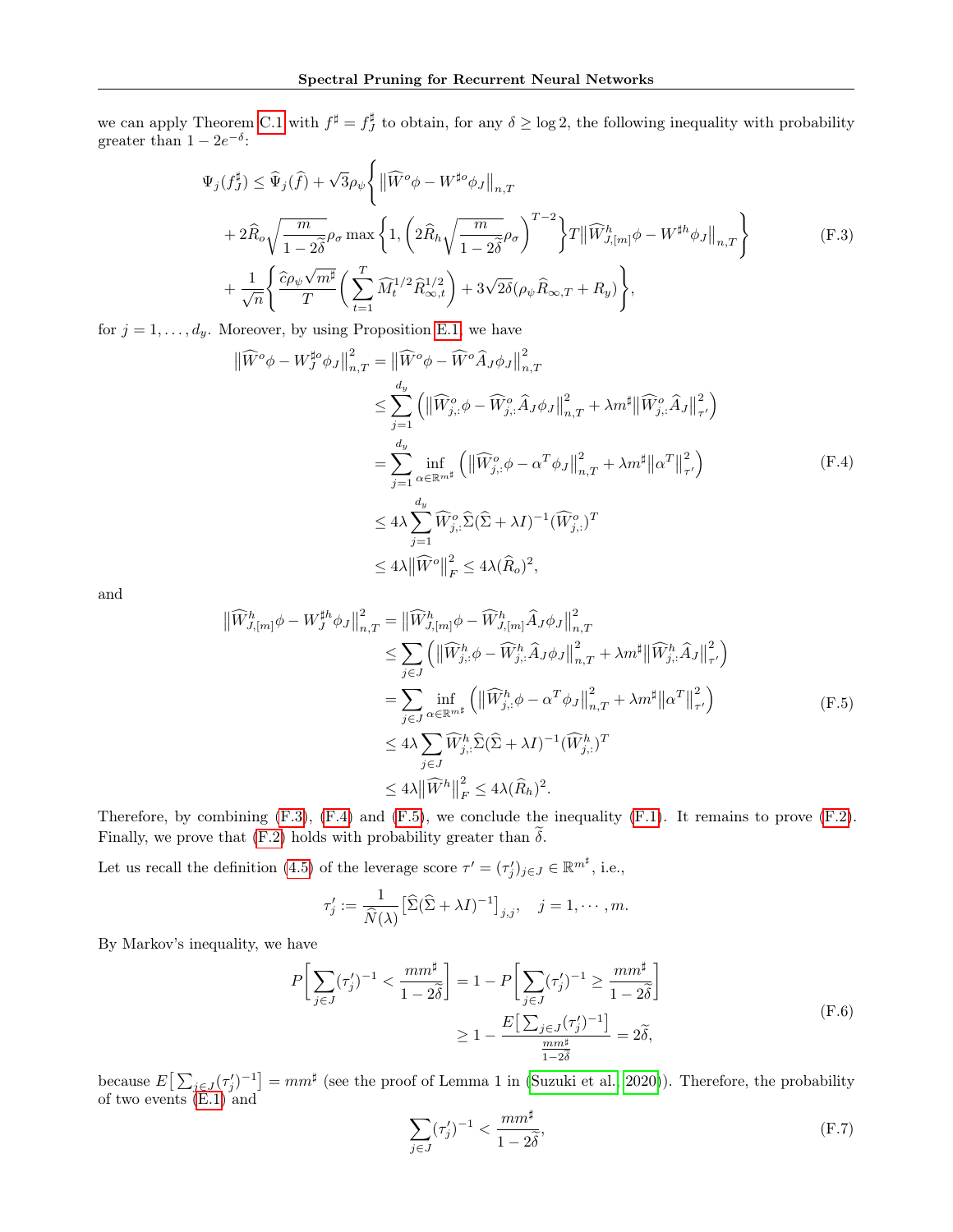happening simultaneously is greater than  $(1 - \tilde{\delta}) + 2\tilde{\delta} - 1 = \tilde{\delta}$ . By the same argument as in [\(F.4\)](#page-21-1) and [\(F.5\)](#page-21-2), and by using [\(F.6\)](#page-21-3), we have

$$
\|W_J^{\sharp_0}\|_F^2 = \frac{\lambda m^{\sharp}}{\lambda m^{\sharp}} \|\widehat{W}^o \widehat{A}_J\|_F^2
$$
  
\n
$$
\leq \frac{(\sum_{j\in J} (\tau_j')^{-1})}{\lambda m^{\sharp}} \sum_{j=1}^{d_y} \left( \|\widehat{W}_{j,\cdot}^o \phi - \widehat{W}_{j,\cdot}^o \widehat{A}_J \phi_J\|_{n,T}^2 + \lambda m^{\sharp} \|\widehat{W}_{j,\cdot}^o \widehat{A}_J\|_{\tau'}^2 \right)
$$
  
\n
$$
\leq 4(\widehat{R}_o)^2 \frac{m}{1-2\delta},
$$
  
\n
$$
\|W_J^{\sharp h}\|_F^2 = \frac{\lambda m^{\sharp}}{\lambda m^{\sharp}} \|\widehat{W}_{J,[m]}^h \widehat{A}_J\|_F^2
$$
  
\n
$$
\leq \frac{(\sum_{j\in J} (\tau_j')^{-1})}{\lambda m^{\sharp}} \sum_{j\in J} \left( \|\widehat{W}_{j,\cdot}^h \phi - \widehat{W}_{j,\cdot}^h \widehat{A}_J \phi_J\|_{n,T}^2 + \lambda m^{\sharp} \|\widehat{W}_{j,\cdot}^h \widehat{A}_J\|_{\tau'}^2 \right)
$$
  
\n
$$
\leq 4(\widehat{R}_h)^2 \frac{m}{1-2\delta},
$$

and

$$
\left\|W_{J}^{\sharp i}\right\|_{F}^{2} \leq \left\|\widehat{W}^{i}\right\|_{F}^{2} \leq (\widehat{R}_{i})^{2}, \quad \left\|b_{J}^{\sharp o}\right\|_{F}^{2} \leq \left\|\widehat{b}^{o}\right\|_{F}^{2} \leq (\widehat{R}_{o}^{b})^{2}, \quad \left\|b_{J}^{\sharp hi}\right\|_{F}^{2} \leq \left\|\widehat{b}^{hi}\right\|_{F}^{2} \leq (\widehat{R}_{hi}^{b})^{2}.
$$

 $\Box$ 

Hence,  $(F.2)$  holds with probability greater than  $\delta$ . Thus, we conclude Theorem [F.1.](#page-20-0)

#### <span id="page-22-0"></span>G Remarks for Theorems [4.8](#page-6-1) and [F.1](#page-20-0)

**Remark G.1.** We remark that the index J in Theorem [4.8](#page-6-1) is a random variable with a distribution q. If the deterministic J satisfying  $(E.1)$  and  $(F.7)$  is considered, the inequality  $(4.9)$  holds with a probability greater than  $1-2e^{-\delta}$ , which is the same probability obtained with the inequality in Theorem 2 of [\(Suzuki et al., 2020\)](#page-10-8). The index  $J$  in Theorem 2 of [\(Suzuki et al., 2020\)](#page-10-8) is chosen deterministically by minimizing the information losses  $(2)$ with the additional constraint  $\sum_{j\in J}(\tau'_j)^{-1} < \frac{5}{3}mm^{\sharp}$ . This constraint can be interpreted as the leverage score  $\tau'_J$ corresponding to J becomes larger, which implies that important nodes are selected from the spectral information of the covariance matrix  $\hat{\Sigma}$ .

**Remark G.2.** In the case of  $m > m<sub>nz</sub>$ , we can obtain a sharper error bound than [\(4.9\)](#page-6-5) in Theorem [4.8.](#page-6-1) More precisely, the constant omitted in [\(4.9\)](#page-6-5), which depends on the size m of  $\hat{f}$ , can be improved to the constant depending on  $m_{\text{nzr}}$ , not on m. In fact, when  $m > m_{\text{nzr}}$ , let  $\widehat{f}_{\text{nzr}}$  be the network obtained by deleting the nodes corresponding to the non-zero rows of the covariance matrix  $\hat{\Sigma}$ . By the same argument, replacing  $\hat{\Psi}_j(\hat{f})$  with  $\widehat{\Psi}_{i}(\widehat{f}_{n zr})$  in the proof of Theorem [4.8,](#page-6-1) we can obtain Theorem [4.8](#page-6-1) by replacing m by  $m_{\text{nzr}}$ , which means that a sharper error bound can be obtained.

#### <span id="page-22-1"></span>H Detailed configurations for training, pruning and fine-tuning

Employed architecture for the Pixel-MNIST classification task consists of a single IRNN layer and an output layer, while that for the PTB word level language modeling consists of an embedding layer, a single RNN layer and an output layer, where we can merge an embedding weight matrix and an RNN input weight matrix into an single weight matrix. The loss function is the cross entropy function following the soft-max function for both tasks. Each training and fine-tuning is optimized by Adam, and hyper-parameters obtained by grid search are summarized in Table [3,](#page-23-0) where "FT" means the parameter used in fine-tuning and "bptt" means the step size for back-propagation through time. As regards regularization techniques for the PTB task, we adopt the dropout, whose ratio is 0.1, in any case and the weight tying [\(Inan et al., 2016\)](#page-9-24) in effective case.

We sample five models for each baseline in section [5.](#page-6-8) Furthermore, pruning methods including randomness are applied five times for each baseline model. Other detailed configurations for each method are the following:

- Baseline (128)
	- train: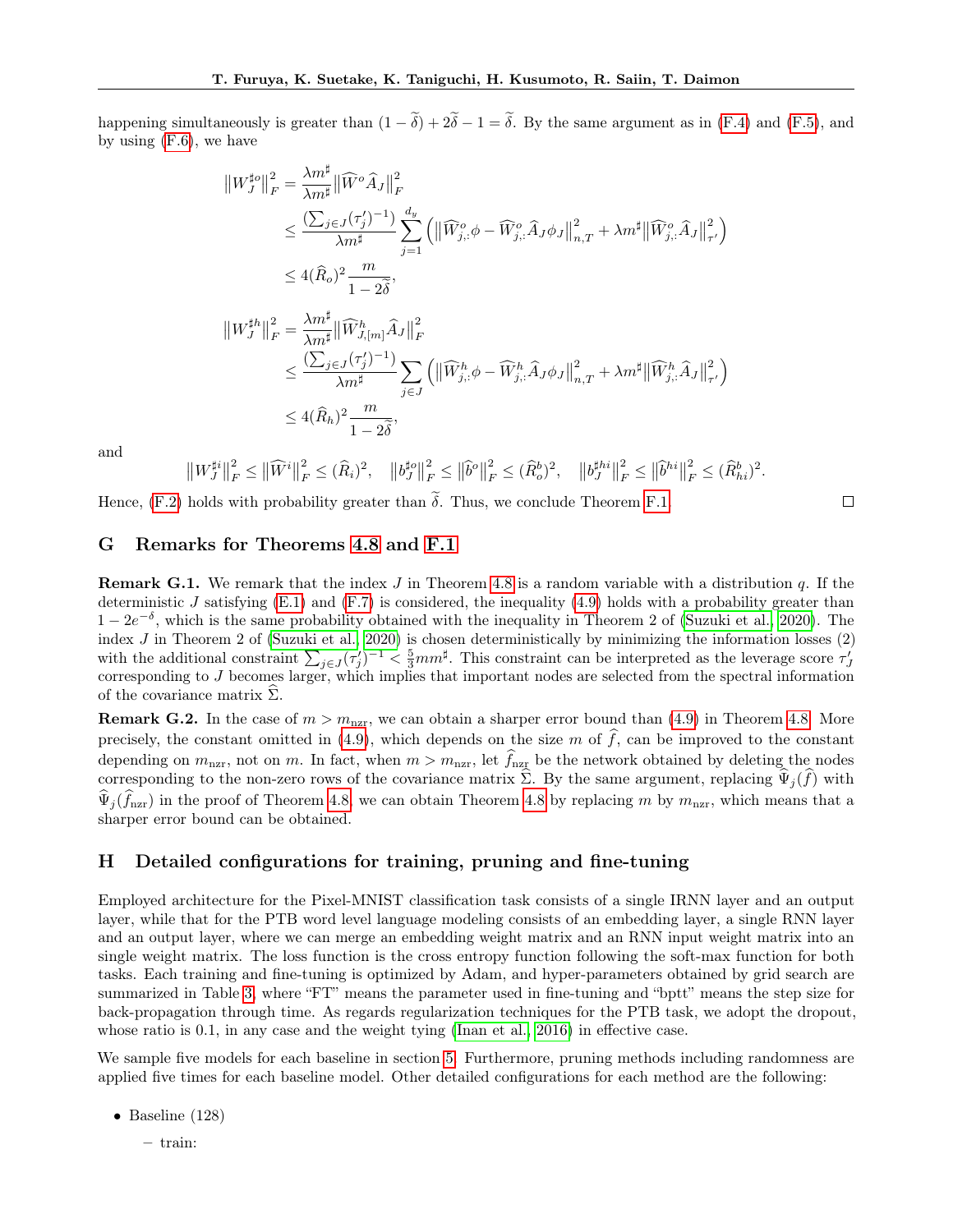<span id="page-23-0"></span>

| Task        |          |     | epochs (FT) batch size learning rate (FT) LR decay (step) gradient clip bptt |          |                  |     |
|-------------|----------|-----|------------------------------------------------------------------------------|----------|------------------|-----|
| Pixel-MNIST | 500(250) | 120 | $10^{-4}$ $(5^{-5})$                                                         | 0.95(10) | 1.0 <sub>1</sub> | 784 |
| <b>PTB</b>  | 200(200) | 20  | 5.0(2.5)                                                                     | 0.95(1)  | 0.01             | -35 |

Table 3: Hyper-parameters for learning.

∗ hidden size: 128

∗ weight tying: True

• Baseline  $(42)$ 

– train:

∗ hidden size: 42

∗ weight tying: True

– prune:

∗ None

– finetune: (only PTB case)

- ∗ hidden size: 42 (stay)
- ∗ weight tying: False
- Spectral w/ rec. or  $w/o$  rec.

– train:

∗ Use Baseline (128)

– prune:

- $\ast$  size of hidden-to-hidden weight matrix: 16384(= 128 × 128) → 1764(= 42 × 42)
- $\ast$  size of input-to-hidden weight matrix: 128(= 1 × 128) → 42(= 1 × 42) (Pixel-MNIST) or 1270016(=  $9922 \times 128$ )  $\rightarrow 416724 (= 9922 \times 42)$  (PTB)
- \* size of hidden-to-output weight matrix:  $1280(= 128 \times 10) \rightarrow 420(= 42 \times 10)$  (Pixel-MNIST) or  $1270016 (= 9922 \times 128) \rightarrow 416724 (= 9922 \times 42)$  (PTB)
- ∗ Reduce the RNN weight matrices based on our proposed method with or without the reconstruction matrix
- finetune:
	- ∗ hidden size: 42 (reduced from 128)
	- ∗ weight tying: False
- Random w/ rec. or  $w/o$  rec.
	- Same as "Spectral" except for reducing the RNN weight matrices randomly in pruning phase
- Column Sparsification

– train:

- ∗ hidden size: 128
- ∗ weight tying: True
- \* Mask the lowest  $86(= 128 42)$  columns of the hidden-to-hidden weight matrix by  $L^2$ -norm for each iteration (add noise to the weight matrix before masking when applied to the IRNN)

– prune:

- ∗ Fix the mask
- finetune:
	- ∗ None
- Low Rank Factorization
	- train:
		- ∗ Use Baseline (128)